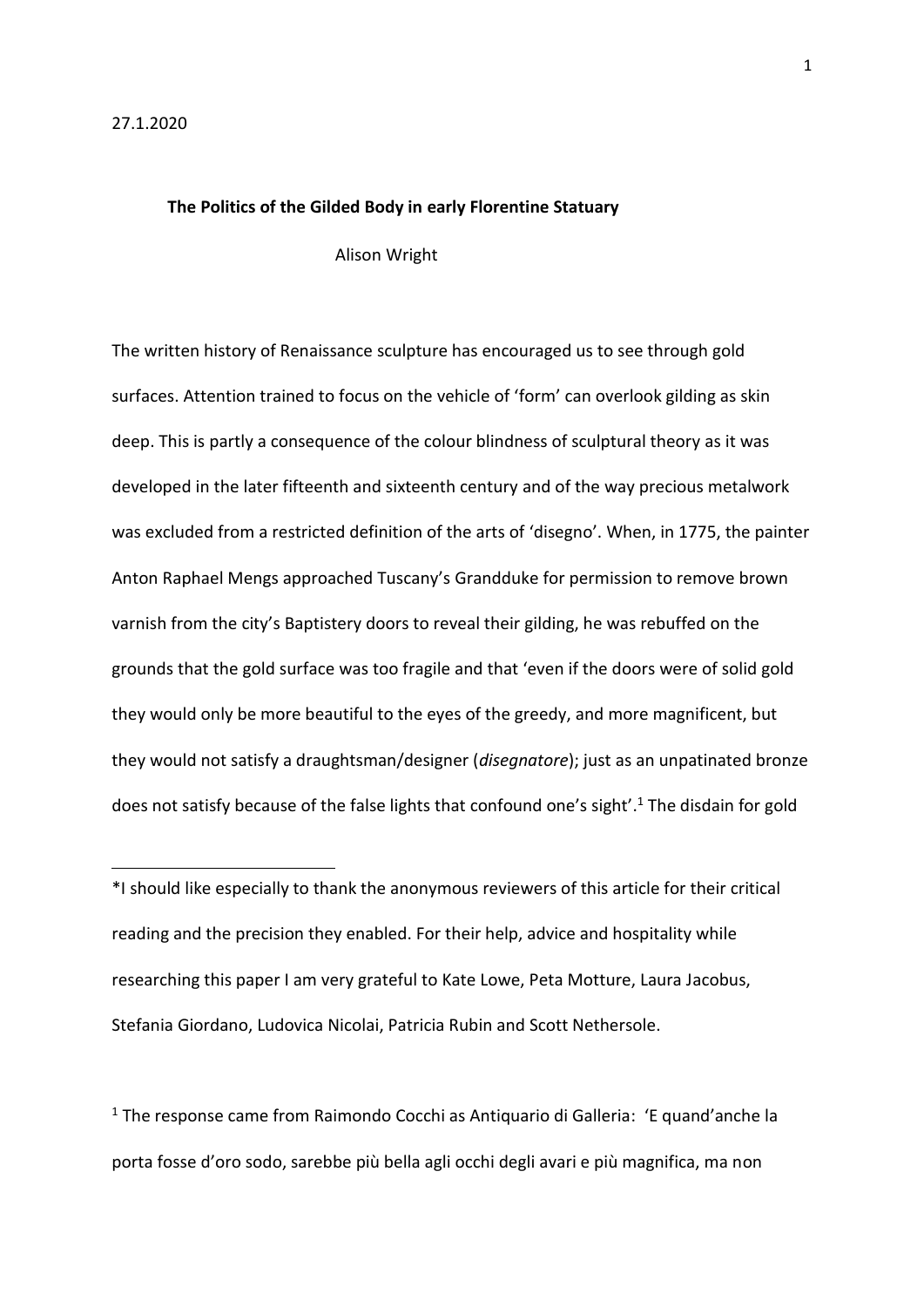as mere dazzle is at once moral and aesthetic. The tendency to see beyond the gilded surface is also an inevitable response to condition, since surface degradation from atmospheric pollution can undermine a gilded finish to a cast copper alloy. Though the gilding discerned by Mengs was in reality resilient and resurfaced fully again in 1947-8, the gold of the Baptistery doors had, for much of their six centuries *in situ*, been obscured beneath deposits of oxidised copper, dust and dirt*,* like that 'unswept stone besmear'd with sluttish time' of Shakespeare's sonnet LV.<sup>2</sup>

It has taken a series of spectacular campaigns of cleaning and conservation of Florentine gilded bronzes to restore some wonder at the effect of a nuanced and burnished gold

1

sodisfarebbe un disegnatore; siccome non sodisfa un bronzo senza patina per i reflessi e i falsi lumi che confondo la vista'. He also refused on the mistaken grounds that the gilding was too fragile and incomplete. See G. Poggi, 'La ripulitura delle porte del Battistero fiorentino', *Bollettino d'arte,* 33, 1948, pp. 244-257 at pp. 249-250. Also cited by Annamaria Giusti, 'Patine e patinatura', in B. Paolozzi Strozzi (ed.), *Il ritorno d'Amore: L'*Attis *di Donatello restaurato,* Museo Nazionale del Bargello, Florence, 2005. pp. 97-99; for the full letter G. Milanesi, 'A proposito della tintura delle porte di S. Giovanni', *Arte e Storia,* 4, 1885, pp. 217-221.

<sup>2</sup> See Poggi, *ibid.* for documented responses to the gilding from the fifteenth century to the 1940s; A. Giusti, 'Ghiberti's Gold: Restoration of the Gates of Paradise', in G. M. Radke (ed.), *The Gates of Paradise: Lorenzo Ghiberti's Renaissance Masterpiece,* (exh. cat.), High Museum of Art, Atlanta, 2007, pp. 99-109 at pp. 100-101.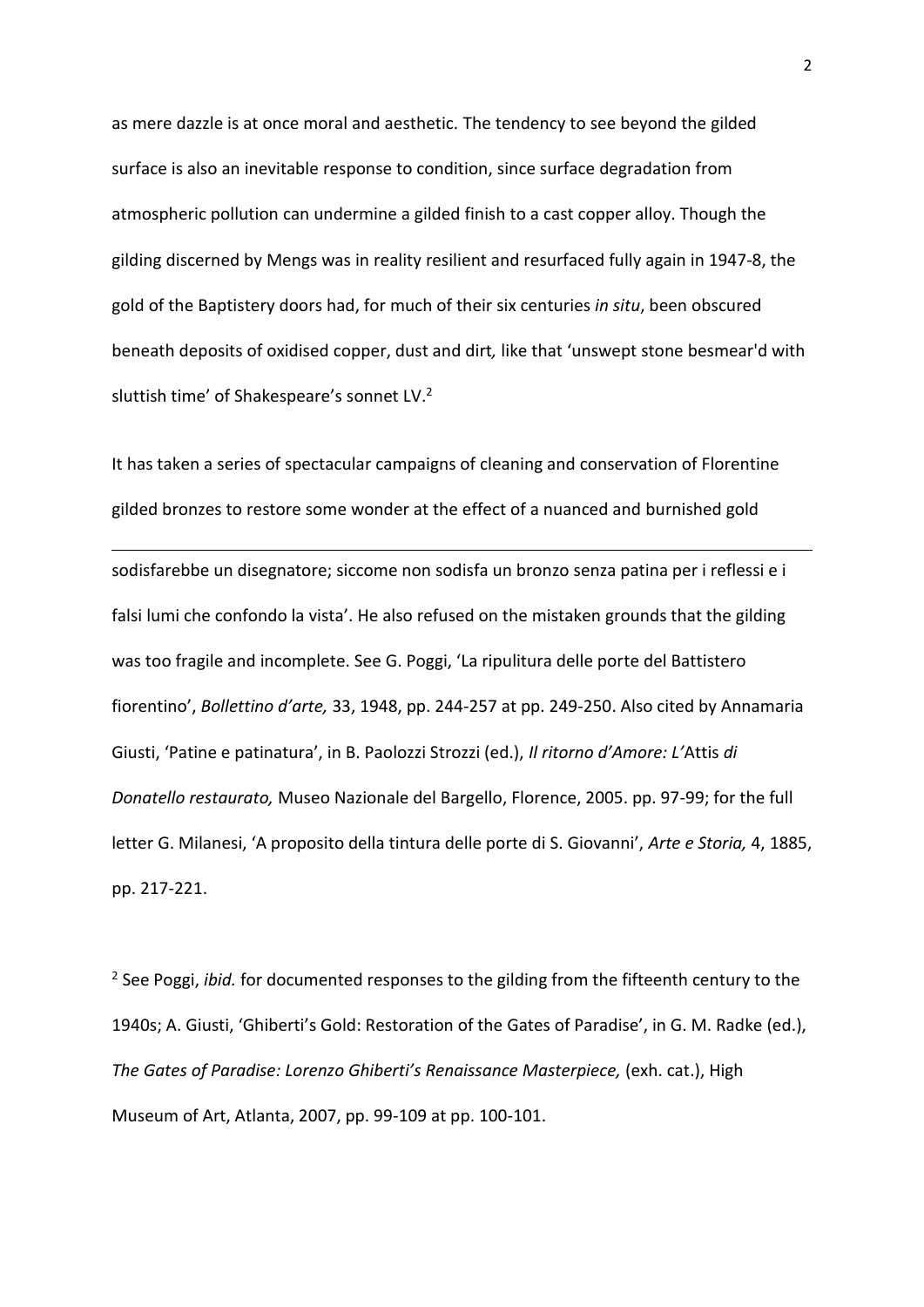surface (fig. 1).<sup>3</sup> Our own age is often in thrall to bright works, and dramatises the power to 'resurrect' decayed objects, but the cleaning of Ghiberti's two sets of doors for the Baptistery, gilded 1423-4 and 1452 respectively, has undoubtedly brought to the fore intentional effects, like the gleam of tooled armour or the flooding of the landscape with light, that the matt opacity of the working substitutes installed at the Baptistery cannot register.<sup>4</sup> Driven by the need to stabilise their gold surfaces, the doors are now indefinitely preserved, as on a discrete life-support machine, in nitrogen-filled cases in the cathedral museum. Coeval with the gilding of the first doors was Donatello's completely gilded bronze *St. Louis of Toulouse* (finished *c.* 1425), which was most recently cleaned for exhibition with organic reagents. <sup>5</sup> Of the city's large-scale gilded bronzes of this period, this leaves only the

**.** 

<sup>4</sup> For the documents see R. Krautheimer, in collaboration with T. Krautheimer-Hess, *Lorenzo Ghiberti,* Princeton N.J, Princeton University Press, 1956, for the New Testament door p. 133, and p. 382, Dig. 101, Doc. 92 and, for the Old Testatment ('Paradise') doors p. 167, Dig. 282, Doc. 13 and Dig. 280, Doc. 47.

5 While the doors were cleaned using lasers, the upright *St. Louis* was treated with Rochelle salts and agar agar gel, see B. Teodori and L. Nicolai, 'Donatello. San Ludovico di Tolosa, 1422-1425', *Kermes,* 25, no. 87, 2012, pp. 7-17. The exhibition was *La primavera del Rinascimento* at Palazzo Strozzi (its catalogue is hereafter cited in the English edition: B.

<sup>&</sup>lt;sup>3</sup> A. Giusti (ed.), *Il Paradiso ritrovato: il restauro della Porta del Ghiberti, Florence,* Mandragora, 2015.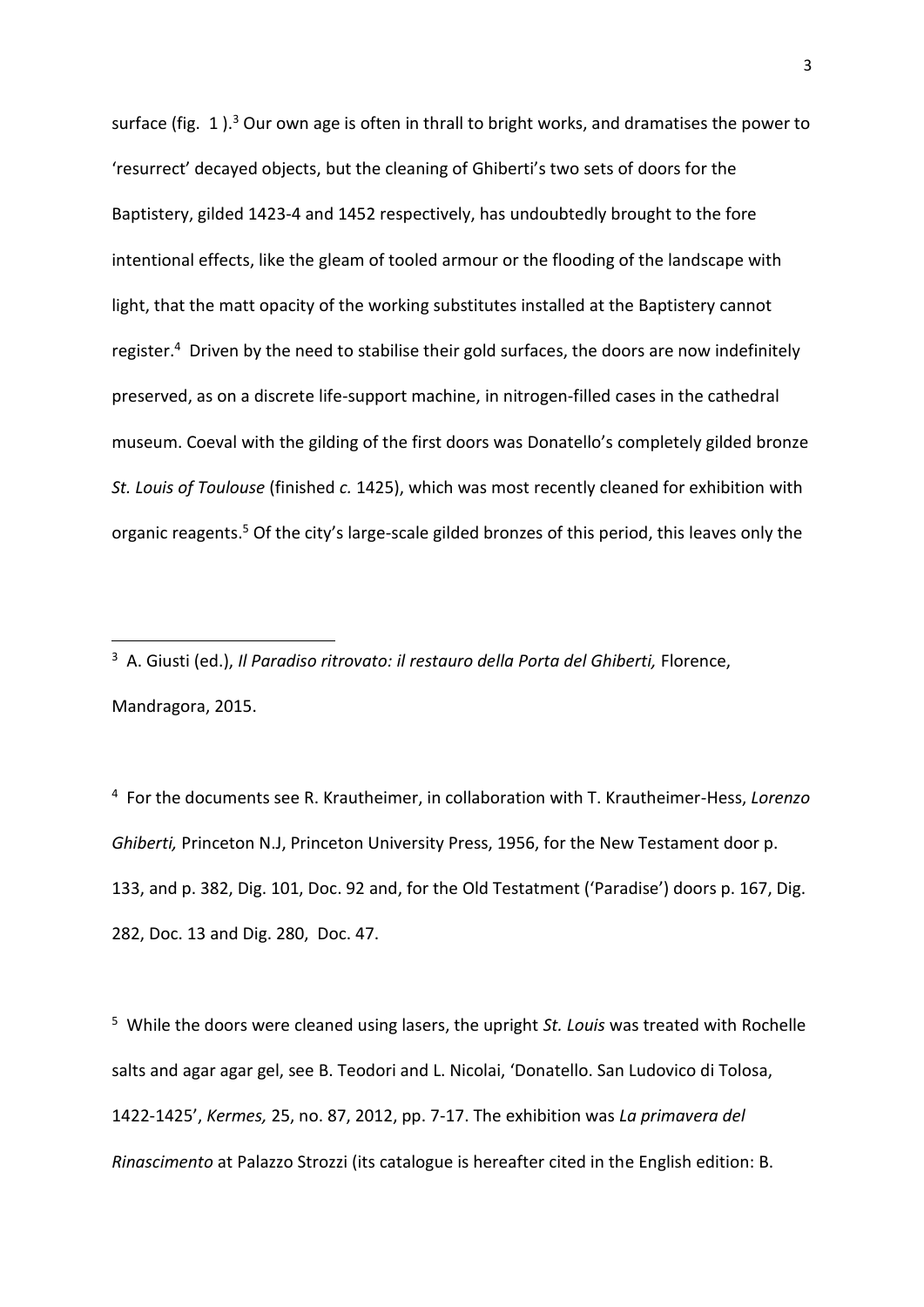recumbent effigy of Baldassare Cossa in the Baptistery in its original location where, until its restoration on site in 1986, it was scarcely recognisable as gilded.<sup>6</sup> All appear now as unapologetically closer to goldsmiths' work, with yellow-toned, burnished surfaces, which, rather than simply ornamenting the figure, effectively transform it. The present study, by placing these ambitious sculptural works in relation to Florence's economy and especially its visual and political culture at a time of changing civic ethos, addresses the scope and limits of the gilded body. An approach from the history of the city offers a specificity that can enable more revealing comparative analysis ranging across Italy, and beyond. This is particularly important if we are to position and understand the choice for 'golden' and parcel-gilt works. While, for example, the figures of King Henry VII and Elizabeth of York on their tomb in Westminster Abbey were designed and cast by the Florentine Pietro Torrigiani, the workshop used local foundry skills, and the figures' reception drew on different sources

Paolozzi Strozzi and M. Bormand (eds), *The Springtime of the Renaissance: Sculpture and the Arts in Florence, 1400-1460*, (exh. cat.) Florence, Mandragora, 2013).

**.** 

<sup>6</sup> See *OPD Restauro,* no. 3, 1988, pp. 121-124 and Archivio dell' Opificio delle Pietre Dure, Florence, G.R.N. 10021/I. Scheda di restauro 043556. Restored by Ludovica Nicolai and assistants using a solution of Rochelle salts. The cleaning showed the original gilding to be complete over 90% of the figure, as well as exposing the brown patination of the pall cloth. The gold ornament of the cushion, which proved to be a later mordant gilding, was removed. Annamaria Giusti commissioned further investigation of the effigy's surface condition in 2007.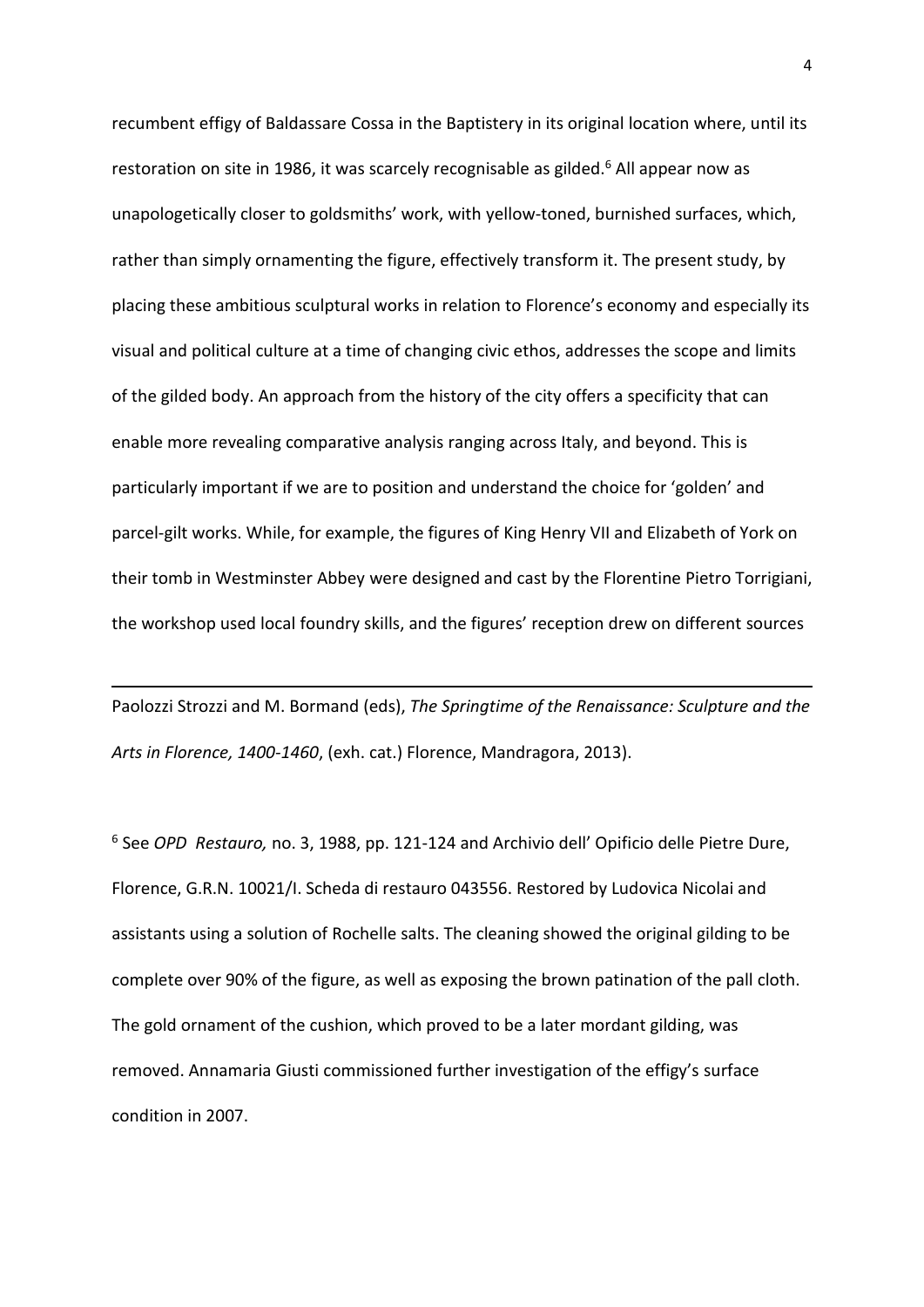and meanings of gold metal.<sup>7</sup> Their all-important dynastic claim depended on an existing tradition of fully-gilded effigies in England, showing living monarchs and princes in prayer, and on the distinction relative to the adjacent parcel-gilt effigy of Margaret Beaufort whose non-royal flesh was painted naturalistically.<sup>8</sup> Such a context was completely lacking in Florence, a city in which the kind of permanent gilded funerary pomp that surrounded the Tudor effigies, and conditioned their reception, would have been unthinkable.

Whereas the semiotics of bronze sculpture in Florence from the late Middle Ages onwards has been frequently discussed, that of gilded bronzes has scarcely been touched on.<sup>9</sup> This

<sup>7</sup> Leo von Rozmital, commenting on the 'twenty' gilded effigial tombs of London in 1465, linked them directly to the minting of gold nobles and silver coinage in the city (see Mrs. H. Cust, *Gentleman Errant: Being the Journeys and Adventures of Four Noblemen in Europe during the Fifteenth and Sixteenth Centuries,* London, John Murray, 1909, p. 41). See recently for Torrigiano's English work and the casting of the first Tudor tomb A. P. Darr, 'Pietro Torrigiani and His Sculpture in Henrician England: Sources and Influences', C.M. Sicca and L.A. Waldman (eds), *The Anglo-Florentine Renaissance: Art for the Early Tudors*, New Haven and London, Yale University Press, 2012, pp. 49-80, esp. pp. 53-54; P. Motture, *The Culture of Bronze: Making and Meaning in Italian Renaissance Sculpture, London, Victoria* and Albert Museum, 2019, pp. 194-197.

<sup>8</sup> Darr, *ibid.*, pp. 52-53; Motture, *ibid.,* p. 195 and note 3, p. 251.

1

<sup>9</sup> Richard Krautheimer (as at note 4 above, pp. 133-134) convincingly relates the gilding of the North Doors to the treasuring of goldsmiths work by contemporary elites; M. Collareta,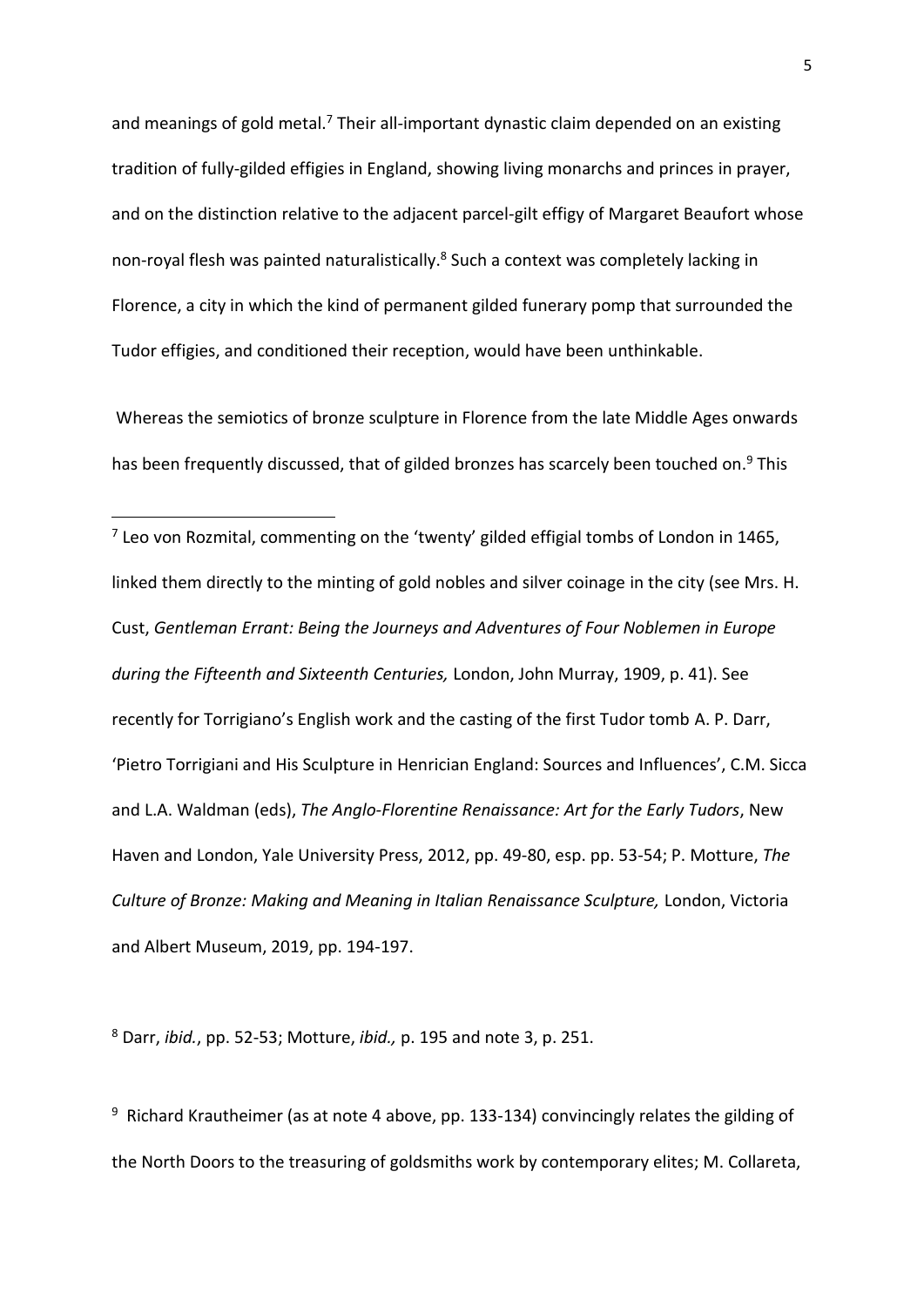may be because gold on statuary can be difficult to read and not just to see, depending as it does on questions of location, audiences with different knowledge and expectations and changes in both attitude and material surfaces over time. By probing the relationship between the material and aesthetic character of these works and a specific early fifteenthcentury moment in Florentine civic life we gain a better understanding of just what such fully-gilded bodies were symptomatic, and of why their exceptional visual effects were not repeated in large-scale public statuary after the 1420s.

# **Gilding with fire**

**.** 

The process by which a copper alloy or silver surface was turned to gold was, literally and metaphorically, mercurial. Its alchemical fascination and transformative character are expressed by the Sienese founder, Vannoccio Biringucci, in terms of deceit: 'Except for the

'L'ultima età dell'oro', in *Bagliori dorati. Il Gotico internazionale a Firenze, 1375-1440,*  Florence, Giunti, 2012, p. 63-69 addresses more generally the 'arts of fire'; P. Sénéchal, 'The Bronze Casting Challenge', in Paolozzi Strozzi and Bormand (eds) as at note 5 above, and esp. pp. 103-109 at pp. 104-5; M. Collareta, 'Oreficeria e scultura nell'arte fiorentina del Quattrocento', in *ibid.* pp. 97-101 at pp. 98-9. Important contributions are E. Lein, *Ars aeraria: die Kunst der Bronzegiessens und de Bedeutung von Bronze in der florentinischen Renaissance,* Mainz am Rhein, Philipp von Zabern, 2004, pp. 58-66; M. G. Vaccari, 'Donatello e l'oro' in B. Paolozzi Strozzi (ed.), *Donatello. Il David restaurato,* Florence, Giunti, 2008, pp. 106-119; L. Goldenbaum, *In testimonium veritatis: Der Bronzegisant als Totenabbild im italienischen Quattrocento,* Berlin, Deutscher Kunstverlag, 2018, Chap. 4.2 and Motture, *ibid*. esp. p. 68.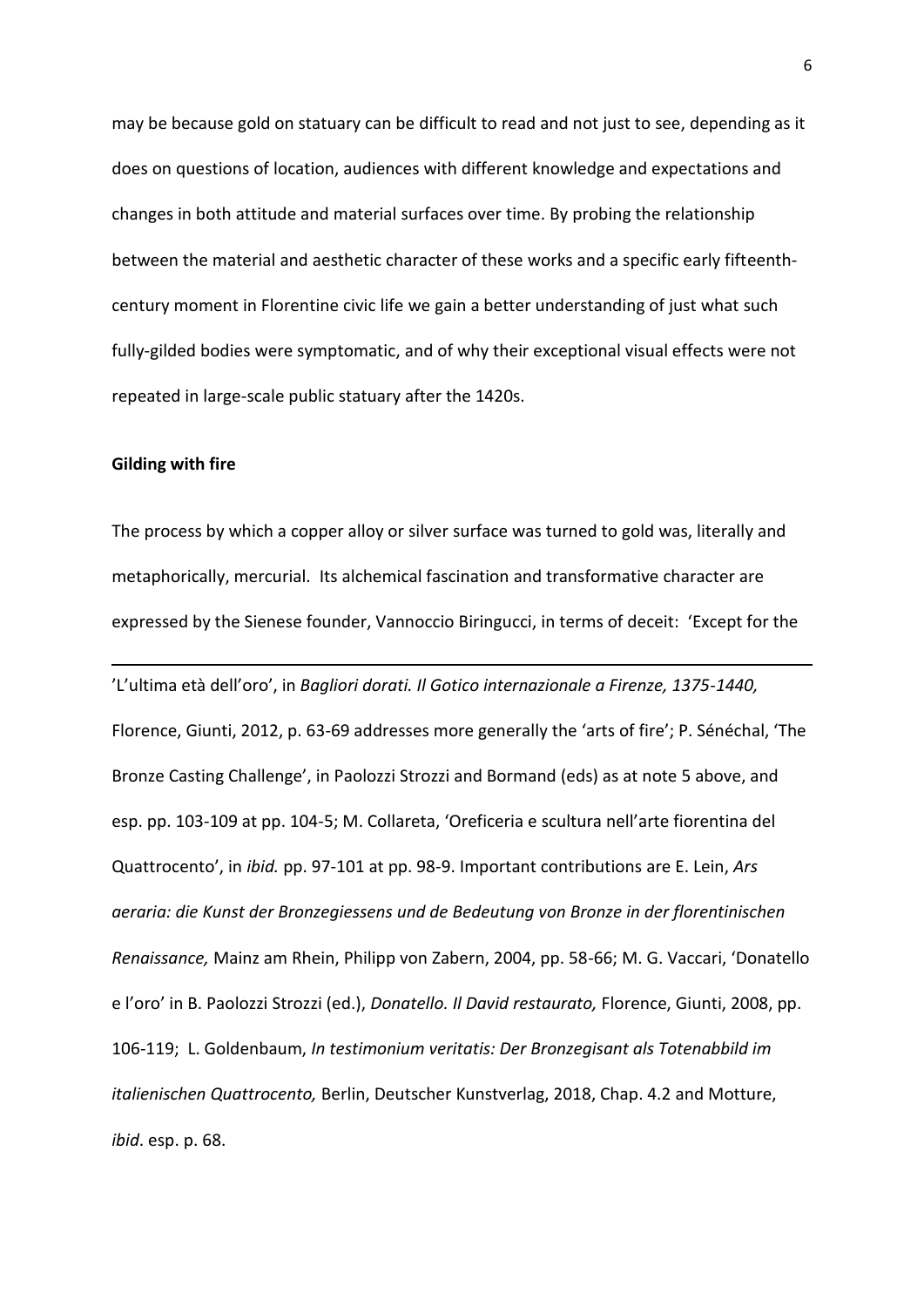manual work, the art of the goldsmith has a close connection with that of the alchemists because it often makes a thing appear what it is not, as is seen in [... ] in heightening the colour of gold, in whitening silver, and also in gilding things that really are of silver, brass, or copper, but appear to be of gold […]'.<sup>10</sup> His *De la Pirotechnia* (1540) goes on to describe two methods of transformation: in the first, gold leaf is attached to the object that has been 'enlivened' (quickened) with mercury, in the second, fine gold is mixed with mercury, heated to an amalgam (Theophilus and Benvenuto Cellini describe a ratio of 1:8) and spread on to the prepared metal with a copper rod and brush.<sup>11</sup> The mercury is then evaporated in the furnace leaving behind the gold 'which is quenched in urine…' The technique of bonding gold onto copper and its alloys, or to silver, was of great antiquity but the twelfth-century

<sup>10</sup> Vannoccio Biringucci, *De la Pirotechnia,* Venice 1540, (Book IX, chapter 4) (see C. S. Smith and M. T. Gnudi, transl. MIT Press, Cambridge Mass. 1943, p. 367). For methods of gilding, evidence of fire-gilding, and its durability, see A. Oddy, 'A History of Gilding with Particular Reference to Statuary' in T. Drayman-Weisser (ed.), *Gilded Metals: History, Technology and Conservation,* London, Archetype Publications, 2000, pp. 1-19 with extensive bibliography; Motture, as at note 7 above, p. 68.

**.** 

 $11$  Biringucci's is an image of animation: '[...] con argento vivo inviviando la cosa'. See, for the Italian text and other sources for the gilding of bronze, Lein at note 9 above, pp. 58-62. Mercury gilding, requires an alloy substrate high in copper and low in lead. For the wide variation in copper alloys used for sculpture and their different qualities see esp. Motture, as at note 7 above, pp. 18-25.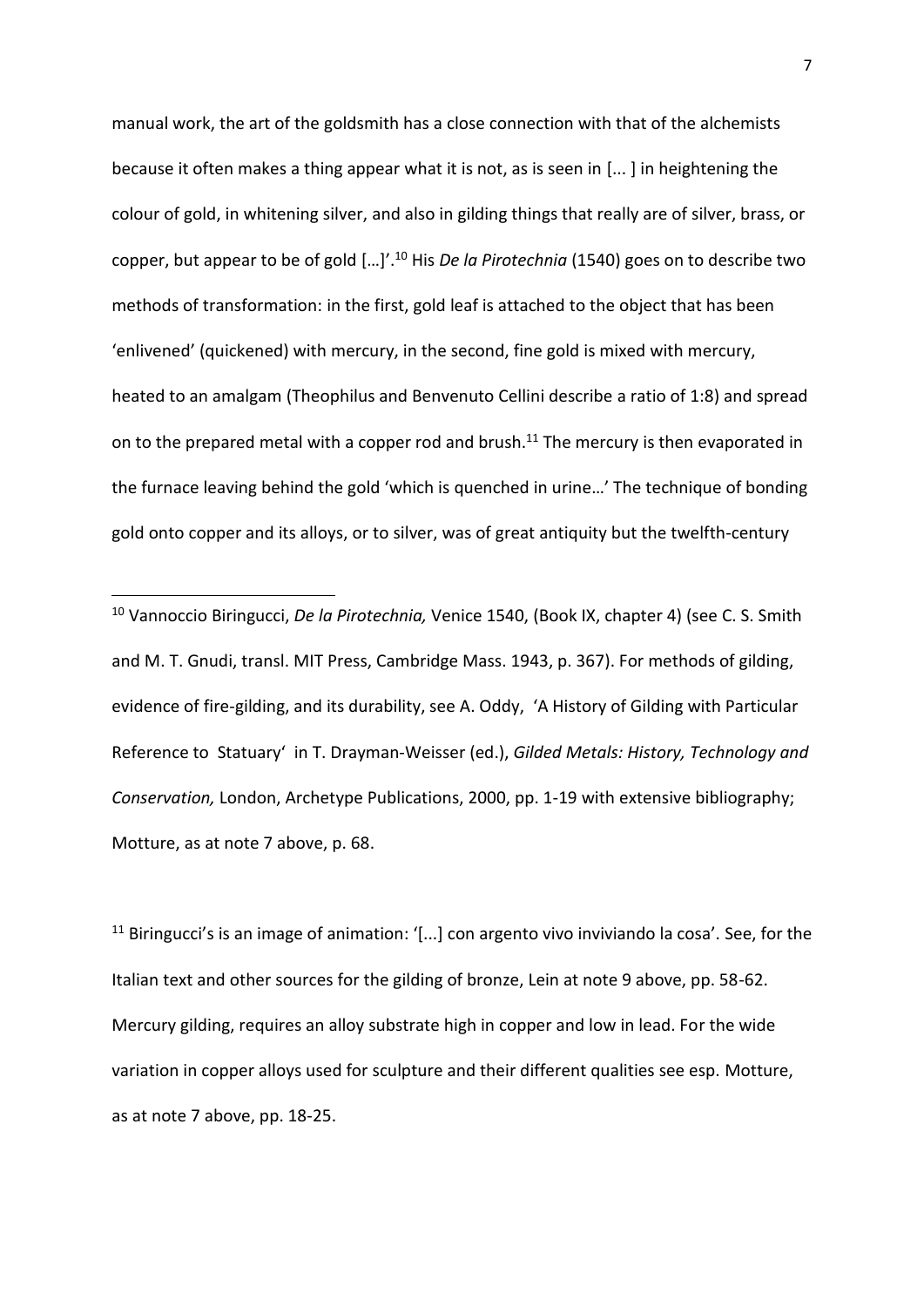account by Theophilus offers the most extensive description of the goldsmiths' method of fire gilding, emphasising the care needed in spreading the cleaned gold-mercury amalgam evenly (with a hog's hair brush), and repeatedly, heating between applications and rubbing with a brush until the yellow of the gold appeared.<sup>12</sup> Burnishing was to be done with copper wire scratch-brushing - cleaning in between sessions - until the work 'takes on a brilliant lustre'. <sup>13</sup> For Cellini, fire-gilding is a 'beautiful and marvellous craft' that should be mastered in order to guide others.<sup>14</sup> But whereas Theophilus merely recommended firegilding on a full stomach to avoid sickness, Cellini saw it as a specialist labour that was unfit for master sculptors 'who ought not to practice it themselves, for that quicksilver that has to be used for it is a deadly poison, and so wears out the men that practise in that they live but a few years'. The toxic labour of the artisan at the point of gold's deposit has a chilling

**.** 

<sup>13</sup> Theophilus, *ibid.,* p. 114 (Chap 39). Like Cellini, Theophilus (Chap 40) also has a recipe for enhancing the colour of the gilding after burnishing. For preparing the amalgam, pp. 108- 114 (Chaps 35-37).

<sup>14</sup> B. Cellini, *Due trattati,* Florence 1568, Chap 25 (*The Treatises of Benvenuto Cellini on Goldsmithing and Sculpture,* transl. C.R. Ashbee, Dover Publications Inc., New York, p. 95).

<sup>12</sup> Theophilus, *De diversis artibus,* Chaps 35-38 and 68, see J. G. Hawthorne and C.S. Smith (ed and transl),*Theophilus On Divers Arts*. *The Foremost Medieval Treatise on Painting, Glassworking and Metalwork,* New York, Dover Publications, 1963, pp. 110- 114 and pp. 145-6.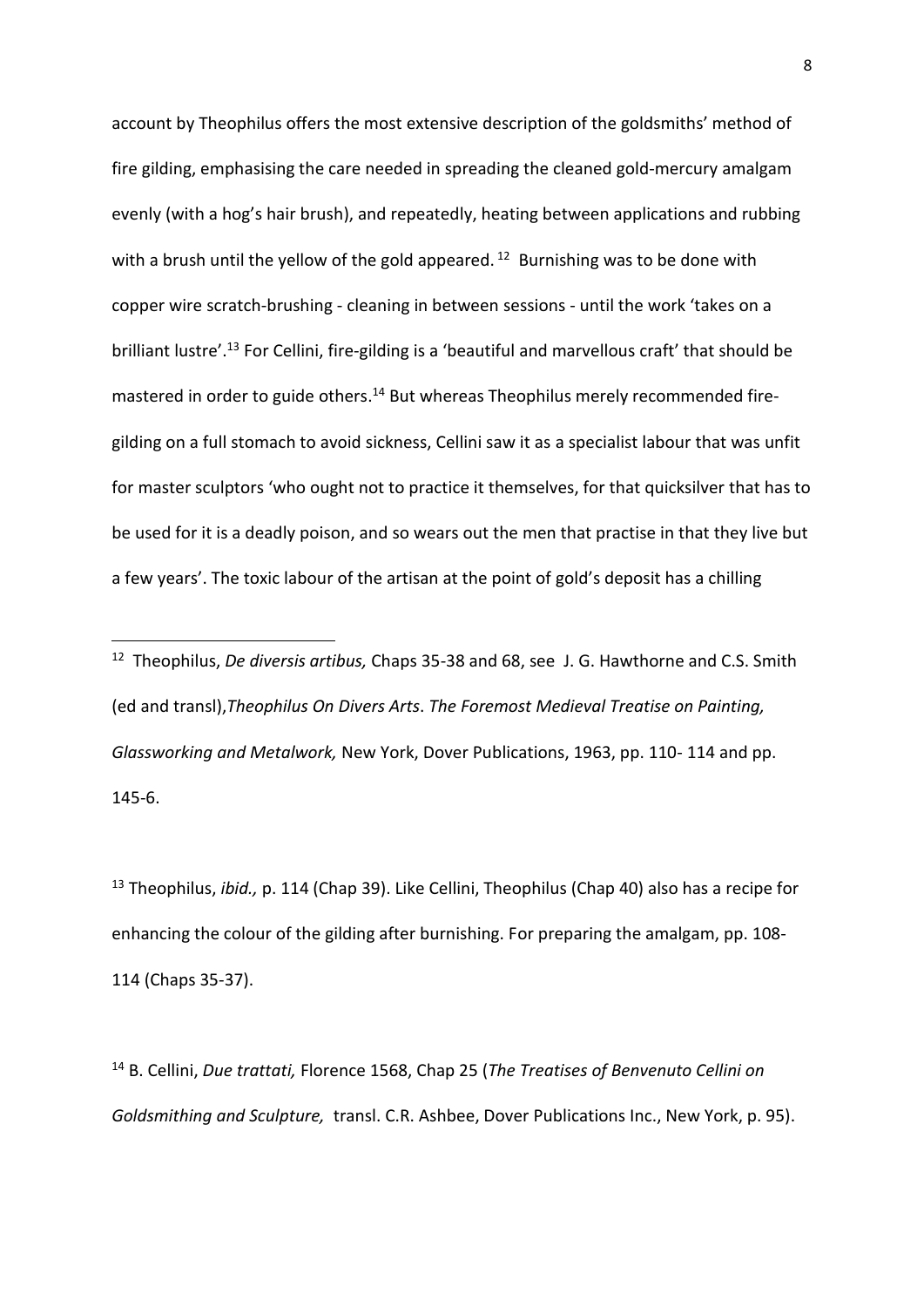symmetry here with the sacrifice of modern day artisanal gold miners, whose exposure to mercury-based methods of extraction damages their nervous system. 15

That gilding bronze did not need to be directed by the designer/sculptor is affirmed at an early moment in Florence when the Board of Works or *Opera* of the Baptistery decided that Ghiberti's competition relief of the 'Story of Abraham' (1401) should be gilded 'to test various masters and choose the best one'.<sup>16</sup> Ghiberti was himself a goldsmith but the Opera reserved its right to judge who would gild his work. Some twenty years later, when the first doors were due for installation, the Board had to return to the decision to apply gold and their hesitation was certainly financial. Gilding, though a supplement to an already perfected bronze, added massively to the total material expenditure by the commissioner, and the frequent implication in the scholarship that gilding was the designer's choice must

online 1.12.2019: <https://www.ncbi.nlm.nih.gov/pubmed/24682486>

**.** 

<sup>16</sup> Krautheimer, as at note 4 above, p. 370, Dig. 6 Doc. 33: 'Dorassi il Compasso della Storia d'Abramo del testam[ent]o vecchio per fare prova di diversi Maestri e pigliare che meglio facesse'. This decision leaves the interesting proposition that either the surviving relief has been selectively gilded by different hands or that the other bronze competition reliefs were all to be gilded (as Brunelleschi's certainly was).

 $15$  H. Gibb and K. G. O'Leary, 'Mercury exposure and health impacts among individuals in the artisanal and small-scale gold mining community: a comprehensive review', *Environmental Health Perspectives,* 122, 2014, pp. 667-672 accessed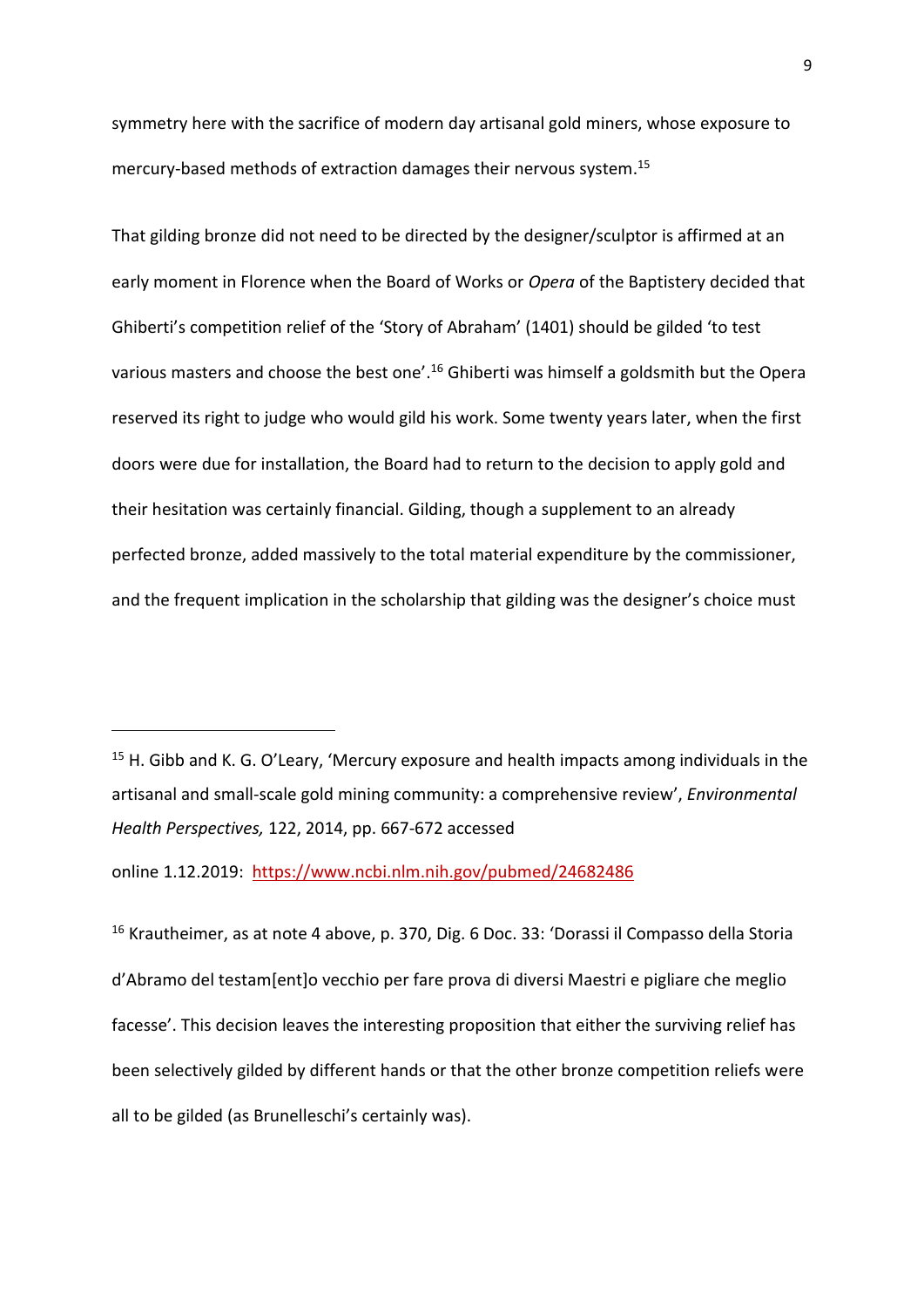always be questioned.<sup>17</sup> The Cloth Guild's decision to gild at all costs, is stated unequivocally as 'for honour and fame', showing that the city's reputation and their own was at stake.<sup>18</sup>

The desire to accrue 'honour and fame' was a fundamental driver for all commissions for public statuary in this period. But if Trexler was right to suggest a perceived deficit of legitimacy in mercantile Florence relative to princely states, then gilded works could represent a way to proclaim honour through its capacity to invoke a sovereign authority.<sup>19</sup> The European association of the gilded body with this authority was, at a general level, manifested in gold or gilded regalia or armour enhancing the aura of the princely body, and in images of the ruler struck on gold coinage.<sup>20</sup> A deliberation of the Opera del Duomo

<sup>17</sup> The cost of the gold alone for the 'Paradise' doors was over 884 gold florins, see Krautheimer, *ibid*. p. 372, Dig. 280, Doc. 47.

 $\overline{a}$ 

<sup>18</sup>Krautheimer, *ibid*., p. 133 and p. 382, Dig. 101, Doc. 92, 'Quod erat magis considerandum et extimandum honor et fama quam expensa et ideo (?) ipsa doretur'. The bronze reliefs of the Siena Baptistery font, well advanced by 1423, and always considered for full gilding, were probably the immediate challenge to Florentine honour.

19 R. Trexler, *Public Life in Renaissance Florence,* New York, Academic Press, 1980, esp. pp. 17-27, 279-281 for this broad-brush claim.

<sup>20</sup> The sovereign, quasi-sacred, authority of the Holy Roman Emperor was manifest in his golden pluvial and stole, as well as the gold imperial crown and orb that signalled delegated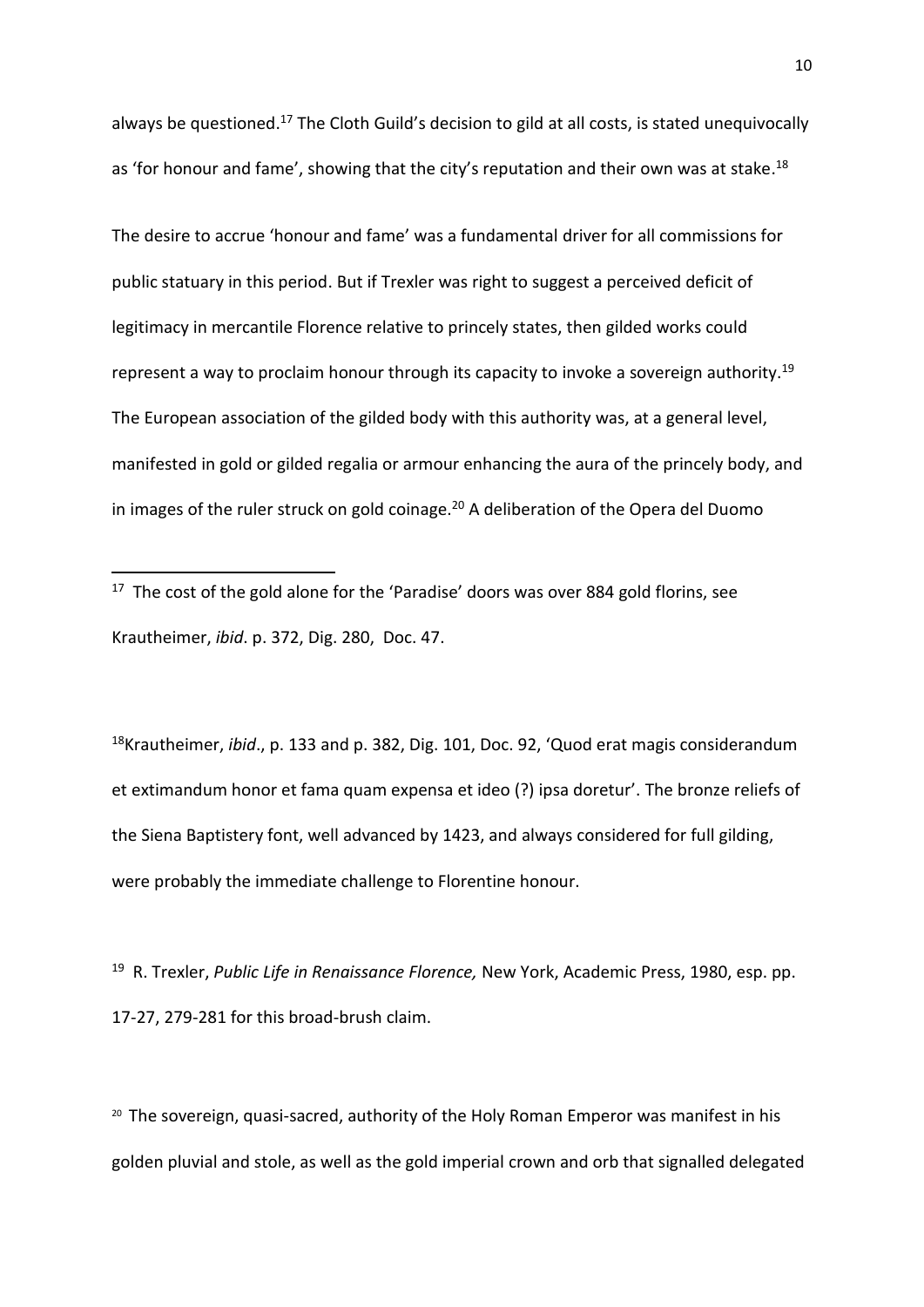concluded that the sandstone lion installed on the staircase of the papal apartment at S. Maria Novella should be enhanced with gilding on the occasion of the Florentine visit of Pope Eugenius IV in 1435. The stated aim of this *doratura* of a civic emblem was for 'the honour of the Commune of Florence', not that of the pope.<sup>21</sup> While the latter might read the honour to himself as mirrored by this gleaming figure, its lustre emanated from city.<sup>22</sup>

# **Ancient gold?**

On the rare occasions where entirely gilded surfaces of sculpture are referred to in the secondary literature on Florentine fifteenth-century art, the most common move has been to anchor them in a desire, whether by makers or patrons, to invoke ancient Roman 1 authority from God (an all-gold Charlemagne appears in this regalia enthroned on the sceptre of King Charles V of France of 1380). Gold coinage was clearly used to assert governmental authority when gold nobles were minted by Edward III of England within the territory of Aquitaine (P. Spufford, *Power and Profit: The Merchant in Medieval Europe,*  London, Thames and Hudson, 2002, p.14).

<sup>21</sup> The lion, carved by Donatello and now in the Bargello, Florence, was commissioned for the visit of Eugenius' predecessor, Martin V, in 1419.

<sup>22</sup> Archivio dell'Opera di Santa Maria del Fiore, II, 2, 1 f. 234 'Deliberazioni' 17 May 1435: 'Item deliberaverunt quod leo qui est super angulo schale habitationis pape eugenii in Sancta Maria Novella expensis Opere auretur pro honorantia Communis Florentie'. <http://duomo.mpiwg-berlin.mpg.de/ITA/HTML/S021/C438/T004/TBLOCK00.HTM> Accessed 27.11.19.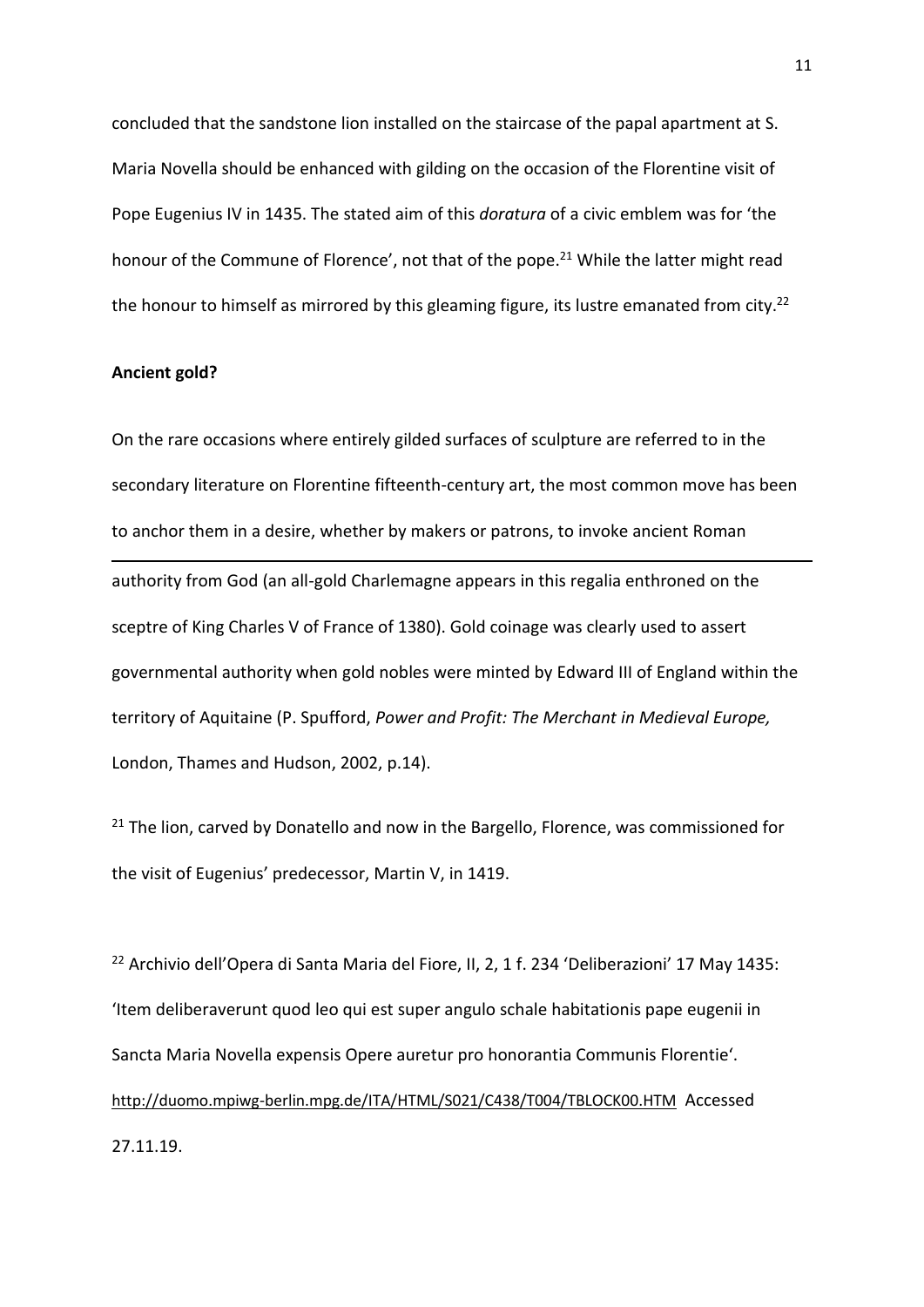statuary.<sup>23</sup> At first inspection this seems fully justified given the weight of ancient precedent in so many aspects of Florentine civic discourse, humanistic thought and in Tuscan sculpture of this period, with scholars like Leonardo Bruni (Chancellor of Florence 1410-11 and 1427- 1444) part of the debate over public sculpture.<sup>24</sup> But a default reference to Greek or Roman practice requires scrutiny. The gold or fully-gilded statuary of antiquity was known as much from ancient texts as from surviving works.<sup>25</sup> Though the damaged 'Regisole' or 'Sun King'

<sup>23</sup> For example, Collareta as at note 9 above, pp. 67-68; Sénéchal, as at note 9 above, p. 105; Greenhalgh, *Donatello and his Sources,* New York, Holmes & Meier, 1982, p. 73; Diane Zervas (*The Parte Guelfa, Brunelleschi and Donatello,* New York, J.J. Alexander, 1987, pp. 137-8) takes a more nuanced approach. Robert Lightbown (*Donatello and Michelozzo: an Artistic Partnership and its Patrons in Early Renaissance Florence,* London, Harvey Miller, 1980, I, p. 43) argues that expenditure on so much gold for the Cossa effigy suggests the executors were seeking a work in gilded metal rather than antique bronze.

**.** 

<sup>24</sup> Bruni famously provided a (rejected) programme for the second set of Baptistery doors. His 'civic humanism' offered an ideological underpinning for public projects like the Parte Guelfa niche (see Zervas, *ibid.* pp. 9, 13-14, 47-50, 56-60).

<sup>25</sup> The two principle sources were Pliny the Elder's, *Historia Naturalis,* and Pausanias' *Description of Greece* (of which Niccolo Niccolì owned a copy by 1418), see further below at notes 31, 33 and 34. Vitruvius (*De architectura,* Book 3, Chap. 3, 5) refers to terracotta or gilded bronze statues decorating the pediments of temples 'in the Tuscan manner'. For knowledge of ancient statuary in the early fifteenth century see, for example, A. Cavallaro and E. Parlato (eds), *Da Pisanello alla nascita dei Musei capitolini: l'antico a Roma alla vigilia*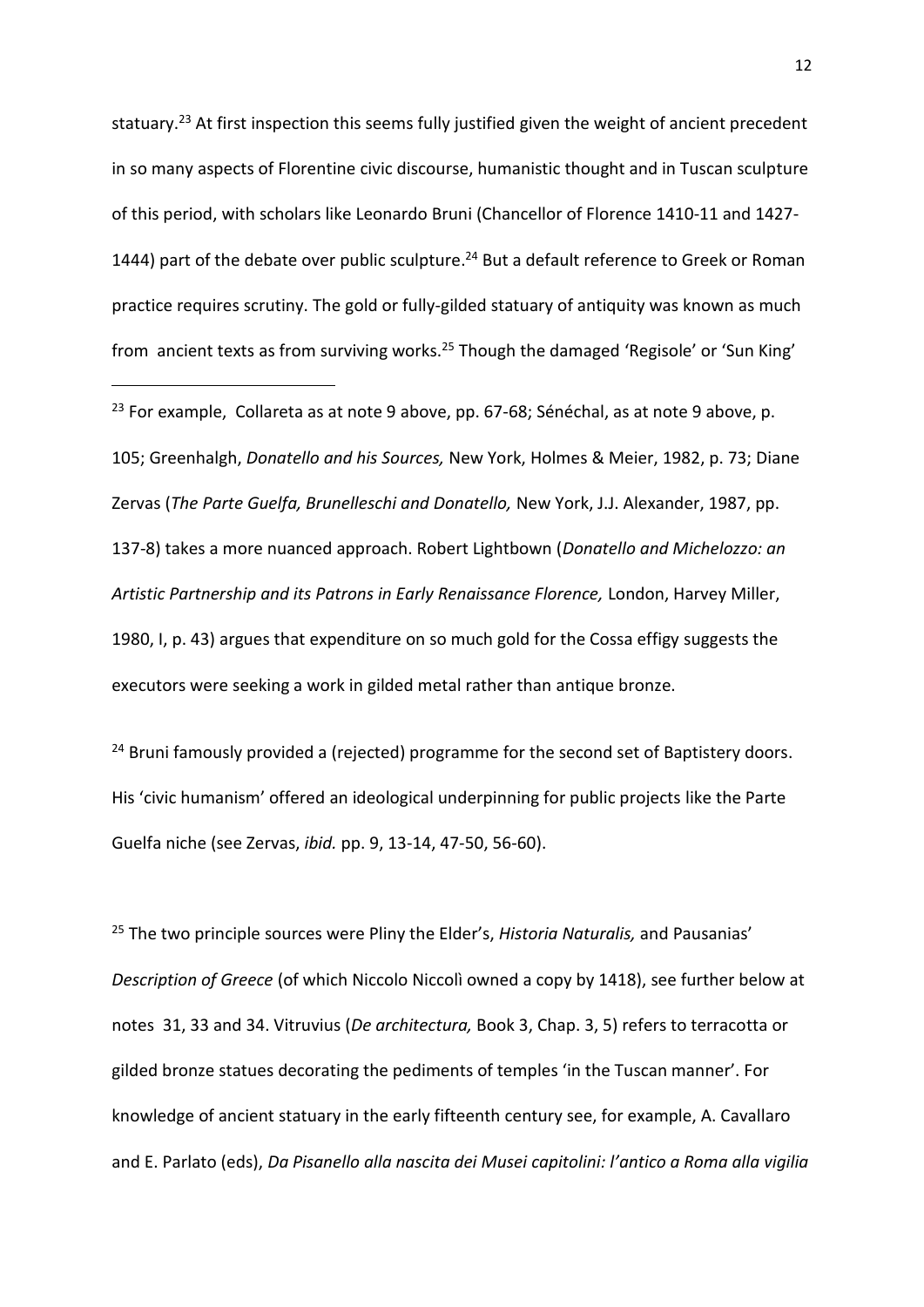horseman was remade and re-gilded in Pavia in the Trecento, the gilded equestrian statue outside the papal palace at St. John Lateran or the related colossal bronze fragments could, after centuries of exposure and maltreatment, hardly have been shining witnesses to the practice of antique gilding.<sup>26</sup> Contemporary Florentine sources do not mention gold nor are comparable bronzes represented in these terms. Uccello's equestrian fresco of John Hawkwood *all'antica* (1436) for example, employs the pale green tones that give the monument the hue of oxidised copper, while Ghiberti's *Commentaries* (1447/8 – 1455)*,* 

*del Rinascimento,* exh. cat., Milan, A. Mondadori and Rome, DeLuca, 1988; S. B. McHam, *Pliny and the Artistic Culture of the Italian Renaissance: The Legacy of the Natural History, New Haven and London, Yale University Press, 2013,* Chap. 7 and pp. 133-134; N. Gramaccini, 'Die Umwertung der Antike – Zur Rezeption des Marc Aurel in Mittelalter und Renaissance', in *Natur un Antike in der Renaissance,* exh. cat. Liebighaus, Frankfurt an Main, 1986, pp. 51-83; W. J. Wegener, ''That the practice of arms is most excellent declare the statues of ancient men': the Lucan War and Florentine Political Ideology in Paintings by Uccello and Castagno', *Renaissance Studies,* 7, 2, 1993, pp. 129-167 at pp. 153-5. For the question of whether Ghiberti had seen ancient sculpture with silvered eyes see Lein, as at note 9 above, p. 63.

**.** 

26 For the equestrian Regisole 'idol' see C. Saletti, *Il Regisole di Pavia,* Como, New Press, 1997, esp. pp. 32-38 and recently Motture, as at note 7 above, p. 82.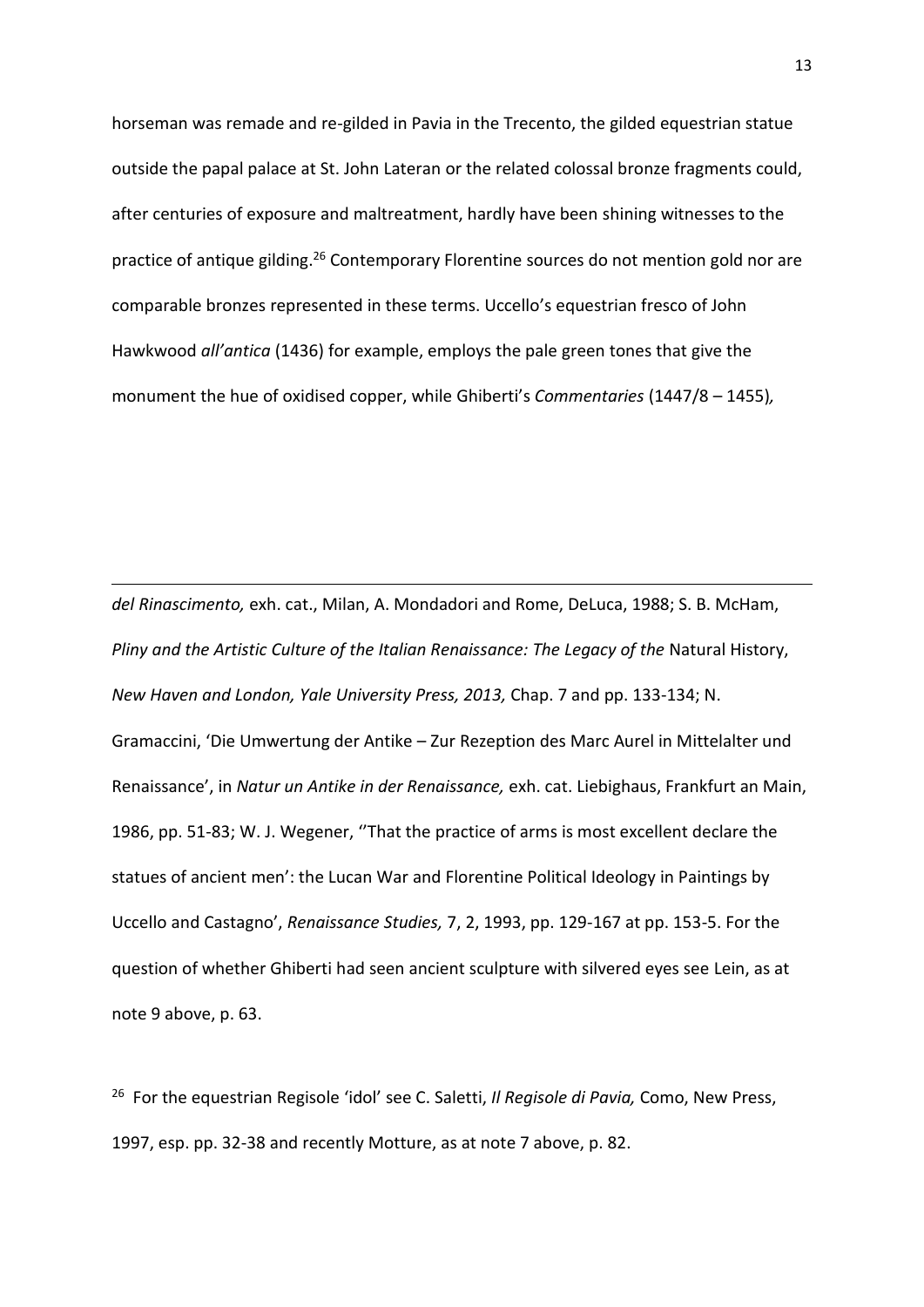which discusses ancient sculpture at length, mention no gilding on any ancient bronze works, including those he encountered in Rome.<sup>27</sup>

That Ghiberti should also fail to refer to the honorific gilding of his own reliefs in his autobiographical sketch seems especially remarkable. But should we be surprised at his silence? His writings on optics show his analytical sensitivity to incident and accidental effects of light (*lume*) on different materials. <sup>28</sup> But writings on art of this period have little to say about the effects of gold in sculpture in any context. Filarete refers to the gilding of the bronze doors and architectural members inside his ideal temple and, in describing the setting of a commemorative obelisk to an ancient King Zogalia (entrusted to a dream team of Donatello, Desiderio da Settignano and the goldsmith/medallist Cristoforo di Geremia),

27 Lorenzo Ghiberti, *I Commentarii,* L. Bartoli (ed.), Florence, Giunti, 1998, p. 3 refers to pure gold statues as the earliest ancient works. As bronze fragments of what he believed to be Zenodorus' colossus of Nero, Ghiberti may have suspected the giant head and hand at the Lateran were once gilded (*ibid.* p. 58).

**.** 

<sup>28</sup> He even notes the phenomenon of concentrated sunlight or its reflection producing temporary 'golden' vision, Ghiberti, *ibid.* section 3, pp. 100-108; A. R. Bloch, *Lorenzo Ghiberti's Gates of Paradise: Humanism, History and Artistic Philosophy in the Italian Renaissance,* Cambridge, Cambridge University Press, 2015, p. 6.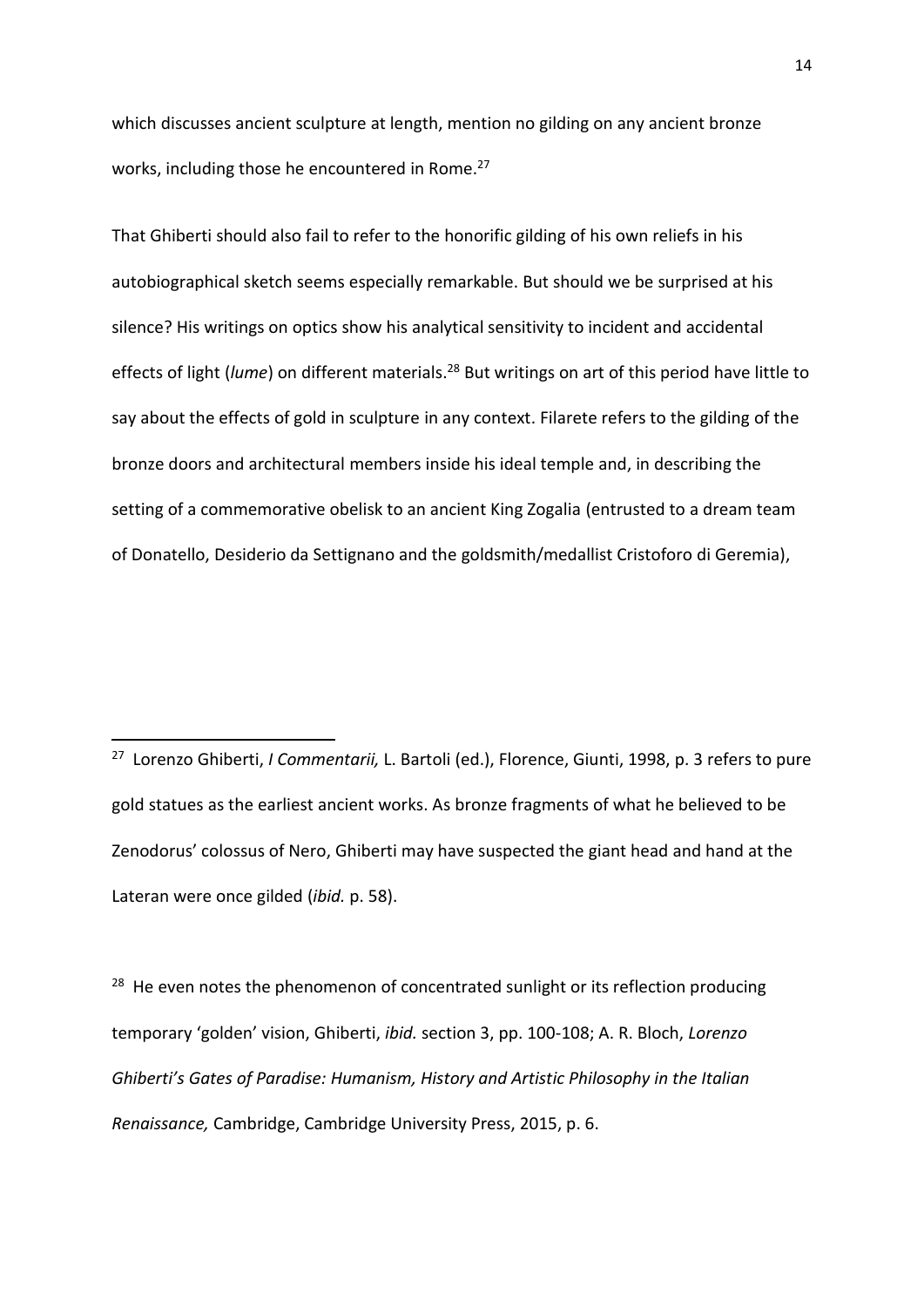he has his patron request that the supporting bronze lions should be gilded.<sup>29</sup> Leon Battista Alberti, whose architectural treatise was more closely modelled on ancient precedent, voices doubt as to the proper materials for cult statuary before insisting on thin-walled bronze.<sup>30</sup> Gold, the 'prince' of metals might, he says, be appropriate to the figure of the deity, but it offered temptation to sin by inviting theft and melting down. It also had the unfortunate tendency to draw admiration to itself, deflecting that owed to craftsmanship (a material aesthetic critique to which he gives a slightly different inflection in his treatise on painting). Ghiberti, like Alberti, was a keen reader of Pliny the Elder's *Natural History,* whose Book 33, dedicated to metals, famously denigrates gold as a sculptural medium, principally on moral grounds. While acknowledging the much coveted 'Corinthian bronze', its copper alloyed with silver, gold, or both metals, Pliny launched a scathing attack on gilded surfaces on statuary.<sup>31</sup> Gold was seductive, inducing covetousness and stimulating the excesses of the Roman triumph, while love of luxurious plate, engraved with erotic scenes fed the destruction of statues to realise their precious metals. Ghiberti surely did not share Pliny's moral repulsion for the gilded figure; certainly he lamented the destruction of ancient

<sup>30</sup> L. B. Alberti, *De re aedificatoria,* pub. 1485, Book 7, Chap. 17, (see *L'architettura (De re aedificatoria),* G. Orlandi and P. Portoghesi (eds), II, Milan, Il Polifilo, 1966, pp. 661-663).

31 Pliny the Elder, *Natural History,* Book 33, 1-150.

 $\overline{a}$ 

<sup>29</sup> Filarete, *Libro architettonico,* 1464, Book 9, f. 65v and Book 14, f. 102v (see Antonio Averlino detto il Filarete*, Trattato di Architettura*, (eds) A. M. Finoli and L. Grassi, Milan, Il Polifilo, 1972, II, pp. 252 and p. 390)**.**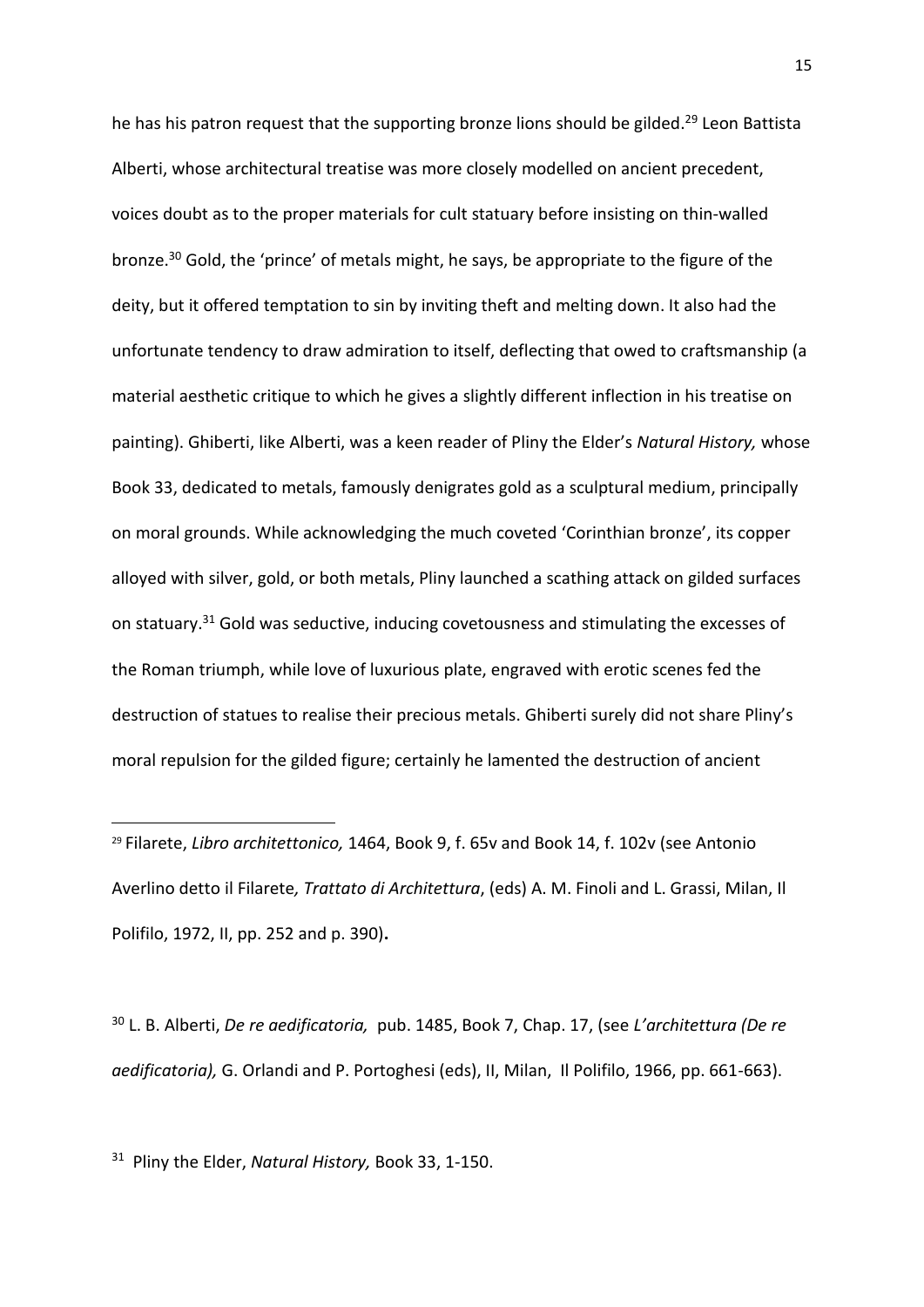images in the *Commentarii*. But he was evidently aware of the ancient author's attack since he recounts the anecdote from Pliny's life of the sculptor Lyssipos concerning the bronze portrait of the young Alexander, a work that its later Roman owner, Nero, ordered to have covered in gold.<sup>32</sup> Pliny continues: 'Then as this costly addition spoiled the work, the gold was removed and the statue was considered more valuable without it, despite the scars upon it and the incisions for fixing the gold'.<sup>33</sup> The story of the stripping of gold to restore the beauty of the Greek bronze (as an excess tastelessly imposed by a decadent emperor) underlines that the aesthetics of the gold surface cannot be separated from its politics.

A gilded bronze figure communicates quite differently from a narrative relief in the same materials. An historiated scene justifies gilding by referring the honorific supplement of gold to an honourable event. The gilded statue instead elevates an individual in a way that renders the figure superhuman. Ancient written sources suggested that gold or gilding in antiquity was rare before the imperial Roman era, and generally reserved for the bodies of gods, deified or triumphant rulers and symbolic animals. <sup>34</sup> A similar distinction was

<sup>32</sup> Ghiberti, as at note 19 above, p. 61.

1

33 Pliny the Elder, as at note 31 above, Book 34, 63. See *The Elder Pliny's Chapters on the History of Art,* (transl. K. Jex-Blake), Chicago, Argonaut Inc., 1968, p. 51.

<sup>34</sup> The most famous were the colossal, gold-laminated ivory and wood cult statues by Phidias at Athens and Olympia, with their attendant animals, but Pausanias describes gilded bronze statues in other parts of Greece, such as the Apollo ascribed to Chirisophus in the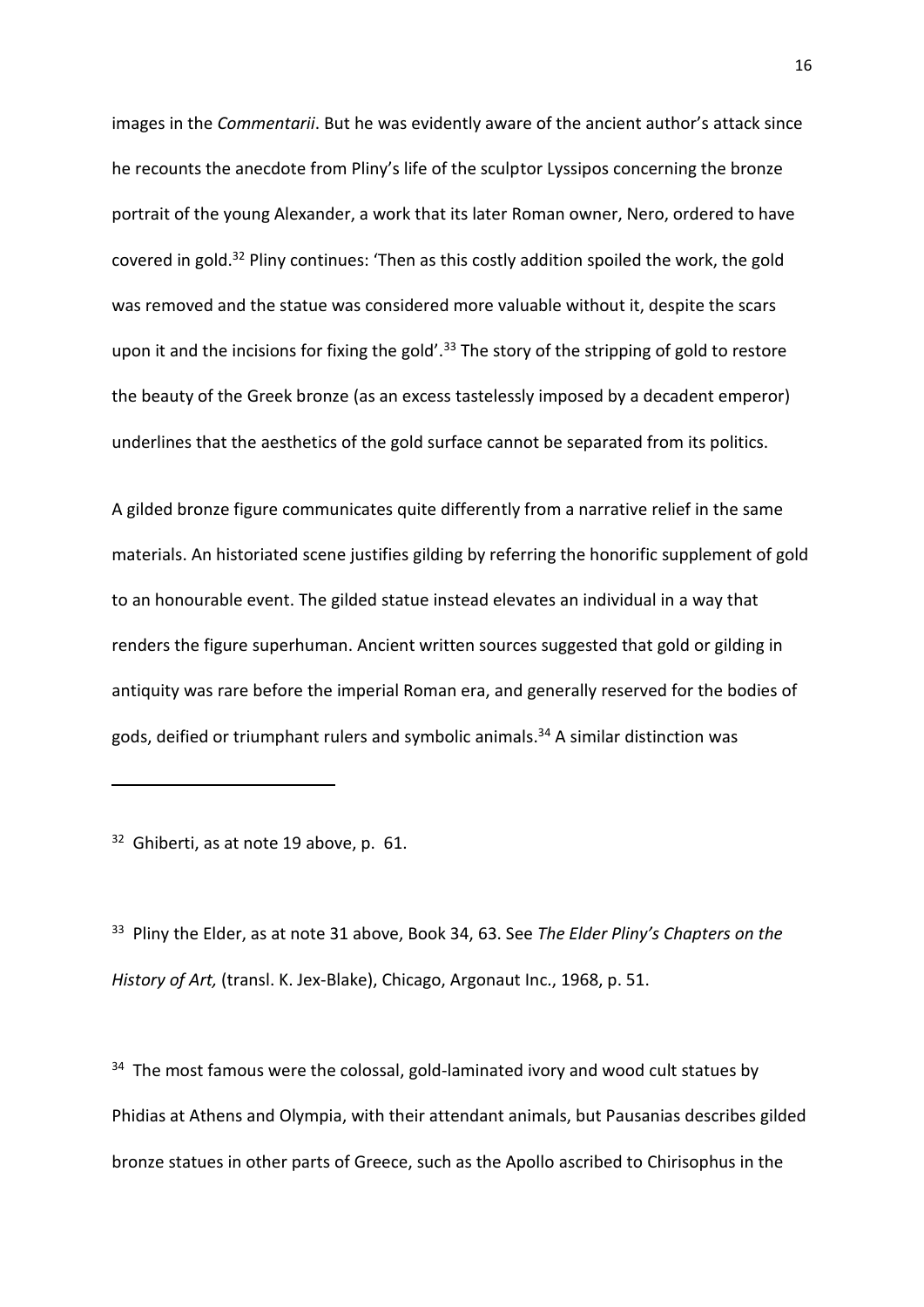preserved in Quattrocento representation, though angels and saints, who mediated with the heavenly realm, could also be represented fully golden as part of larger gold or gilded objects. Certainly, without the abstraction attendant on deification or allegory no fullygilded female figures would have been produced in Quattrocento Tuscany. Biblical heroines framing the reliefs of the 'Paradise doors' *are* given fully gilded bodies, but then so are their accompanying ornaments; in the indiscriminate gilding of the relief fields, Eve herself gains the same honour. The eloquent gilded *Virtues* on the Siena font (c. 1427-29) and numerous ephemeral golden figures, made for occasions such as entries and feasts, testify to the more general sublimation from actual women such gilding assumed.

## **Florentine gold**

**.** 

Before the development of the myth of a Medici 'golden age', the politics of gold sculpture in Florence was closely related to its republican ethos. *Circa* 1400, the only statue known to have been fully gilded in Florence was the life-size stone lion or 'Marzocco', seated at the corner of the prior's rostrum, where it served as a symbolic guardian of the sovereignty of

temple at Tegea (*Description of Greece,* Book 8, Chap 53, 8). Most unusual is the gilded bronze statue by Praxiteles of the beautiful prostitute Phryne, consecrated in the temple at Delphi (*Description of Greece,* Book 10, Chap 15, 1). See also C. Mattusch, *Classical Bronzes: The Art and Craft of Greek and Roman Statuary,* Ithaca and London, Cornell University Press, 1996, pp. 28-29.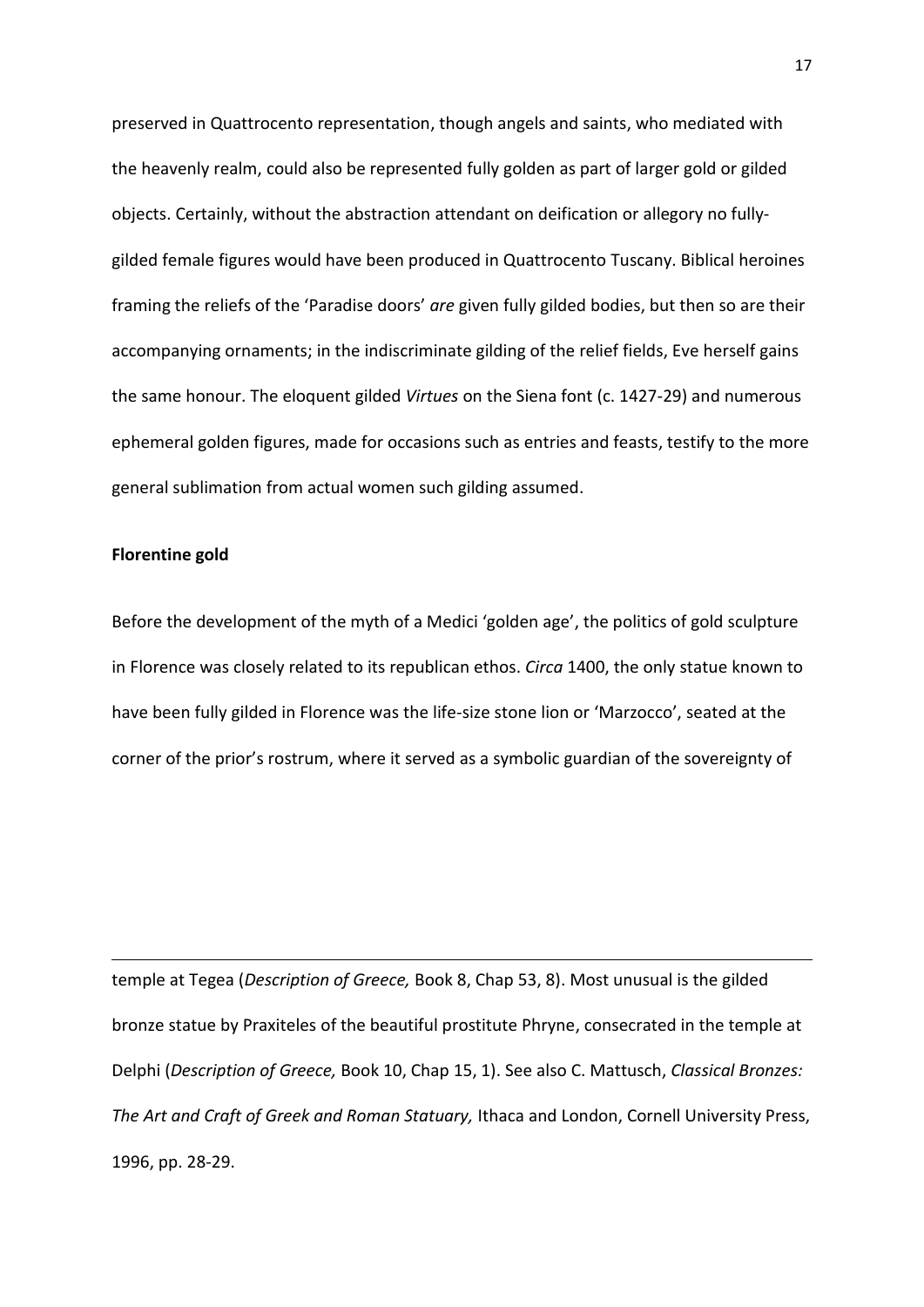the government (fig. 2).<sup>35</sup> As an emblematic beast its gilding was quite uncontroversial. That completely gilded human figures should have been a feature of Florentine bronze production in the early years of the fifteenth century is remarkable, even in an era of such technical ambition and conceptual experimentation. Gilded statues are ambivalent figures in as much as they are not just ornamented in gold but have a golden skin. In the medieval period and beyond they were a by-word for idols and usually represented twinned with high columns (fig. 3). Gold places them definitively beyond their immediate visual environment, rendering them god-like and in certain circumstances, uncanny. Even as they become hypervisible through the light-catching and reflective properties of a yellow-toned, polished surface, their legibility becomes less assured. Such abstraction produces an instability that affects not just the visual contours of the figure but the contours of their meaning.

Whereas gold offered to God was acceptable, goldness in the wrong place or attached to the wrong person was excessive in other respects than financial. Apart from sanctioned occasions, gold adornment of dress or jewels on the body of the Florentine citizen was strenuously curbed by sumptuary law and could be equated with civic decadence.<sup>36</sup> A crucial

 $\overline{a}$ 

<sup>36</sup> D. O. Hughes, 'Sumptuary Laws and Social Relations in Renaissance Italy', in J. Bossy (ed.), *Disputes and Settlements, Law and Human Relations in the West,* Cambridge, Cambridge University Press, 1983, pp. 84-9 and 96-99; C. C. Frick, *Dressing Renaissance Florence.* 

<sup>35</sup> For its Guelf, symbolic and ritual significance see B. Cassidy, *Politics, Civic Ideals, and Sculpture in Italy, c. 1240–1400*. Turnhout, Brepols, 2007, pp. 224-8, referring also to the gilded lions commissioned for the portal of the Palazzo della Signoria in 1340.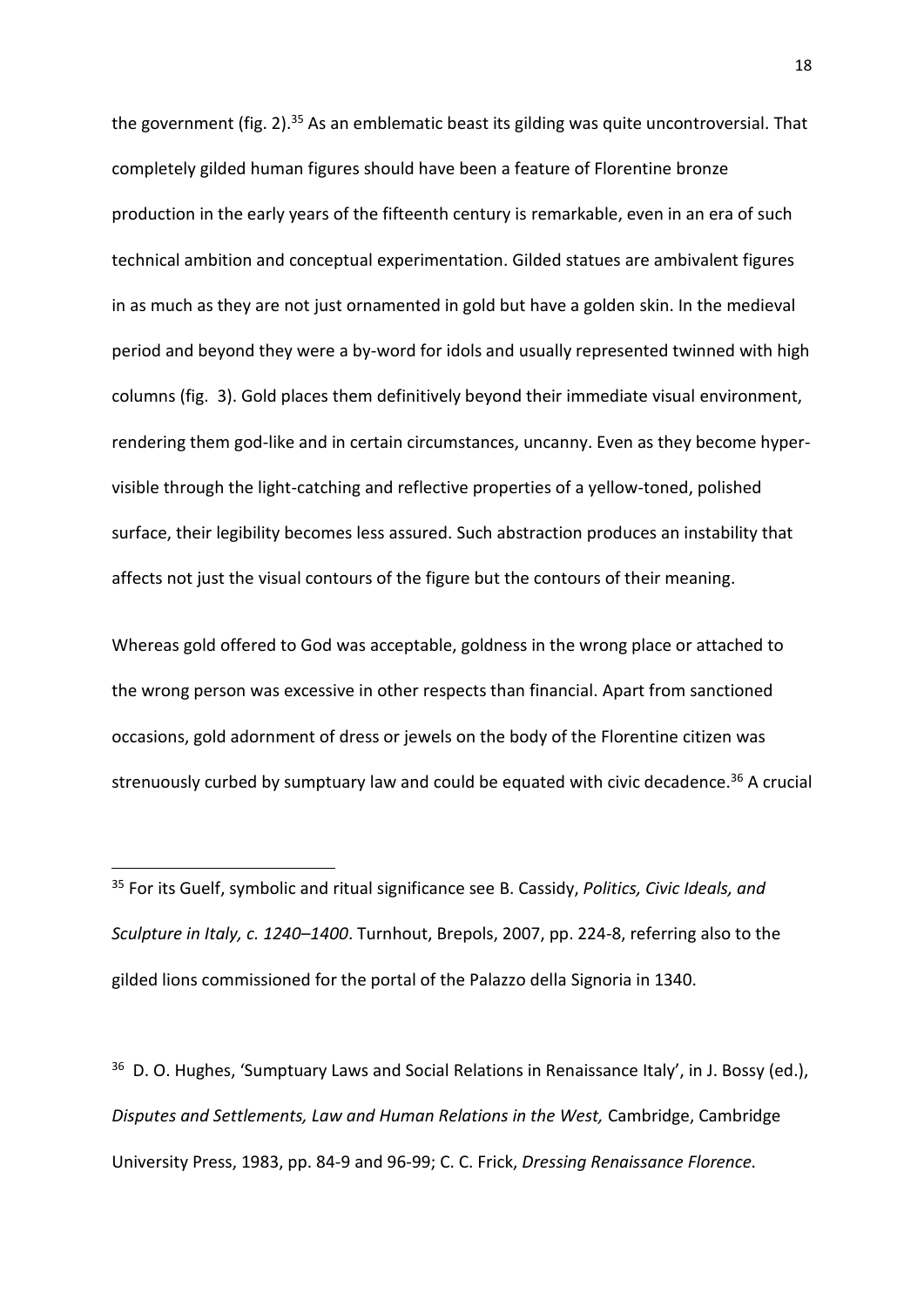factor in the genesis of gilded statuary in the republic of the 1420s was not simply the excuse of 'foreign' subjects to whom it might be applied, but gold's position within the thriving economy of the early years of the century. Gold was available in the city in unusual abundance. A highly favourable trade balance by which large-scale exports of Florentine goods were paid for in precious metal currency led to a massive net flow of the metal into the city and, with it, came the capacity for minting gold and silver coinage in great quantity.<sup>37</sup> Though the supply of gold and silver was unreliable, from the mid thirteenth century to the later fifteenth, the Florentine gold florin served as a stable circulating currency, a money of account, and a standard in international trade. In what Goldthwaite terms the 'era of the florin', the city prided itself on large-scale transactions in gold and the coin was also preferred by the papacy for its revenues. The quasi sacred authority of the coinage, stamped with the image of St. John the Baptist, and its relevance for the Cloth Guild, which also elected the governors of the Mint, is even marked on the reverse of the 'Paradise' doors of the Baptistery commissioned by the guild. The images impressed by punching tools used to compile the dies for the coinage, show John the Baptist and the

*Families, Fortune and Fine Clothing*, Baltimore and London, Johns Hopkins University Press, 2002, pp. 180-190.

 $\overline{a}$ 

<sup>37</sup> R. A. Goldthwaite, *The Economy of Renaissance Florence,* Baltimore, Johns Hopkins University Press, 2009, pp. 48-52, noting the plentiful supply of gold in the local market, of precious metal coinage from mint, and of 'sealed' florins, and pp. 61-3 for the varied evidence for gold coming into Florence even after the precious metal 'famine' of the 1460s.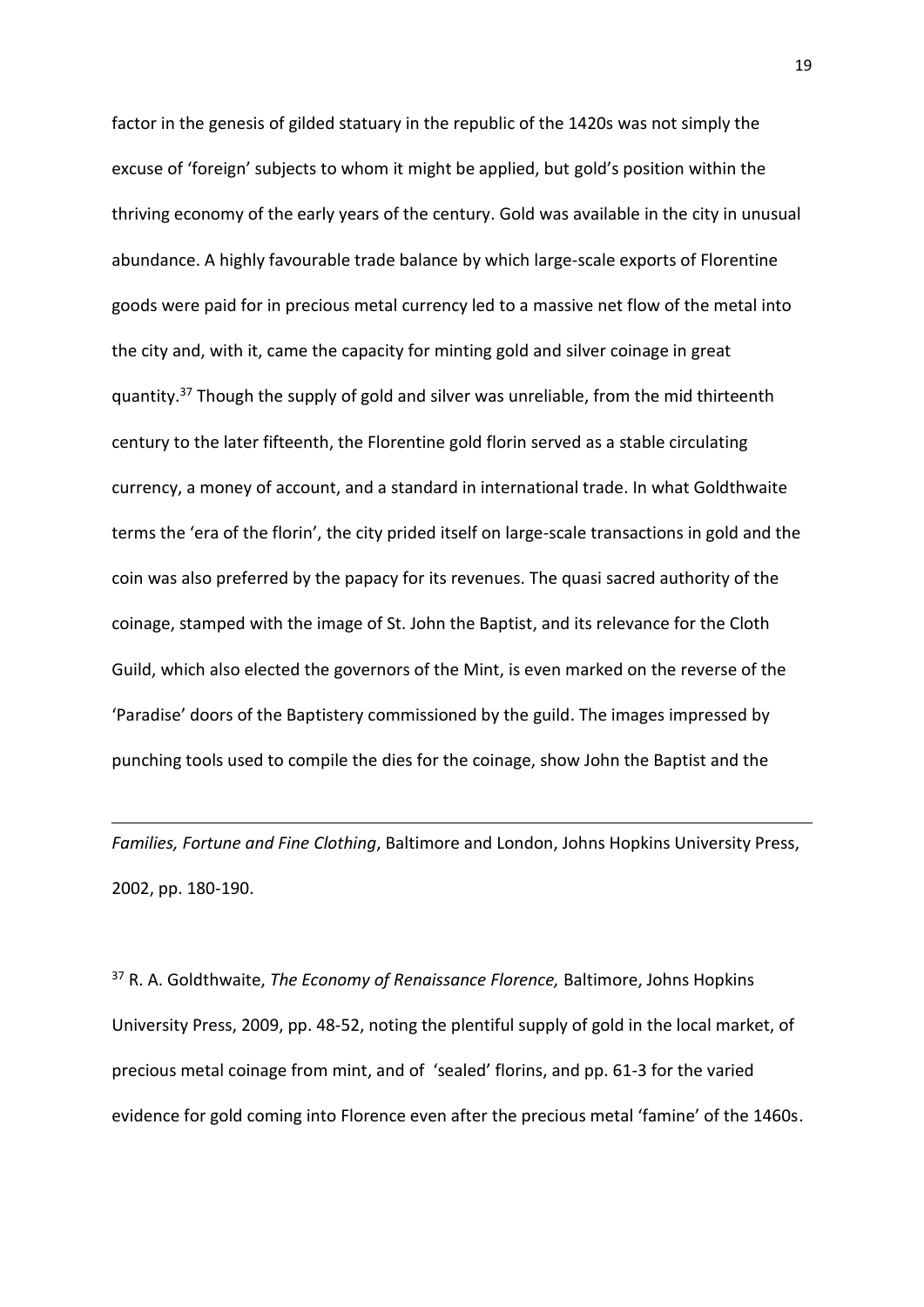Florentine lily, and appear stamped into the bronze alongside the arms of the governors of the mint for the period of 1448-9 as they appeared on the florin. The function of these tiny traces is not certain, though they might have been used to assess the merits of designs by the die cutters Michelozzo di Bartolommeo and his successor Bernardo Cennini. Whatever the case, their application before the gilding of the reliefs confirms the tight relationship between Florentine metalworking skills and commerce, as well as that between civic bronze and Florentine gold.<sup>38</sup>

The florin was one of several gold currencies preferred for business transactions and had to adapt to changing patterns of production and trade in and beyond Europe. Just as 'sealed florins' stopped circulating as *specie,* the patrician Giovanni Rucellai recorded Florence' new galley trade with the Levant and the minting of new broader florins, the 'fiorini larghi di ghalea' to compete with the Venetian ducat.<sup>39</sup> Tellingly, Rucellai notes directly after this, in the same year 1422, the introduction of the manufacture of gold thread into the Florentine silk industry, 'which it was not known how to do before'.<sup>40</sup> The link is drawn directly between the availability of gold and the adoption of the specialist technology of beating gold and silver, strip cutting and wrapping silk thread required to make silk brocade 'cloth of **.** <sup>38</sup> D. L. Bemporad, 'Nel cantiere di Ghiberti. Un concorso singolare', in T. G. Verdon (ed.), *La* 

*porta d'oro del Ghiberti,* Florence, Mandragora, 2014, pp. 65-73.

<sup>39</sup> 'Il Zibaldone Quaresimale', 1422, in A. Perosa (ed.), *Giovanni Rucellai e il suo Zibaldone,* I, London, The Warburg Institute, University of London, 1960, p. 45.

<sup>40</sup> *Ibid.* I, p. 46 and 62.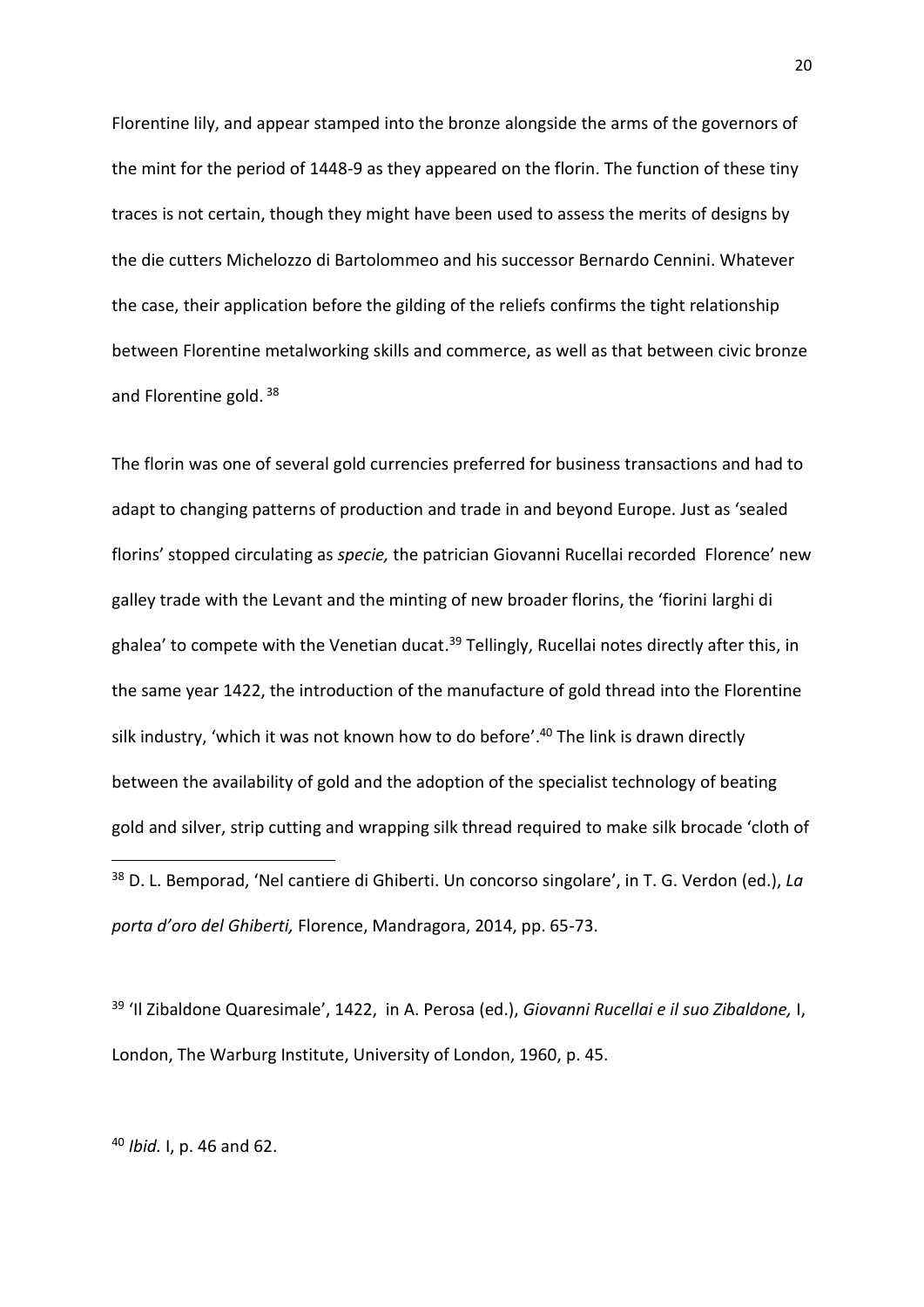gold'. <sup>41</sup> Goldsmiths and goldbeaters (*battiloro*) were both at the top of the hierarchy of members of the Arte della Seta, or Silk Guild, who regulated this prestigious and developing sector of Florentine production. This was a period of great prosperity for those in the silk trade and in banking, but the economy as a whole was weak and the interests of 'minor' guildsmen continued to lose out in government to members of the major guilds. These were high-end manufacturers, merchants, bankers and, predominantly, members of the propapal Parte Guelfa, a city-wide, communal and private body that strongly consolidated oligarchic and aristocratic interests in the communal regime.<sup>42</sup>Following the Ciompi Revolt

 $41$  Goldthwaite, at note 37 above, p. 325, for the setting up of a partnership in the early 1420s by three silk workers to produce beaten gold for the manufacture of cloth of gold; this involved attracting practitioners from Genoa and Venice. B. Dini, 'Una manifattura di battiloro nel quattrocento', in *Tecnica e società nell'Italia dei secoli XII-XVI,* Pistoia, Editografica, 1987, pp. 83-111. For goldbeaters in Florence see K. Prajda, 'Goldsmiths, goldbeaters and other gold workers in early Renaissance Florence 1378-1434', in E. Julien et al (eds), *Vierteljahrschrift für Sozial- und Wirtschaftsgeschichte,* 238, 2016, pp. 197-221 and in Italy see G. Pignolo, *Effetti d'oro. Storia e tecnica dell'adoratura nell'arte,* Editrice Compositori, Bologna, 2000, pp. 25-30.

1

 $42$  Zervas, as at note 23 esp. Chapter 2; Cassidy, as at note 35 above, Chap. 5 for the longer history of Guelf – Ghibelline rivalry as it effected monumental sculpture. For the wealth gap between the tiny percentage of the super rich and the fiscal poverty of 82% of Florentine citizens revealed in the 1427 Catasto returns see G. Brucker, *The Civic World of Early*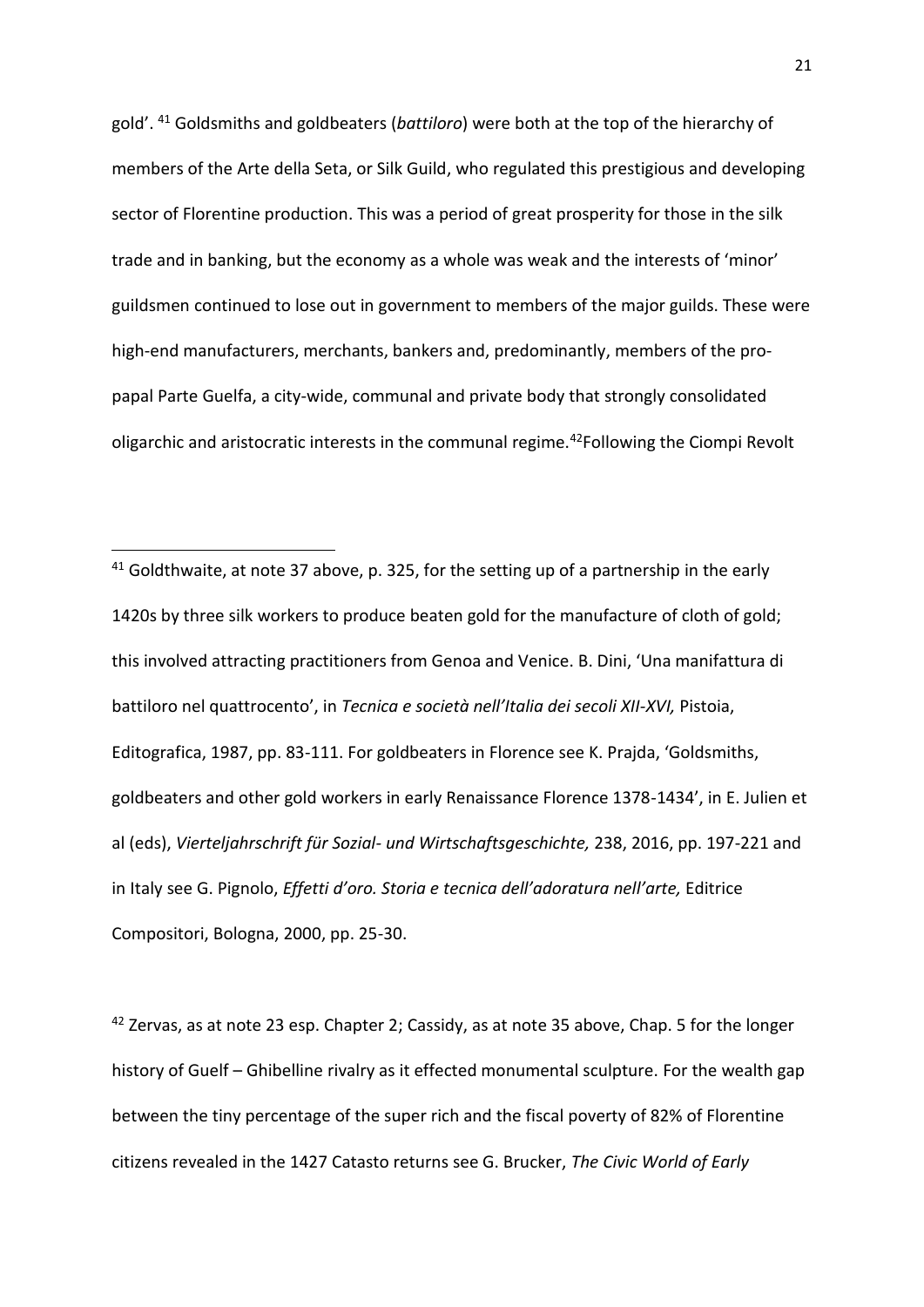by textile workers, the Guelfs sought to re-establish their authority, entering into a lengthy power struggle that saw the defeat of the 'guild government' by the early 1400s.

### **St. Louis of Toulouse**

**.** 

The expression of a gold-rich economy in search of nobility surfaces on the Parte Guelfa's statue at the guild church of Orsanmichele. Their aristocratic and golden *St. Louis of Toulouse,* produced by Donatello with his partner Michelozzo and completed in 1425, formed a deposit of honour in an account that was civic and political as much as spiritual.<sup>43</sup> The gold leaf alone would have cost well in excess of 400 florins.<sup>44</sup> Although there is no supporting record, the Major guilds seem to have had a special dispensation from the commune to commission in bronze and, already in 1419, the Banker's Guild had considered complete gilding for Ghiberti's *St. Matthew*. <sup>45</sup> The bronze *St. Stephen*, commissioned by the

*Renaissance Florence,* Princeton NJ, Princeton University Press, 1977, Chap 6, esp. p. 401 and 403.

<sup>43</sup> Zervas, as at note 23 above, pp. 111 and 114, for a date between *c.* 1420 and November 1425, when the Parte initiated the first honouring of the saint's feast at Orsanmichele.

<sup>44</sup> Zerva, *ibid.*, p. 368, with summarised figures for early Quattrocento Florentine bronze and gilding costs at pp. 366-8.

 $45$  Ghiberti's contract of 1419 states explicitly that he was to 'to gild all or part of it according to the wishes of the *operai* and consuls', Krautheimer as at note 4 above, Dig. 71; Zervas, *ibid.,* p. 118. For Ghiberti's approach, using a brass alloy and local mordant gilding see E.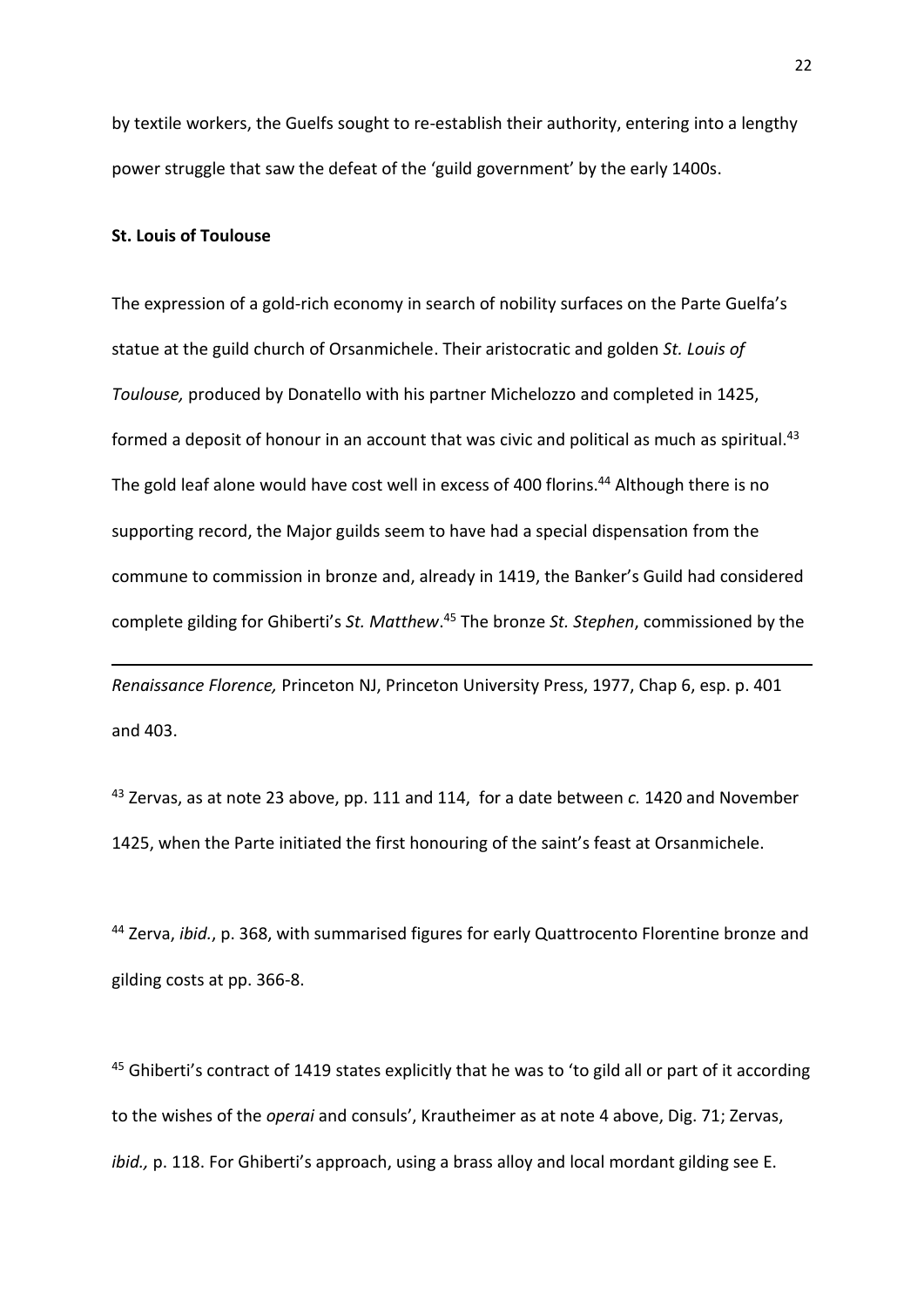Wool Guild in 1425, may also have been a candidate for full gilding, but the surviving painted design for what is almost certainly Ghiberti's tabernacle ensemble shows it ungilded, with marginal gold ornaments over a luminous pale bronze (fig. 4).<sup>46</sup> In the event, the *St. Louis* statue alone was fully gilded, holding sway over its rivals for finish as well as its exceptional height and weight, even before one acknowledges the importance of the classicising tabernacle in which it was placed.<sup>47</sup>

**.** 

Luciano, 'A More 'Modern' Ghiberti: The St. Matthew for Orsanmichele', in C. B. Strehlke (ed.), *Orsanmichele and the History and Preservation of the Civic Monument,* New Haven and London, Yale University Press, pp. 213-242. The 1406 communal directive, which obliged the guilds to expedite the decoration of their allotted piers at Orsanmichele or risk losing their rights over them, mentions only marble statuary (G. Gaye, *Carteggio inedito d'artisti dei secoli XIV-XVII,* I, Florence, G. Mollini, 1839, pp. 542-543; retranscribed in Zervas, as at note 23 above, Appendix IV, A, no. 2). My thanks to an anonymous reader for correcting me, and a common misconception in the scholarship.

<sup>46</sup> See Krautheimer, as at note 4 above pp. 93-100, and Docs. 107-113 for the commission of the statue; pp. 97-99 for the drawing; Lein, as at note 9 above, pp. 58-9. Dominique Cordellier (in Paolozzi Strozzi and Bormand (eds) as at note 5 above*,* III.17 pp. 320-321), expresses scepticism about the drawing's relation to the *St. Stephen*, but see also Davide Gasparotto in M. W. Cole ed., *Donatello, Michelangelo, Cellini: Sculptor's Drawings from Renaissance Italy,* Isabella Stewart Gardner Museum, Boston and Paul Holberton Publishing, London 2014, p. 41.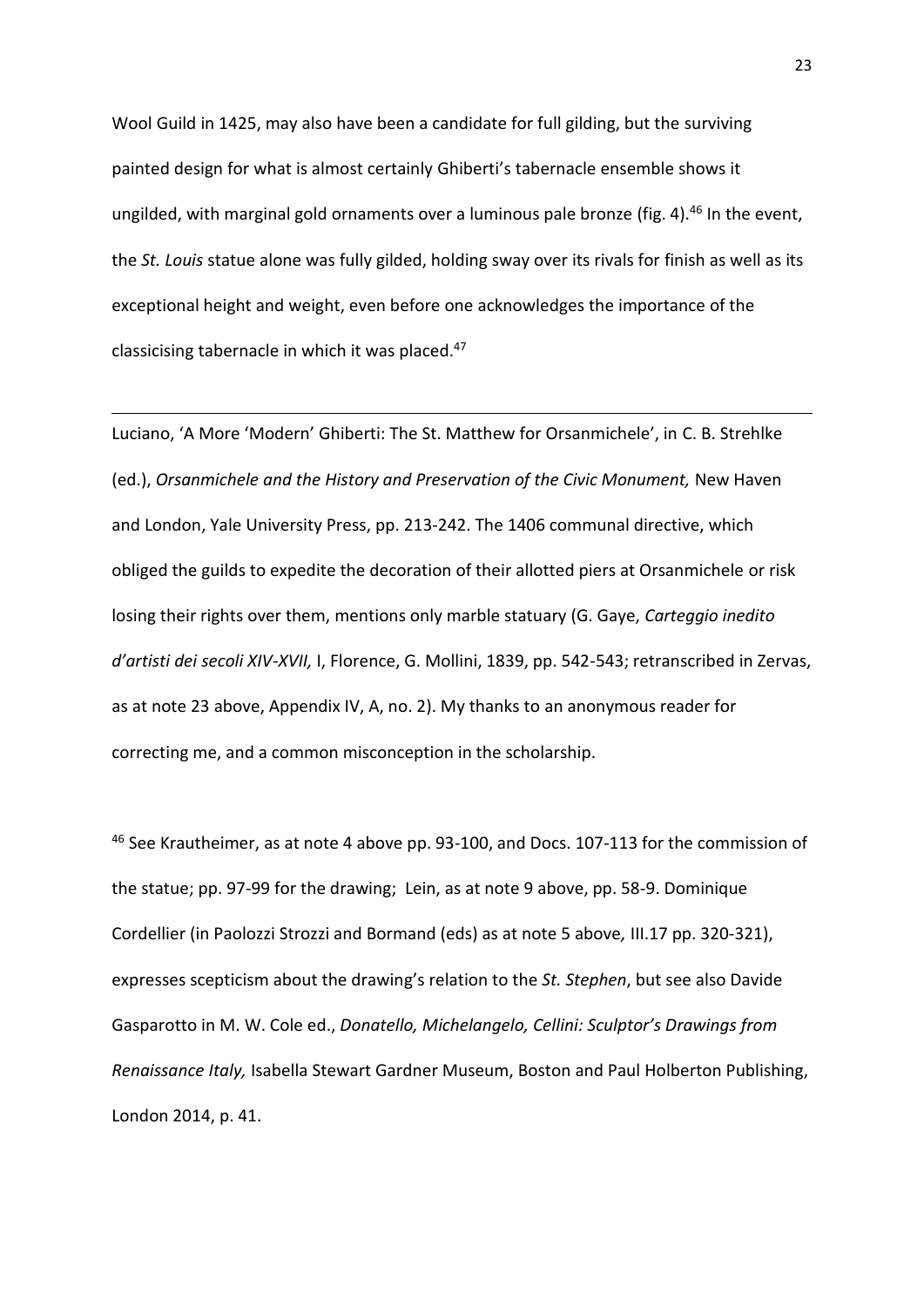*St. Louis of Toulouse* was removed to S. Croce already before 1460, and it was only in 1943 that the statue's fit with what had been the Parte's niche was re-established (fig. 5 shows it as a haunting revenant there during that brief reappearance). Bruno Bearzi's exemplary postwar cleaning and analysis of the statue went on to reveal generally well-preserved gold beneath the copper green.<sup>48</sup> The marble frame effectively affirmed the emanating light from the gilded statue, by its own partial gilding and through the coincidence of the upturned conch shell with the saint's head, producing a radiating halo. This is nonetheless a union of opposites, for the appearance of the sculpture is the reverse of antique. It is conceived as a *summa* of liturgical drapery moulded in high relief, topped by a head with a separately cast and enamelled mitre. Ingeniously fashioned in eleven sections, these were slotted or bolted together by an assembly method that recalls that of goldsmith's works and that, crucially, allowed for full gilding of smaller parts before assembly. <sup>49</sup> There is no body *per se.* Yet the convincing sway and crumple of the cope affirms the expressive conceit that here is a very young man inhabiting an older man's mantle.

<sup>47</sup> Zervas, as at note 23 above, pp. 138-153.

**.** 

<sup>48</sup> B. Bearzi, 'Considerazioni di tecnica sul San Ludovico e la Giuditta di Donatello', *Bollettino d'Arte,* 35, 1951, pp. 119-123 (republished by L. Dolcini, *Donatello e il restauro della Giuditta*, Florence 1988, pp. 64-66); Bearzi, 'La tecnica fusoria di Donatello', in *Donatello e iI suo tempo,* Florence, Istituto Nazionale di Studi sul Rinascimento, 1968, pp. 97-105.

<sup>49</sup> Teodori and Nicolai, as at note 5 above, pp. 8-10.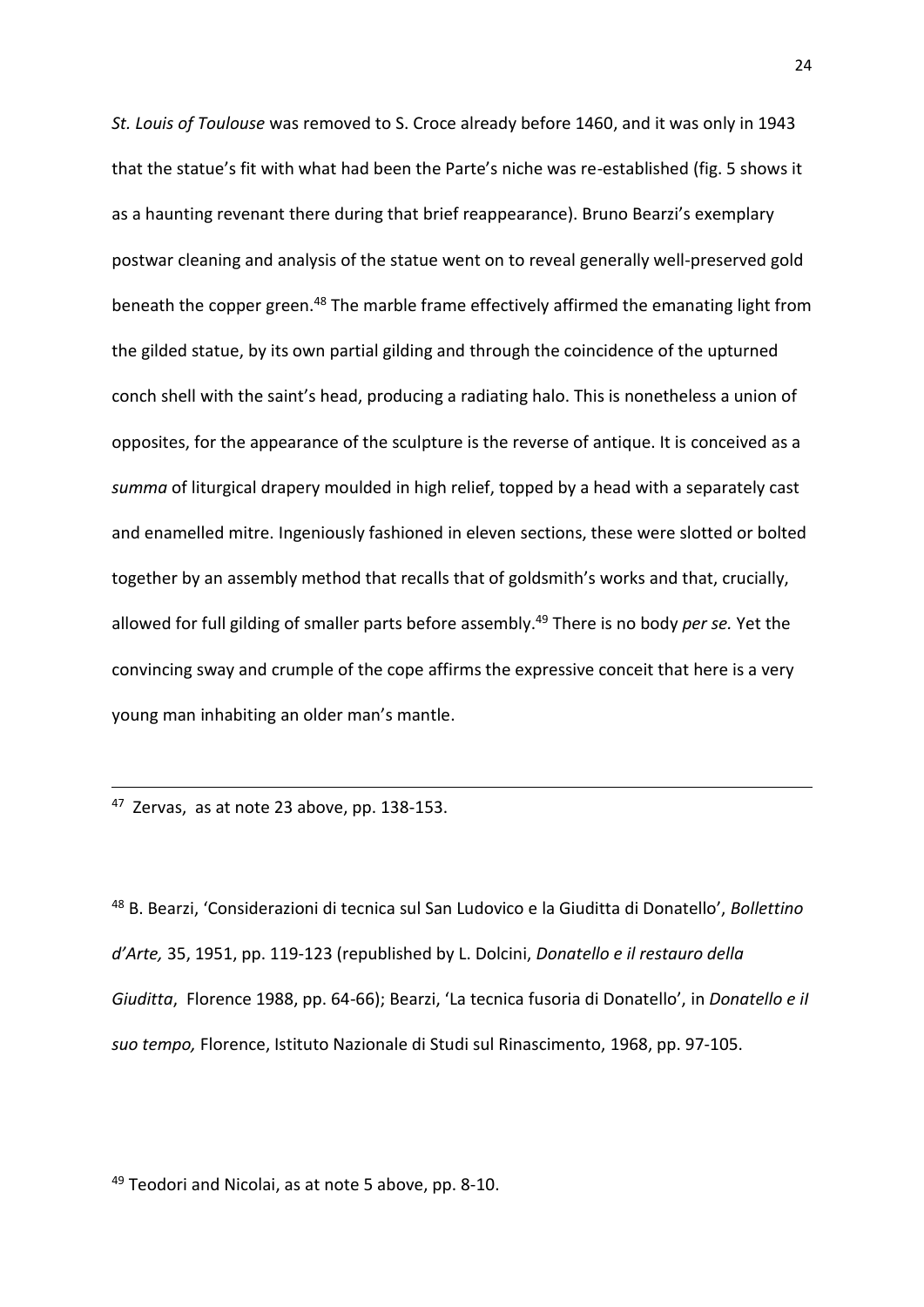Kristen Van Ausdall and David Boffa have rightly insisted on the essential relationship between figure and tabernacle for understanding both the sculpture's conception and its function as a cult figure. <sup>50</sup> Drawing on St. Louis's *Vita*, Boffa argued that the saint is shown at a specific moment, appearing to his devotees above his own funerary altar in episcopal robes, blessing the people.<sup>51</sup> For Donatello's sculpture to have its effect, however, the viewer does not need to know the posthumous miracle. Rather, I would suggest, this hagiography offers an explanation for *how* the sculpture might operate in relation to devotees or passing viewers. The gilding that extends across the whole of the young figure intimates a heavenly glory in the here and now, as of some giant angel appearing. The materiality of its gold on bronze registers in relation to its cult function as something immaterial and transcendent, a feature of the saint in glory that also indicates ontological

50 K. Van Ausdall, 'The *Corpus Verum*: Orsanmichele, Tabernacles, and Verrocchio's *Incredulity of St. Thomas',* in S. Bule, A. Phipps Darr and F. Superbi Gioffredi (eds), *Andrea Verrocchio and Late Quattrocento Florentine Sculpture*, Florence, Le Lettere, 1992, pp. 33- 39; D. Boffa, 'Divine Illumination and the Portrayal of the Miraculous in Donatello's St. Louis of Toulouse', *Simiolus: Netherlands Quarterly for the History of Art,* 31, no. 4, 2004-2005, pp. 279-291.

**.** 

<sup>51</sup> Bartolommeo da Pisa, 'De conformitate vitae Beati Francisci ad vitam Domini Iesu' published in *Analecta Franciscana,* 4, Frati Editori di Quaracchi, 1906, pp. 309-31, at p. 316.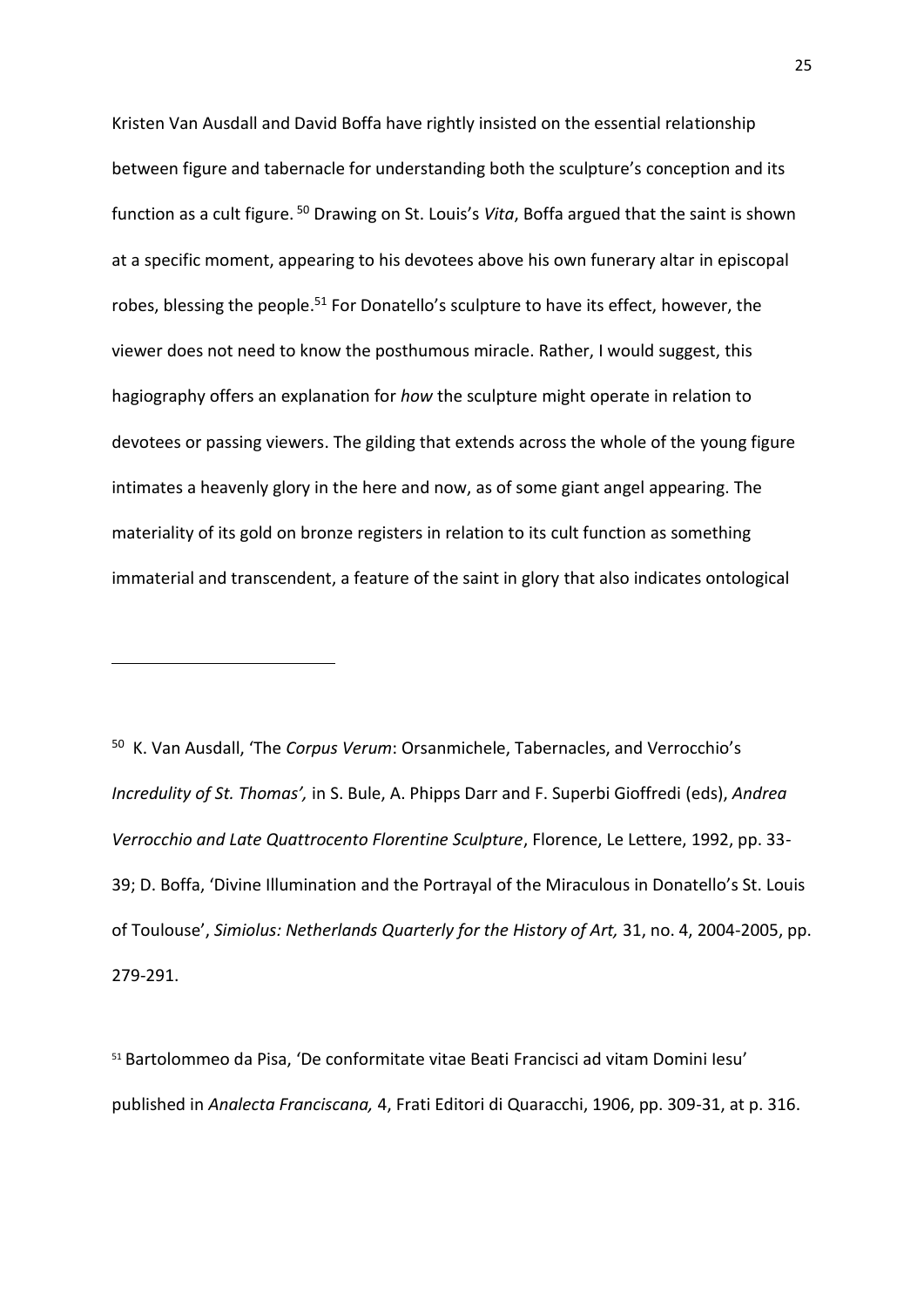separation. <sup>52</sup> One might still imagine a somewhat uneasy status for such a figure at the feast day in August, when the golden saint was the focus of Guelf Party and communal devotion. Aligned with, but also contrasted to, the naked bodies of the shield-bearing *spiritelli* on the crozier (likewise standing in niches) the saint deflects idolatry mainly by his voluminous dress: a more ecclesiastically armoured body than his would be hard to imagine.

Though scarcely a model for Florentine *giovani,* for whom the Parte Guelfa sponsored civic displays of arms, it is important too that Louis of Anjou was a noble youth and not a king. He had been expected to take on the splendid body of the ruler but chose to pass the crown of Naples to his brother in order to embrace Franciscanism. Appointed Bishop of Toulouse at twenty two and just twenty three when he died, Louis is depicted by Donatello with what seem even younger features and these sit in touching tension with the oversized character of his regalia (fig. 6). His head supports a mitre set with rock crystals and Angevin lilies, gold on blue**,** his hands are encased in heavy gloves and the body enveloped, his bare 'Franciscan' toes just peeking out. Emphasising over-sized material presence, the statue's overall weight is figured in its liturgical parts: the now damaged crozier *is* a giant crozier, the hands *are* gauntlets, the mitre is treated as a separate piece of goldsmith work. For the pro-Anjou and papal Parte Guelfa this 'gothic' crowning may have resonated with the golden papal mitre or tiara that Lorenzo Ghiberti claims to have had made for Martin V with its halffigures worked in gold.<sup>53</sup> Although St. Louis is unique in Florence, a precedent, I would propose, is offered by the fully-gilded copper statue (over a wooden core), representing pope Boniface VIII in Bologna. Made in 1300, this still presided on the facade of the

**.** 

 $52$  For the senses of 'glory', see below and at note 97.

<sup>&</sup>lt;sup>53</sup> Ghiberti, as at note 27 above, and Krautheimer, as at note 4 above, p. 13.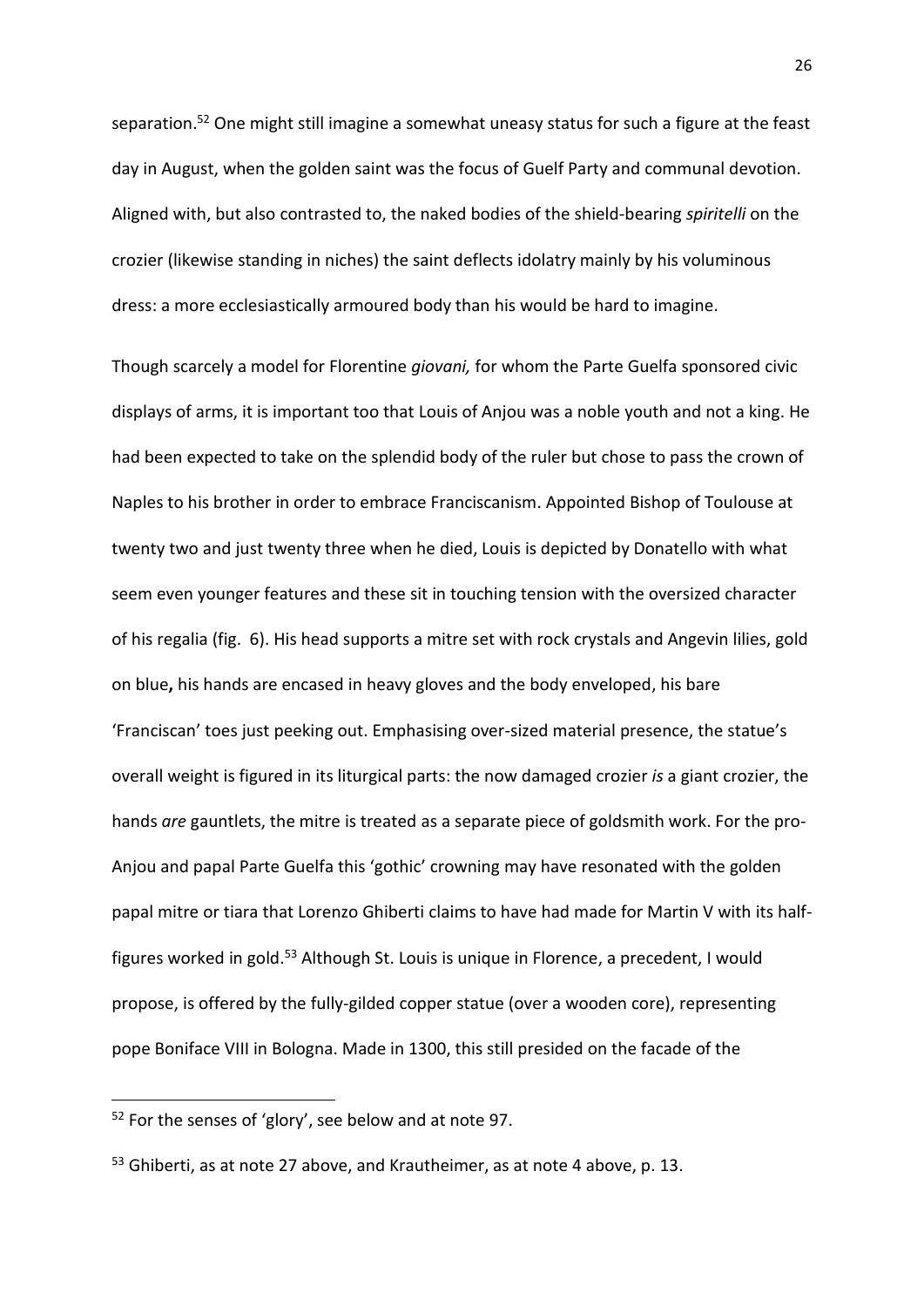communal palace during the residence of Baldassare Cossa there, who was Cardinal Legate to Bologna and a Florentine ally. Improbably youthful and similarly far beyond life size (at 275cm), this papal statue would have been well known to the Florentine Parte Guelfa as a 'partisan symbol' ordered in gratitude to Boniface, by Bologna's Guelf commune.<sup>54</sup>

The fascination of *St. Louis'* delicate, gilded face lies in the flawlessness and luminescence of its surface (fig. 7). The skin, because of its radiance, resists the haptic and the call to touch that Ghiberti declared could reveal the *dolcezza* of the body better than vision alone. <sup>55</sup> The scarcely-defined eyes resist focus, as though blind to the present and turned to the world beyond. For all Donatello's naturalistic modelling, this combination of qualities relates to the tradition of the reliquary bust. We know that Donatello was engaged on an extraordinarily veristic and fully-gilded copper bust of San Rossore, with silvered eyes, in the mid 1420s, but

<sup>54</sup> A connection has not, to my knowledge, been previously recognised. For the 'statua ad similitudinem domini pape dorato' (now Museo Civico Bologna) as a Guelf statue see Cassidy, as at note 35 above, pp. 205-208; J. Gardner, 'Boniface VIII as a Patron of Sculpture', *Roma anno 1300,* Rome, L'Erma di Bretschneider, 1983, pp. 513-529 at p. 519; M. Cremonini Berretta, 'Il significato politico della statua offerta dai Bolognesi a Bonifacio VIII', in *Studi di storia e di critica dedicati a Pio Carlo Falletti,* Bologna 1915, pp. 422-431. See also M. S. Tumidei in M. Medica (ed.), *Duecento. Forme e colori del Medioevo a Bologna,*  exh. cat., Bologna, Museo Civico Archeologico, Bologna, 2000, pp. 398-340; only the gloved hands are not gilded.

<sup>55</sup> Ghiberti, as at note 27, above, p. 108.

1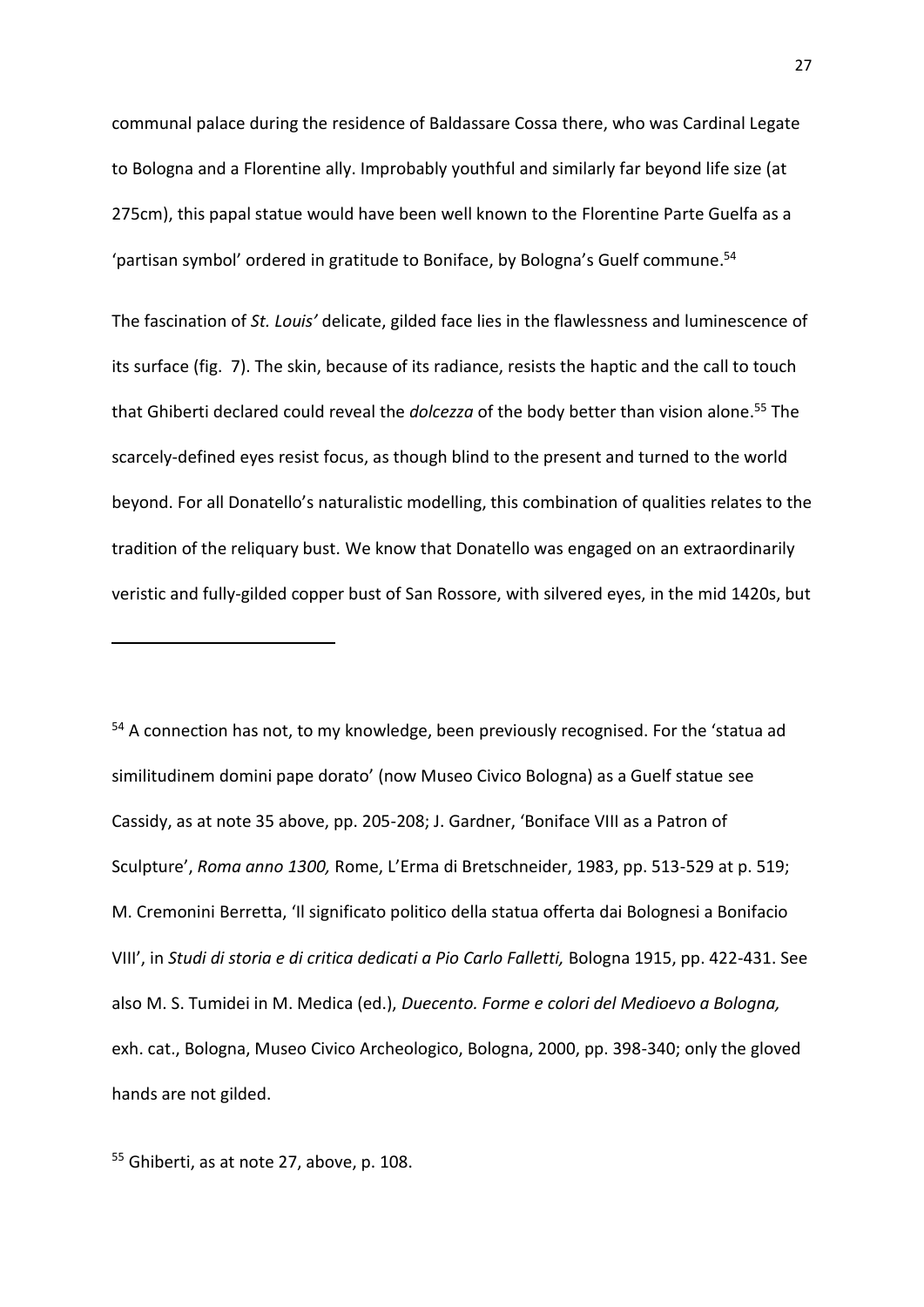the head of *St. Louis of Toulouse* relates more directly to civic and episcopal reliquaries, like the bust of St. Zenobius of Florence (1331) or that of Bishop San Gennaro of Angevin Naples (1305, fig. 8 ). The latter, which also had a dynastic character, was designed to be furnished with a mitre for civic feast days. As containers for revered and potent body parts, such cult objects would have been more familiar to most Florentines than the gilded statuary of antiquity and, for the Parte Guelfa, invested as they were in Louis' sainthood and lineage, such a relation would have been far from unflattering.

As a representational presence containing actual bodily remains, this type of reliquary associates the gilded body with the liminal transformation of death. *St. Louis of Toulouse*, as statue and vision is hollow, but the work's reliquary-like preciousness and abstraction preserves the aura of a liminal and untouchable body. In this respect, the statue stands in stark contrast to the *Christ and doubting St. Thomas* group by Verrocchio that eventually, in 1483, filled the same niche at Orsanmichele (fig. 9). Here the flesh and blood depiction of St. Thomas's probing hand, raised in the act of affirming that Christ's body is *not* an apparition, sets itself against Louis' unfeeling gauntlet. In the complex topography, flow and relief of their robes, Verrocchio's figures pay homage to Donatello, but in the evocation of flesh and feeling, his replacement is also a critique.

Whereas the central gesture of the *Christ and St. Thomas* group draws the viewer in close to the body, the bishop saints' act of benediction and gilded surface spread its field of operation and hold the viewer at a distance. Blond and reflective, the figure would have been activated not only by occasional feast day devotions and candles, but by daily exposure to changing daylight. By the early Quattrocento, the broadened processional thoroughfare of via dei Calzaiuoli was wide enough along Orsanmichele's eastern flank to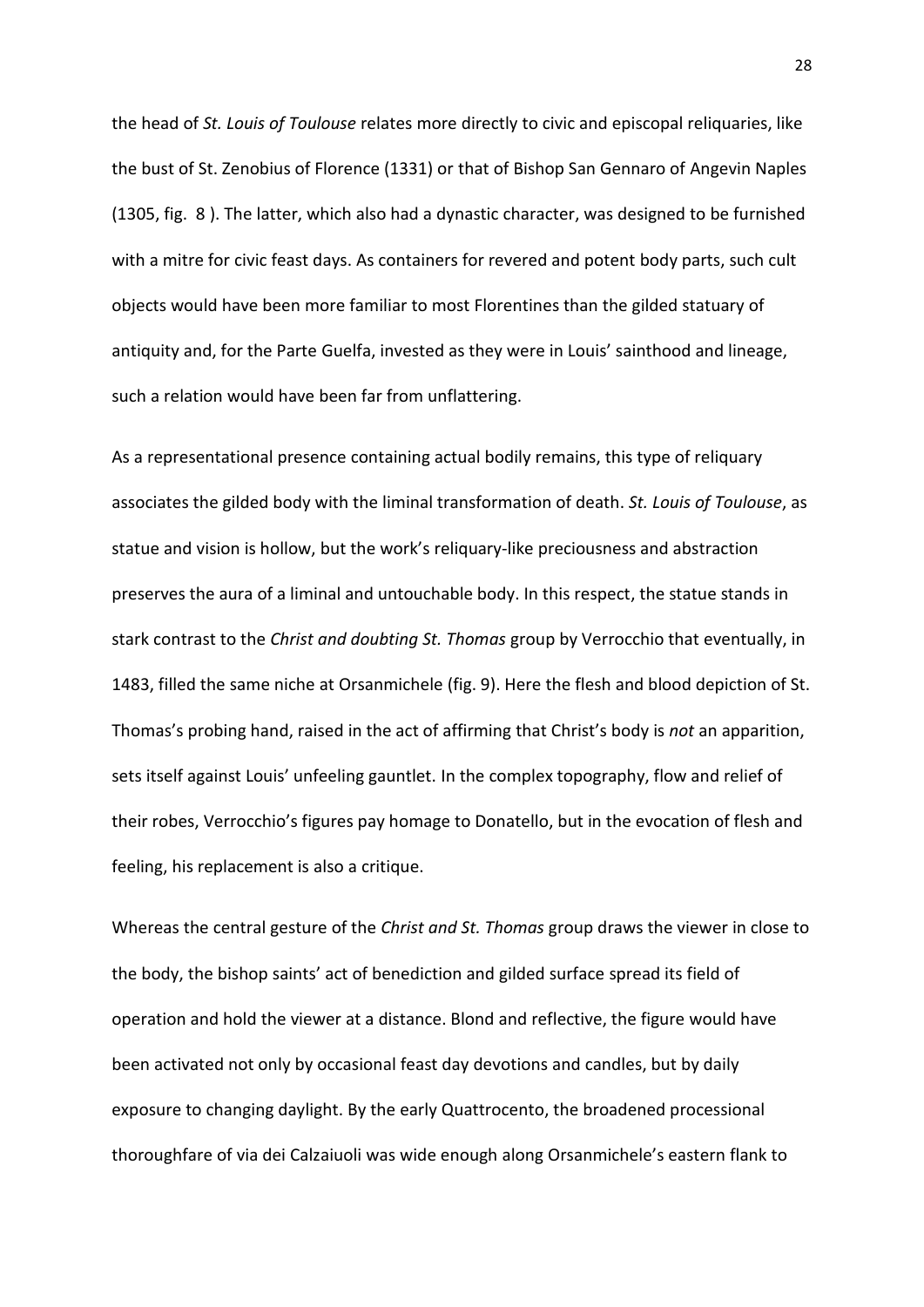catch the sun at street level and, as has others have noted, morning light would have animated the statue, sometimes brilliantly. While Boffa was keen to see this effect as reinforcing an association with precious metal eucharistic vessels, the suggested relation of the sarcophagus-like base to a 'Christian altar', which underpins such an association, seems far from assured.<sup>56</sup> This is, undoubtedly, a figure whose splendour –when its gilding was undimmed – was hard to ignore, catching the peripheral vision of the street walker or the incidental light of torches, it could suddenly manifest the presence of the saint, and the Party's interests. Any communal or common devotion it might have inspired at Orsanmichele was, though, short lived. By 1459, *St. Louis* had been removed by the Parte to the facade of S. Croce where, high up and deprived of its tabernacle, the sculpture lost its aesthetic coherence, its colour and its charisma.<sup>57</sup> Alberti's comment on the changeability of devotees who, when a cult statue was moved, abandoned their devotion, seems well fitted to the fate of *St. Louis of Toulouse.* 58

## **A gold body in the Baptistery**

Hyper-visibility from a distance is a peculiar quality of the gilded body. Exploited for outdoor statuary reflecting the sun, it is effective, too, in dimly lit sanctuaries. This quality was **.** <sup>56</sup> Boffa, as at note 50 above, p. 289

<sup>57</sup> See Boffa, *ibid.,* pp. 90-91. Giorgio Vasari (*Le vite de' più eccellenti pittori, scultori ed architettori,* (ed.) G. Milanesi, 2, p. 416), while recounting an early critique of it at S. Croce as 'goffa', recognised neither the figure's original position nor its gilding.

58 *De re aedificatoria,* 6, Chap 17, Alberti, as at note 30 above, p. 663.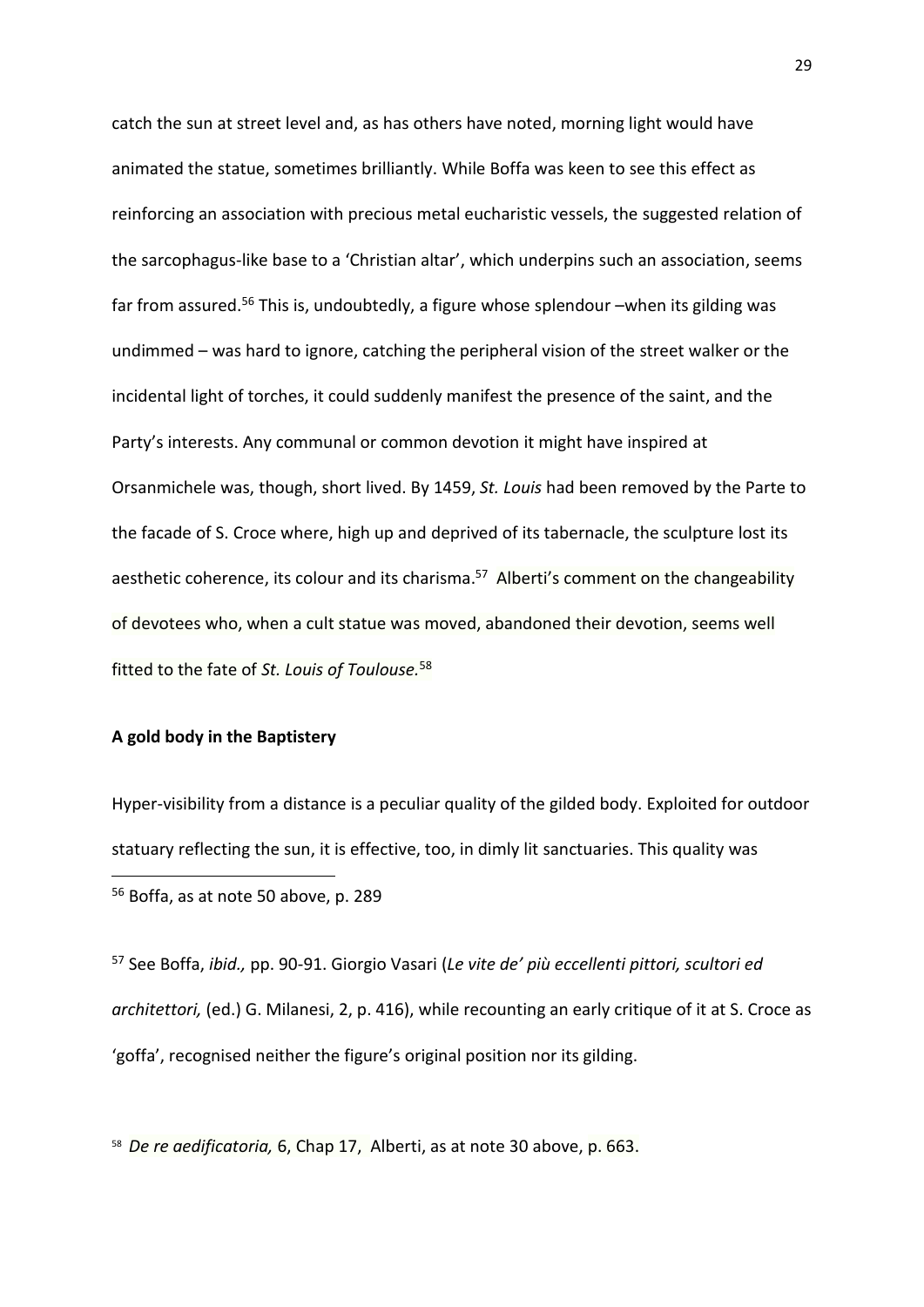undoubtedly at play in the choice to gild the effigy of Baldassare Cossa set high on his tomb in the subdued light of the Florentine Baptistery (*c.* 1424-28, fig. 10). <sup>59</sup> The monument as a whole was made by Donatello, together with Michelozzo di Bartolommeo (his partner from 1425), and the successful fire gilding of the *St. Louis* could well have encouraged adoption of the same technique for the figure on the monument, especially given that the four executors of Cossa's will were members of the Parte Guelfa.<sup>60</sup> The combination of gilding on a copper alloy was long established for princely effigies in northern Europe, but Cossa's was among the earliest bronze tomb effigies anywhere in Italy. <sup>61</sup> Those of Leonardo Dati (Ghiberti) and Giovanni Pecci (Donatello), which were designed as floor slabs, are respectively coeval or later, and are not gilded. Yet neither Donatello's proficiency, nor the originality of the tomb design as a whole, are a sufficient 'cause' of the gilding. The highrelief effigy is functionally distinct from the *statua* of the saint, and different questions of interpretation attend its relation to the body. As a funerary marker, it presupposes proximity to the corporeal remains of the deceased. Its memorial and affective capacity, by bringing to mind the defunct in the reality of their death, could serve as a prompt to prayer 1 <sup>59</sup> Lightbown, as at note 23 above, I, pp. 19-22 for dating.

<sup>60</sup> Zervas, as at note 23 above, p. 92.

<sup>61</sup> Goldenbaum, as at note 9 above, Sections II and esp. pp. 27-39, for a summary of gilded copper-alloy tombs from the thirteenth century onwards in Northern Europe (and see further at notes 77 and 78 below). Goldenbaum, *ibid.* Section III – V, for a close analysis of bronze gisants in Italy, esp. pp. 57-83; See also G. A. Johnson, 'Activating the Effigy: Donatello's Pecci Tomb in Florence Cathedral', *Art Bulletin,* 77, 1995, pp. 445-459.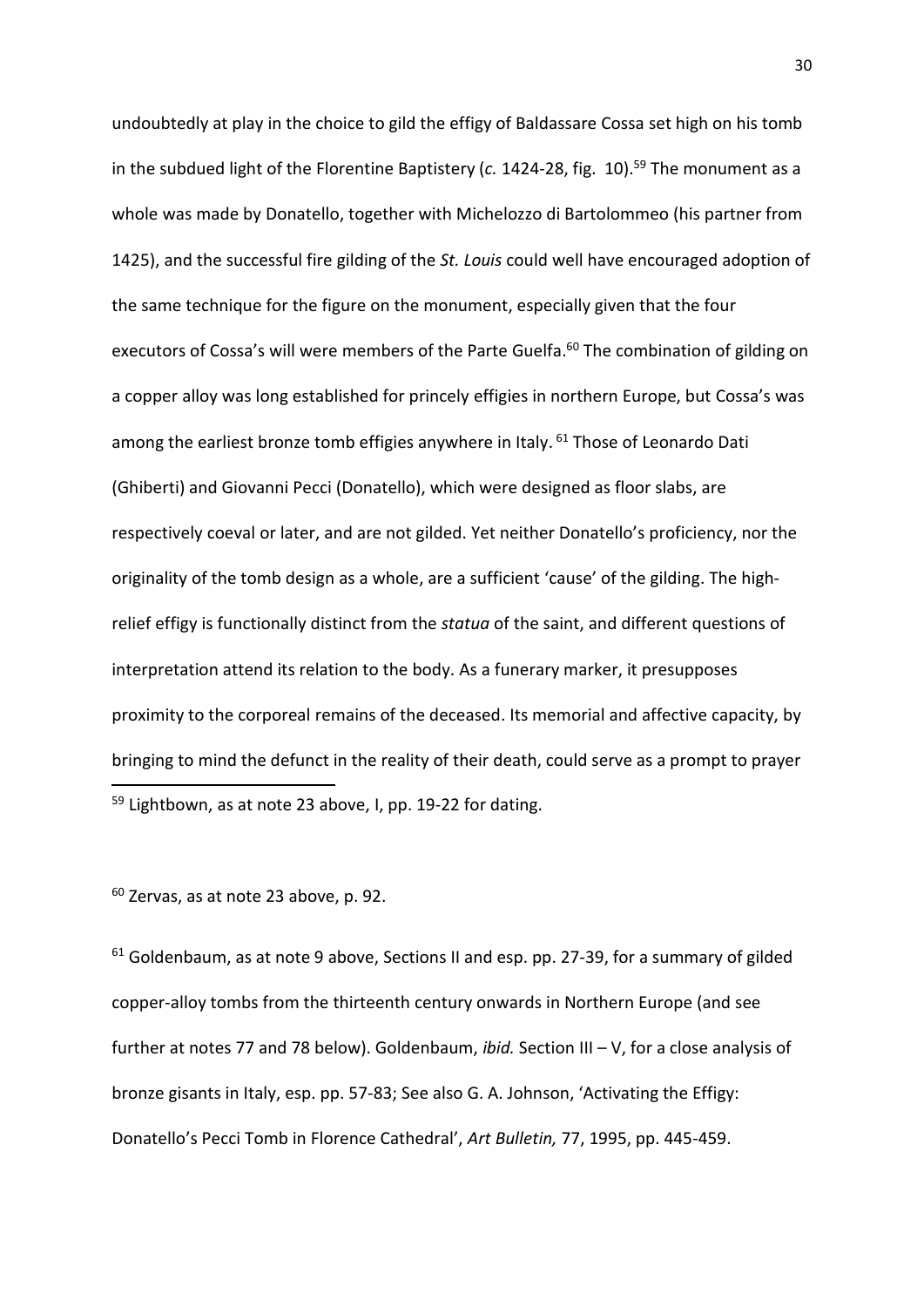for an immortal soul assumed to be separate from the corpse and one whose fate - unlike that of the saint - was uncertain. $62$  This memorial 'doubling' of the mortal body in Donatello's emphatically portrait-like characterisation is crucially set in question by its supernatural splendour. Any discussion of the semiotics of Cossa's gilded figure has to contend with this productive tension between body and gilded surface.

Effigial tombs presupposed high status, especially in republican Florence, and the visibility of the body on the monument as at the funeral (a visibility prohibited to most Florentines), was valuable politically as well as spiritually.<sup>63</sup> Just how complex the imbrication of the political and spiritual could be in a commemorative context was especially apparent in the case of Cossa. He died in December 1419 in the anomalous, and exceptional, state of a

<sup>62</sup> P. Ariès, *The Hour of Our Death,* transl. H. Weaver, Harmondsworth, Penguin Books, 1981, esp. pp. 240-265 for changes in tomb effigies related to belief in the separation of the soul from the body at death.

**.** 

 $63$  For the introduction of effigial tombs in Italy in the thirteenth century and their significance see, I. Herklotz, *'Sepulcra' e 'monumenta' del medioevo: Studi sull' arte sepolcrale in Italia,* Rome, Rari Nantes, 1985 pp. 272-291 and 315 -337. For the status restriction (ecclesiastical or knightly) on effigial tombs in Florence see, A. Butterfield, 'Monument and Memory in Early Renaissance Florence', in G. Ciappelli and P.L. Rubin (eds), *Art, Memory and Family in Renaissance Florence,* Cambridge, Cambridge University Press, 2000, pp. 135-160, esp. pp. 145-148, and for restriction on display of the body S. Strocchia, *Death and Ritual in Renaissance Florence,* Baltimore, Johns Hopkins University Press, 1992, pp. 171-2, 174-5 and 181.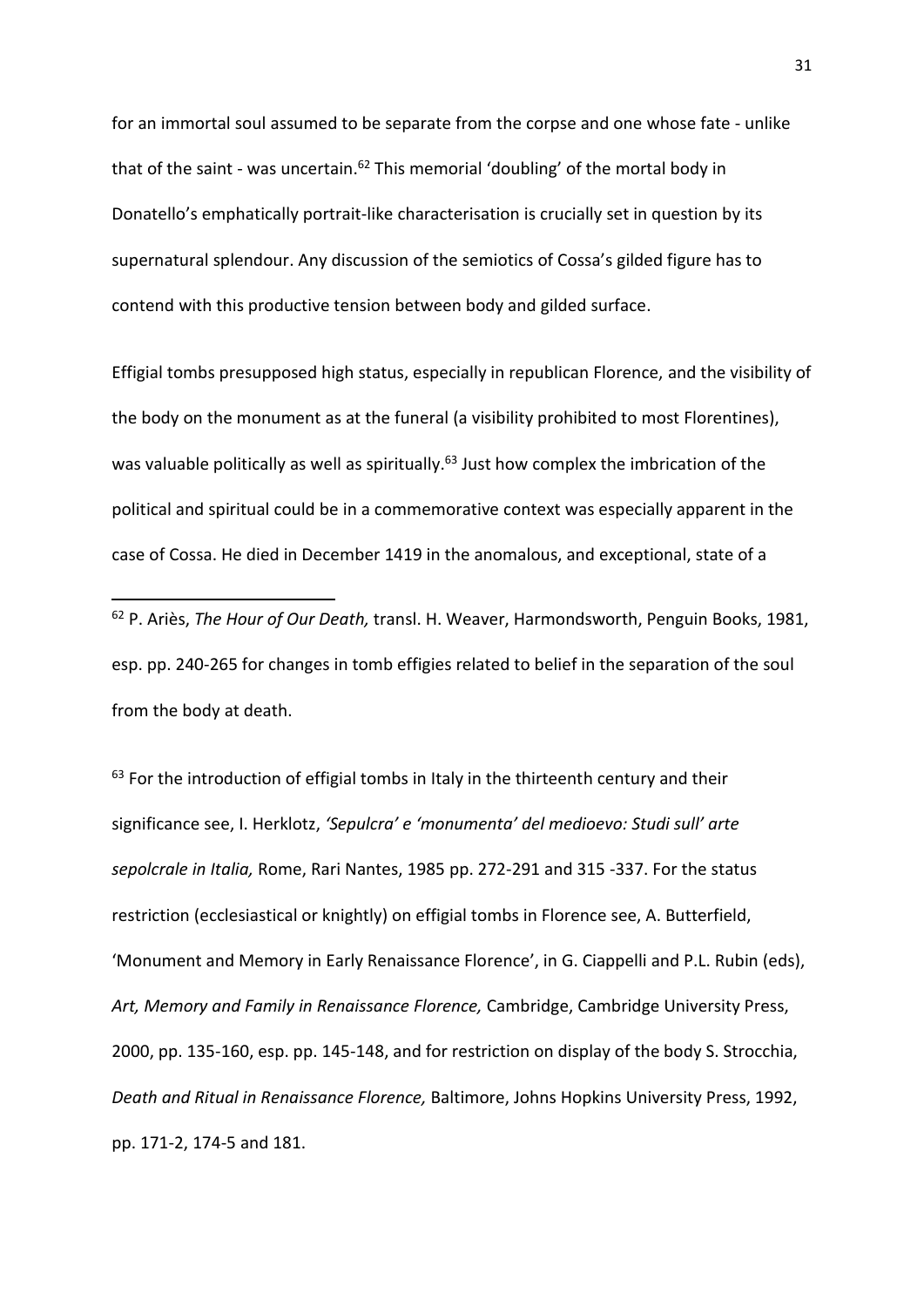deposed antipope who had lost not just his right to rule, but his divine authority as Vicar of Christ and, with it, the 'golden key' to bind or loose souls in heaven. The often rehearsed story of how the one-time Pope John XXIII came to die as a cardinal in Florence needs brief telling.<sup>64</sup> In the early 1400s, Florence was increasingly tied by diplomatic and financial interests to the papacy through a period of continued schismatic crisis. At one point in the 1410s, three rival pontiffs were elected by rival Councils, one of them being Cossa. Swiftly ordained bishop and named as John XXIII by the Council of Pisa, he sided with the Angevin cause in his native Naples and tried to re-establish a presence in Rome before being deposed at the Council of Constance in favour of Oddone Colonna, elected pope Martin V in 1417. After fleeing Constance, leaving the papal tiara as security with Giovanni di Bicci de' Medici, Cossa was repeatedly imprisoned. It was Giovanni, his Florentine banker and close ally who channelled the funds for his ransom, while Florence offered him protection. 65

<sup>64</sup> See G. Holmes, 'How the Medici became the Pope's Bankers', in N. Rubinstein (ed.), *Florentine Studies: Politics and Society in Renaissance Florence,* London, Faber, 1968, pp. 357-376 at pp. 362-376. Comprehensive accounts are in Lightbown, as at note 23 above*,* I, Chap. 1; S. B. McHam, 'Donatello's Tomb of John XXIII', in M. l Tetel, R. G. Witt and R. Goffen (eds), *Life and Death in Fifteenth-Century Florence,* Durham, Duke University Press, 1989, pp. 146-175; and Goldenbaum, as at note 9 above, pp. 140-148.

**.** 

<sup>65</sup> Brucker, as at note 42 above, for the longer term, often conflicted relationship between John XXIII and Florentine interests, esp. pp. 364-366, 372-376; Lightbown, *ibid.,* pp. 6-7; McHam *ibid.*, pp. 153-4 and, for the significance of Giovanni de' Medici's role in the tomb, pp. 156-7.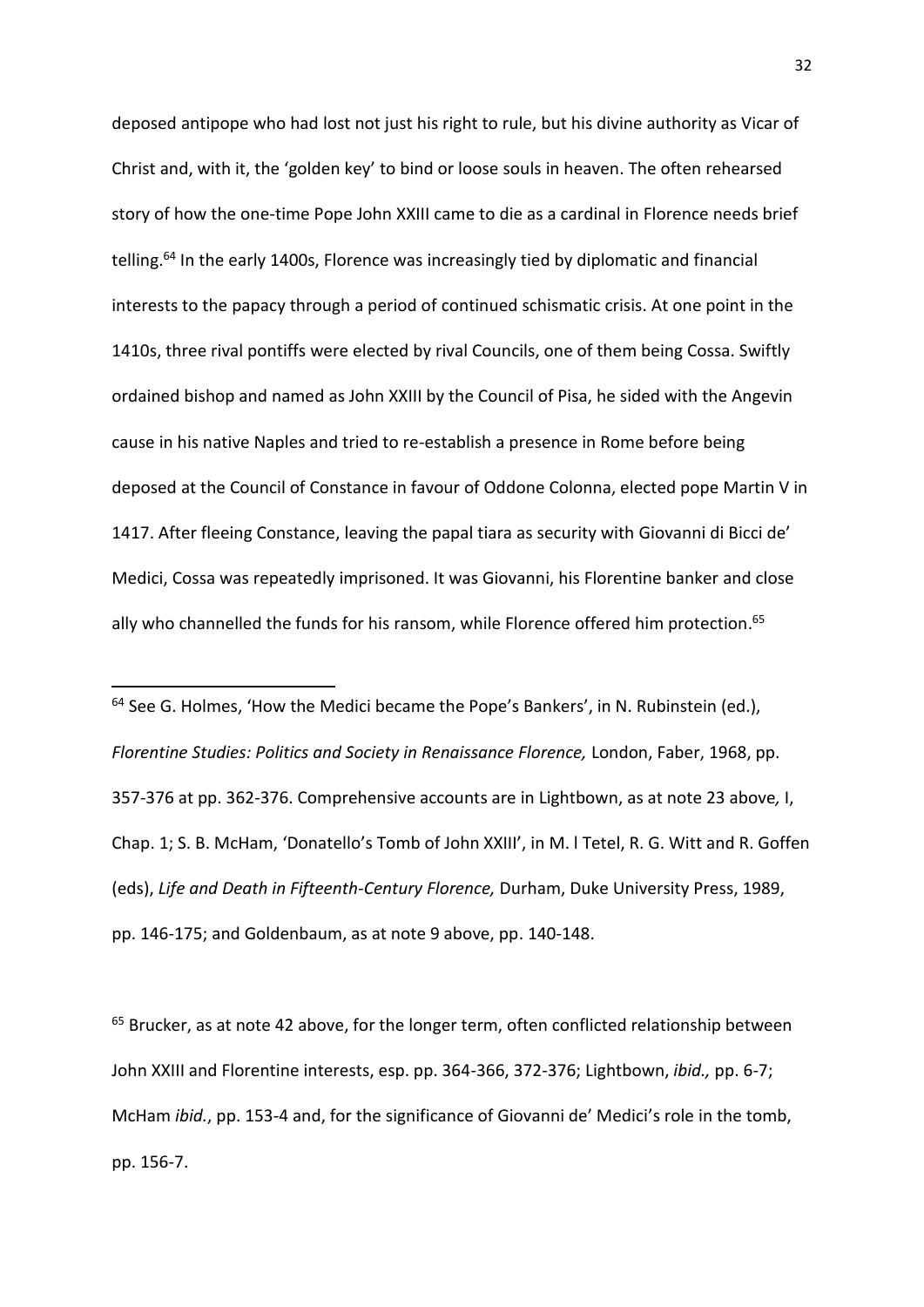While maintaining allegiance to John, the city had benefitted too from Martin V's residence.<sup>66</sup> It was in Florence's interests to host a reconciliation, which took place at S. Mara Novella in June 1419; Cossa was raised to a renewed cardinalate but died just a few months later. His will was to be buried in the Baptistery, the patronal church of his name saint as pope, but the Calimala Guild were cautious in conceding the exceptional privilege of a sepulchre there, fearing for its instrusiveness.<sup>67</sup> Nothing short of a claim to papal status (he is declared, ambiguously, 'John XXIII quondam papa' in antique majuscules on the tomb) and the favours with which Cossa had leveraged the city's good will would have made it possible. Giovanni de' Medici was one of Cossa's executors and it was, in all likelihood, his son Cosimo who oversaw the tomb, ensuring that Medici political interests, knowledge and capital were also at play in its magnificence. <sup>68</sup> Giovanni di Bicci could boast experience of bronze sculpture from the moment of his involvement in the committee judging the competition reliefs for the Baptistery's New Testament doors in 1401 and, more recently, from his sourcing of a suitable alloy for Ghiberti's *St. Matthew* in Venice on behalf of the

<sup>66</sup> Cossa had helped Florence to take the port of Pisa while Cardinal Legate of Bologna,.

<sup>67</sup> V. Herzner, 'Regesti Donatelliani'*, Rivista dell'Istituto Nazionale d'Archeologia e Storia dell'Arte,* 2, 1979, pp. 169-228 at p. 69; D. Kent, *Cosimo de' Medici and the Florentine Renaissance: The Patron's Oeuvre,* New Haven and London, Yale University Press, 2000*,* pp. 164-6.

<sup>68</sup> Kent, *ibid,* p. 166.

**.**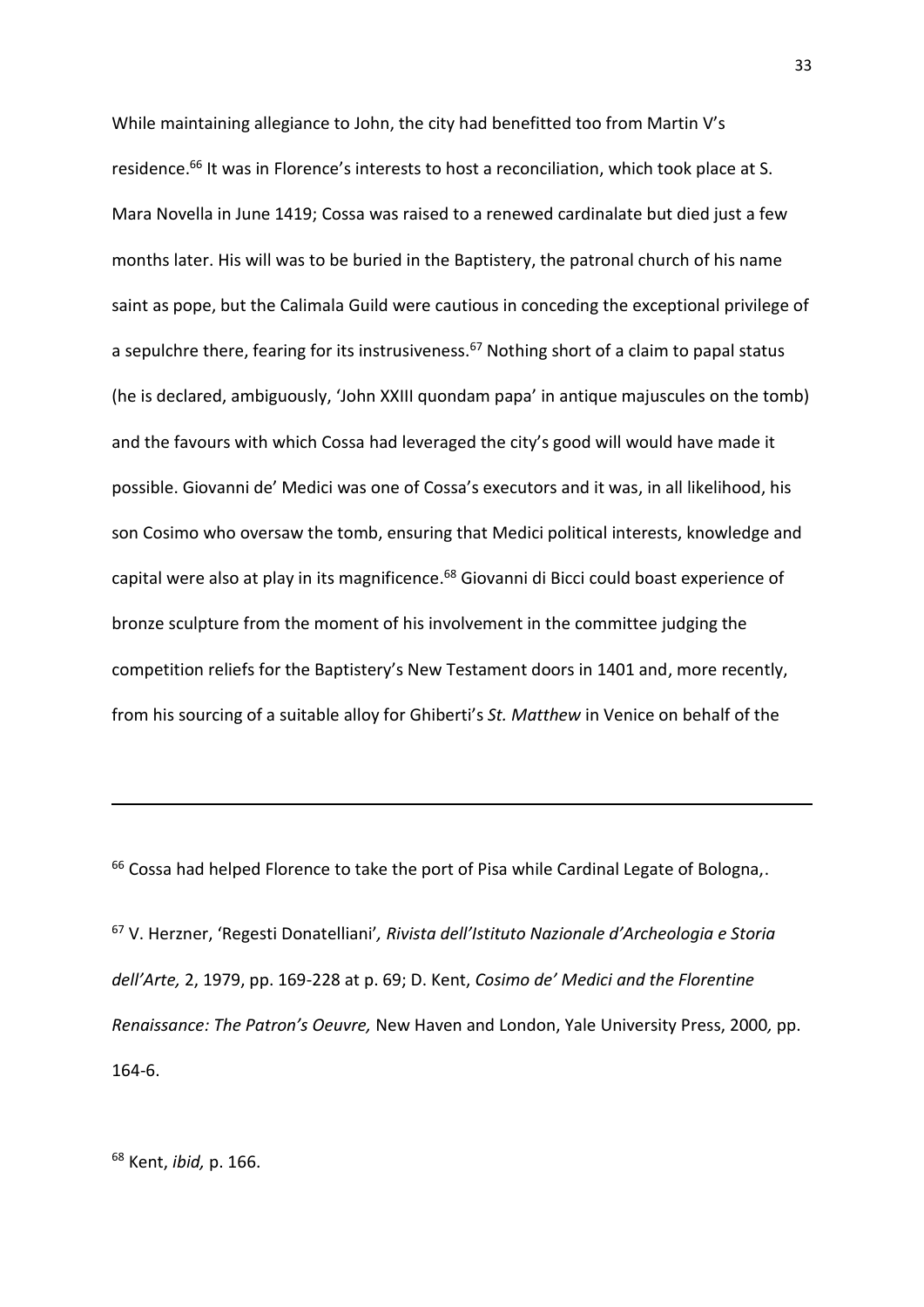Banker's Guild.<sup>69</sup> But the immediate agency of the Medici could not have been decisive without Florentine loyalty to Cossa, the so-called 'Cardinal of Florence'. Laura Goldenbaum's telling assertion in respect to Cosimo de' Medici's role that the effigy is 'not by accident […] the colour and material of the *fiorino d'oro',* speaks more broadly to the value of a 'tried' and trusted coin employed for the gilding and, to the material and political investments of the mercantile oligarchy in the 1420s, including that bastion of the *ottimati,* the Calimala. 70

On the other side of this precious coin, Baldassare Cossa had granted the Florentine clergy the right to celebrate the salvific Festa del Perdono and, among many benefactions to churches in his will, gave a relic of the Baptist's finger to the patronal church (that had cost him 800 florins) together with the funds to commission its gilded reliquary.<sup>71</sup> Whereas, outside Florence, Cossa had a reputation as a venal and, to some, vicious figure, the sermon at his funeral urged that he was already ripe for resurrection as a result of his charity, as

 $\overline{\phantom{a}}$ 

<sup>69</sup> A. Doren**,** *Das Aktenbuch für Ghibertis Matthäus-Statue an Or San Michele zu Florenz*, Berlin, Bruno Cassirer, 1906, pp. 31-2.

 $70$  Goldenbaum, as at note 9 above, pp. 137-138, noting that Cossa was close to 'ruined' by 1419.

 $71$  Lightbown, as at note 23 above, pp. 9-10.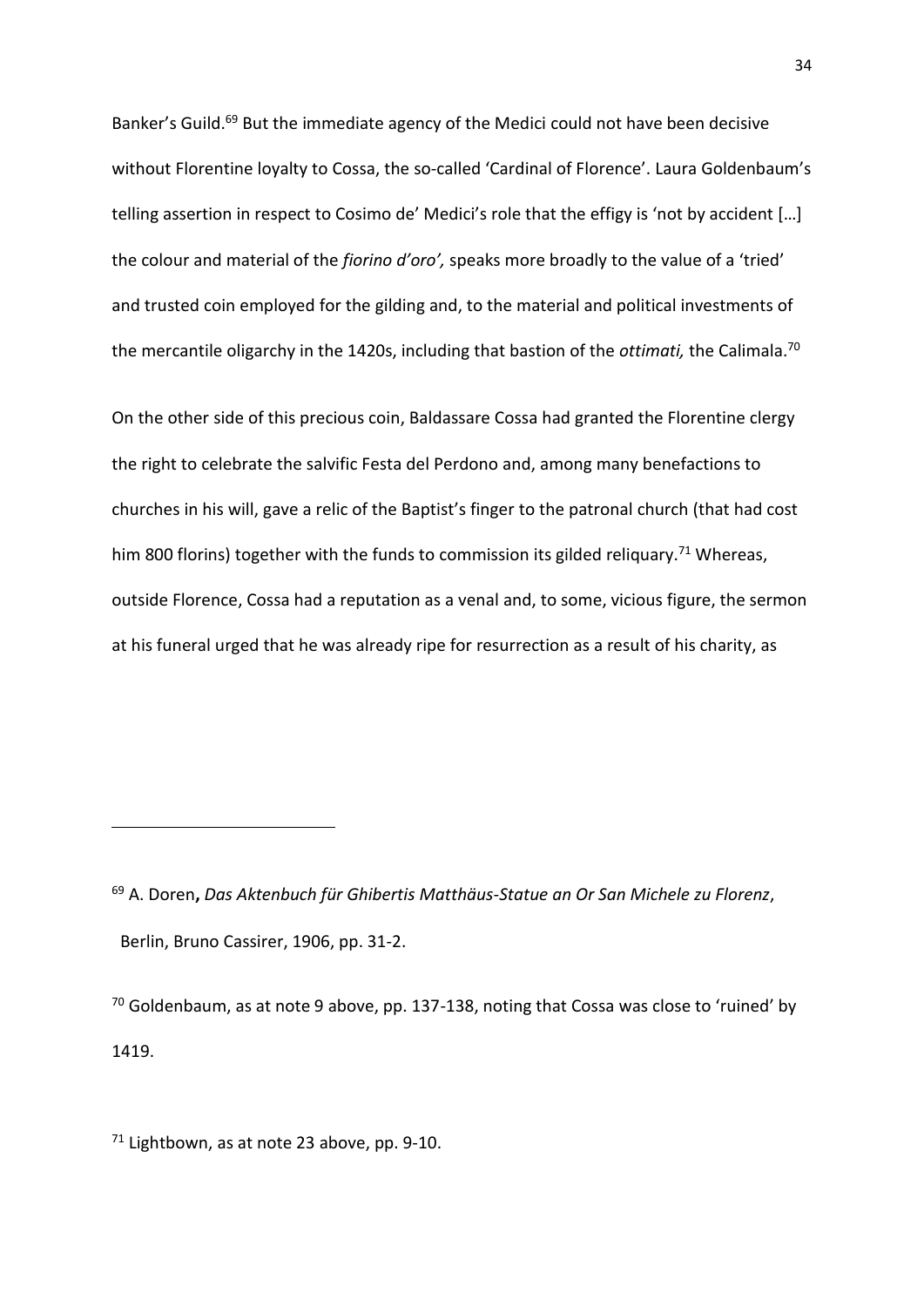well as for bringing peace and union to a divided church. <sup>72</sup> His tomb and its reliefs of *Faith, Hope and Charity* make similarly lofty assertions about Cossa's saving virtues in life, and, I would argue, the gilded body participates materially and dramatically in the claims for his post-mortem future (fig. 10).

Framed by the mordant-gilded tassles of a rich, canopy, Cossa's life-size recumbent figure is revealed under the protection of the Virgin and Child. He wears a mitre and the softly settling folds of a dalmatic, chasuble and bishop's gloves show the body at rest. The face lined, slightly sagging, but with vividly curling eyebrows - is exposed towards the viewer (fig. 11).<sup>73</sup> The bronze body, cushion and pall cloth are a tour de force of technical as well as expressive virtuosity, cold worked to the highest finish.<sup>74</sup> Though it is not certain from surface examination that they were cast in one as a single relief, the gilding suggests this by the significant fringe of gold overlapping the cloth around the figure, and spilling out beyond the stole.<sup>75</sup> The effect of the transfiguration of the whole figure by gold is currently

 $72$  McHam, at note 64 above, p. 235, note 20 for the sermon, whose scriptural sentence was taken from Christ's presentation in the temple, Luke 2, v. 34 (Milan, Biblioteca Ambrosiana MS P 259 supp. Cc. 53-6).

 $73$  Lightbown, as at note 23 above, pp. 45-6 for his (cardinal's) garments.

**.** 

<sup>74</sup> Goldenbaum, as at note 9 above, pp. 172-8 for detailed observations on finish.

<sup>75</sup> Lightbown, as at note 23 above, for these dimensions; H. W. Janson, *The Sculpture of Donatello,* I, Princeton, Princeton University Press, 1957, pp. 63-4 and 57-8 proposes that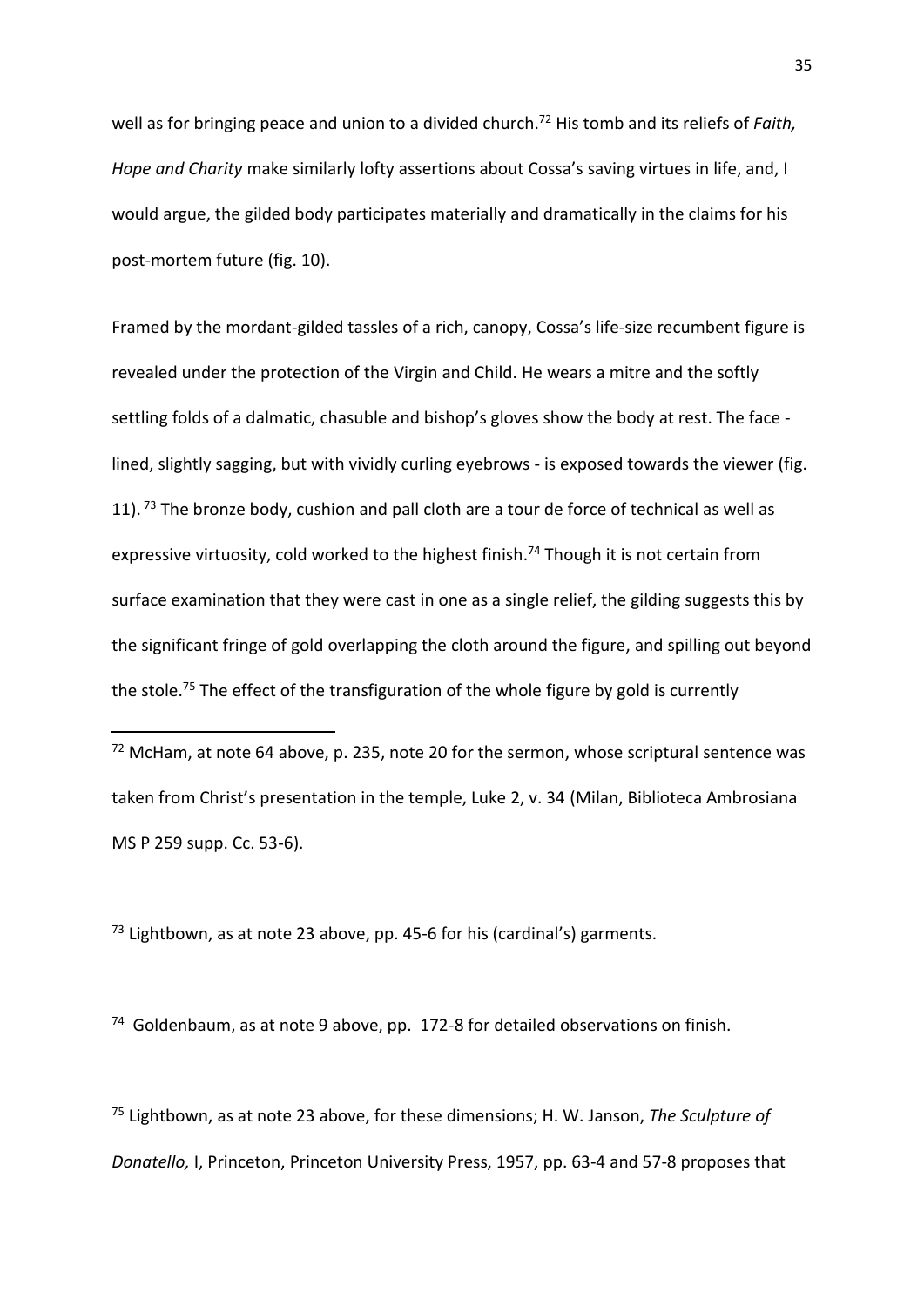exaggerated by spot-lighting, but the differentiation between body and setting was always intended to be stark. The entire figure is evenly gilded and burnished in a way that harvests the light of day, or of votive candles, so that it stands out against the darkly-patinated foil of cloth. As Dale Kent has indicated, the sun illuminates the effigy directly in the early morning so that it shines out in the space of the Baptistery.<sup>76</sup> What, then, would the intrinsic brightness of this figure, and the intensified splendour borrowed from the eastern sun, have signified?

The effigy's materiality certainly signals the 'honour and fame' of the *quondam papa*, whether in its manifest expense or in the way that it could, for well-travelled Florentines or members of the curia, recall the gilded copper-alloy effigies of sovereign or princely subjects in northern Europe. Many of these, including royal couples, still cluster around the shrine of Edward the Confessor at Westminster Abbey (from the 1290s to 1390s). <sup>77</sup> One or two have

Giovanni di Jacopo degli Strozzi, who cast the San Rossore bust for Donatello in the same years, may have undertaken this casting too. For Donatello's collaborations and casting see Motture, as at note 7, above, p.p. 119-120. There has been no technical analysis of the casting structure, but the photographic record, and the extent of the gold beyond the figure, support the presumption that the trunk of the body and pall cloth were gilded as one piece.

 $76$  Kent, as at note 67 above, p. 166.

**.** 

<sup>77</sup> P. Binski, *Westminster Abbey and the Plantagenets: Kingship and the Representation of Power, 1200-1400*, New Haven and London, Yale University Press, 1995, pp. 107-120 and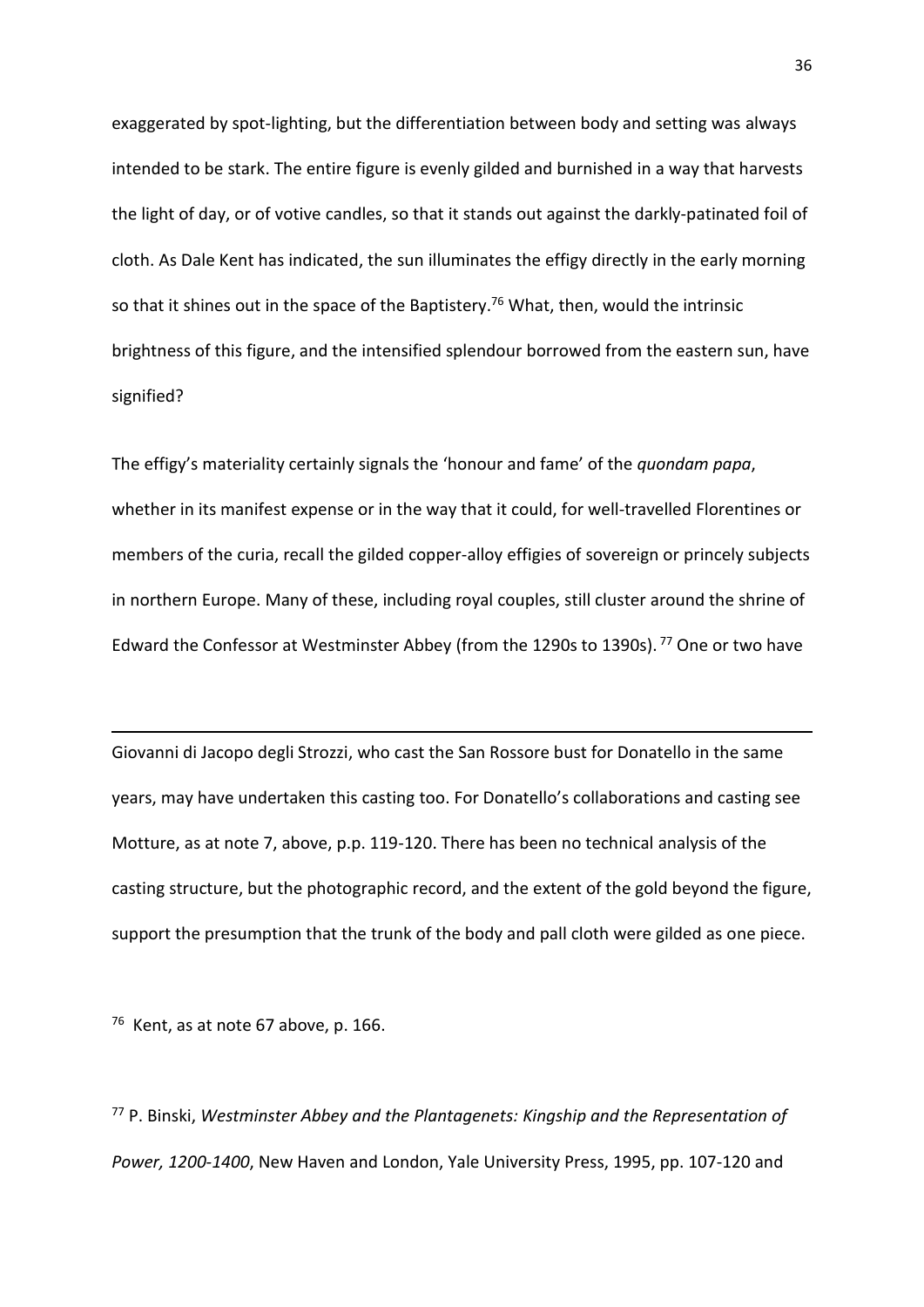survived in France, but many more are recorded there from the later middle ages.<sup>78</sup> Reflected glory belongs, as we have seen, to the city, its governors and the ascendant Medici. But it is the specific location of the gilded effigy in the Baptistery that, above all, gives the figure its enduring spiritual eloquence and justification, its theological as well as optical *splendor*. <sup>79</sup> Centred in a temple of considerable antiquity, the great octagonal structure of the Baptistery font was used at the feasts of Easter, Pentecost and Epiphany for the infant baptism of Florentine citizens.<sup>80</sup> The Baptistery was also a place of civic votive offering and consecration, with a magnificent silver altar which, with its liturgical silver accoutrements, was installed annually (latterly above the font) for the June feast of 'San

195-202 for these gilded metal royal tombs and their decorum; Lightbown, as at note 23 above.

<sup>78</sup> S. Badham and S. Oosterwijk, ''Monumentum aere perennius'? Precious-metal effigial tomb monuments in Europe 1080–1430', *Church Monuments*, 30, 2015, pp. 7-105 <sup>79</sup> For a summary of terms used in optics and the theology of light, including *splendor* and *fulgor* as they would have been understood in learned circles in this period see P. Hills, *The Light of Early Italian Painting,* New Haven and London, Yale University Press, 1987, pp. 11- 18.

80 Daily baptisms took place at a separate, smaller font.

**.**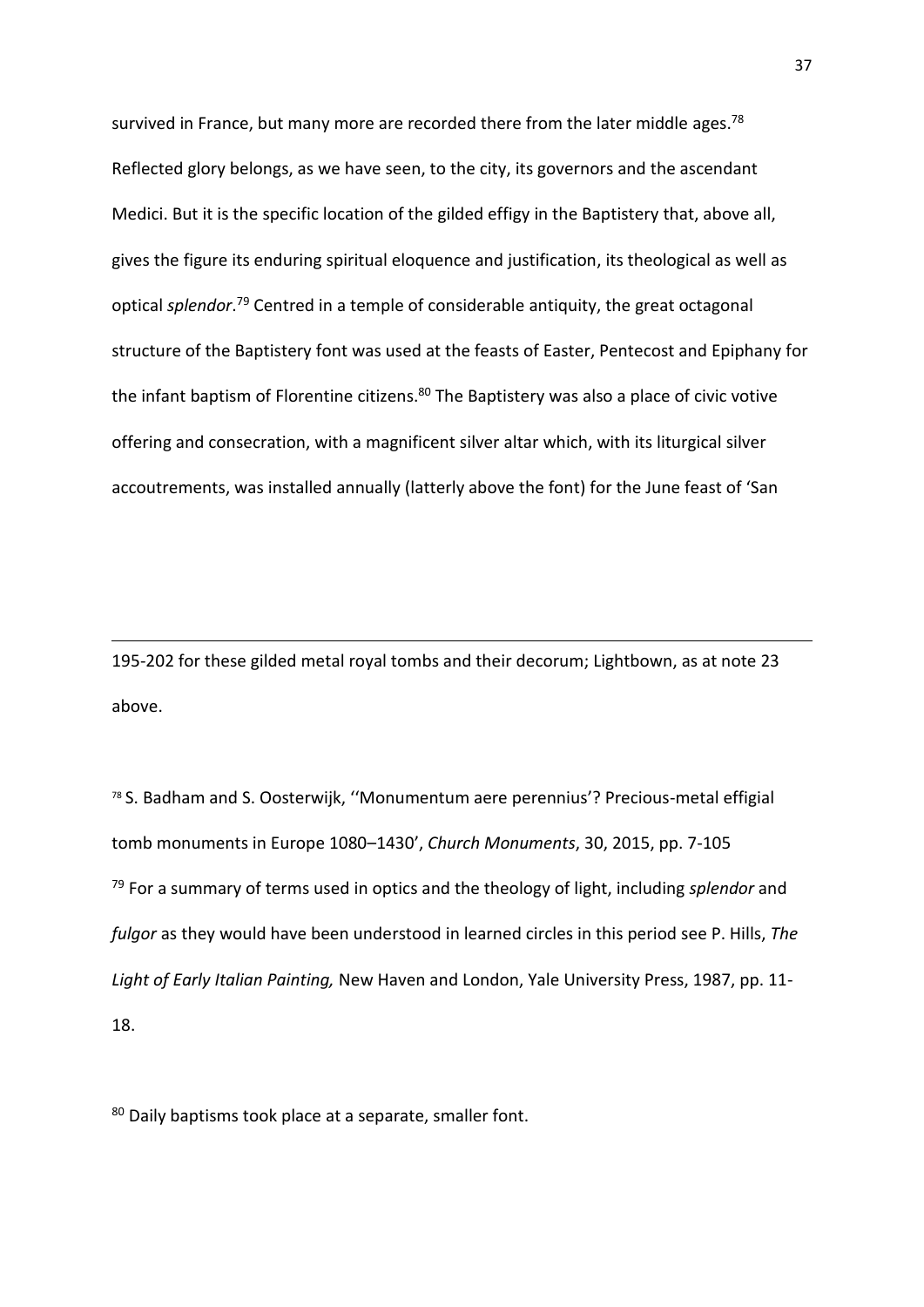Giovanni'.<sup>81</sup> Silver was a recognised material for votive objects in Florence and, deemed a 'white' metal that might symbolise purity. The Baptistery treasures would be joined, in 1421, by the gilded silver reliquary of St. John the Baptist's finger donated by Cossa (fig. ). Goldenbaum has argued for a close material, and thus associative, relationship between the reliquary as saintly container and the gilded bronze effigy, which could confer an aura of sacrality on the cardinal's remains.<sup>82</sup> In fact the work was rarely experienced together with the tomb, but it is certainly the case that the relic, bringing honour and charisma to Florence, formed a powerful link in the chain of obligation ensuring intercession for Cossa's soul, awaiting reintegration with his body at the general resurrection. <sup>83</sup> With the granting of the Festa del Perdono (Day of Pardon on 13 January) in 1413, John XXIII had effectively extended the possibility of annual and complete cleansing from sin to the city's religious orders. In the economy of salvation, this remission cancelled years of atonement in Purgatory and, for any penitent dying with this pardon, ensured the soul's direct passage to Heaven. What the Baptistery could offer in exchange for such spiritual benefits was posthumous honour, masses said for Cossa's soul and burial by the font, a site of symbolic death and rising to new life.

 $82$  Goldenbaum as at note 7 above, pp. 153-164, esp. 162-163.

1

<sup>83</sup> P. Binski, *Medieval Death: Ritual and Representation,* London, British Museum, 1996, pp. 21-28 for practices of intercession for the soul in purgatory.

<sup>81</sup> A. Wright, *The Pollaiuolo Brothers: The Arts of Florence and Rome,* New Haven and London, Yale University Press, 2005, pp. 286-288.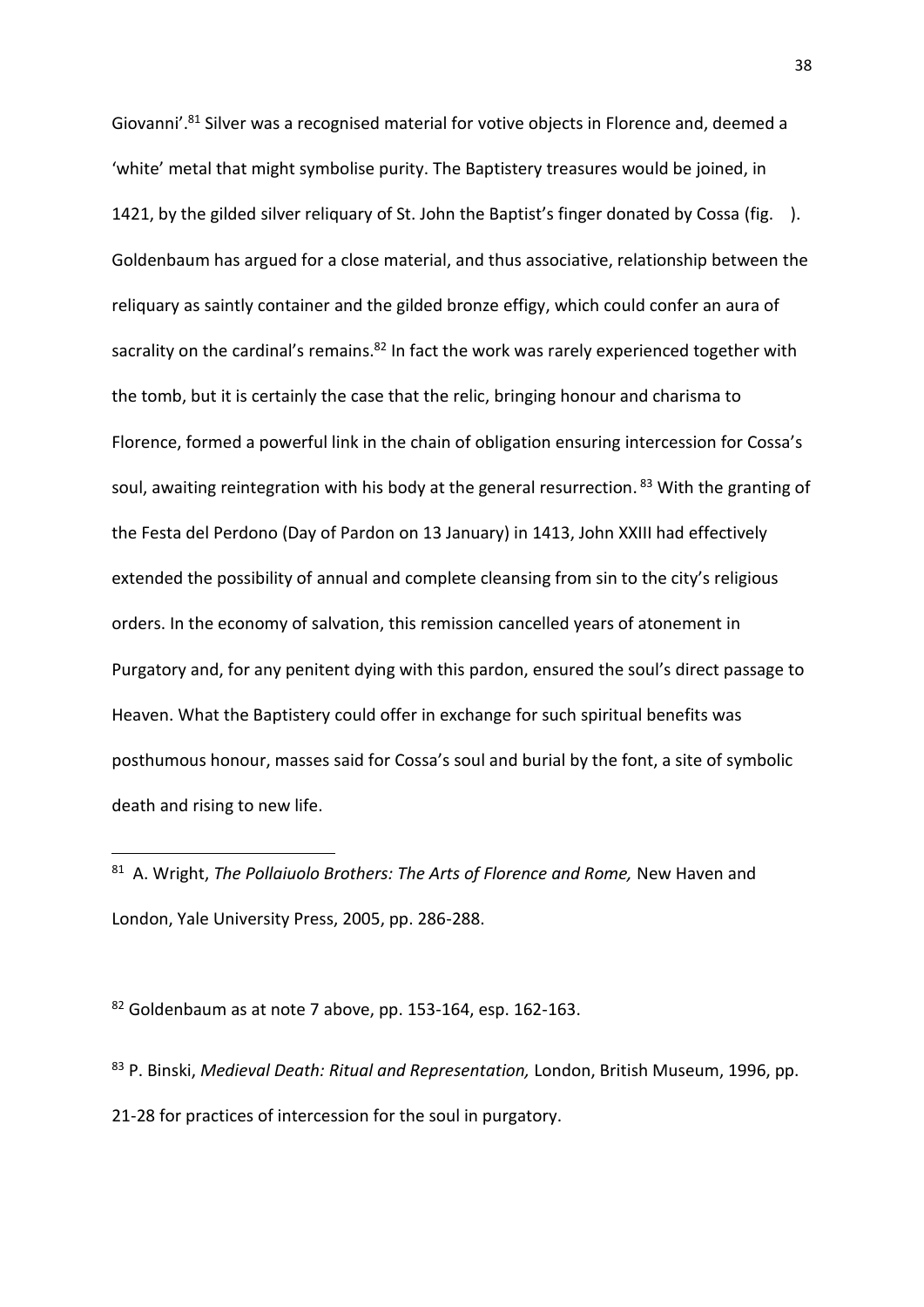The post mortem rites of passage for Cossa shed some light onto the gilded effigy. Description of the obsequies of December- January 1420, financed by the government to the tune of 300 florins and lasting nine days (the Novena of the Roman Rite), indicates that this was also taken as an opportunity to enhance communal honour. <sup>84</sup> The catafalque in the cathedral was a true *chapelle ardent,* surrounded by princely conflagrations of the best candles, by masses to speed Cossa's soul, and offerings of precisely-valued Florentine figured silks give n by the Commune and Parte Guelfa.<sup>85</sup> But it is the solemn Vigil that had already taken place on the evening of the prelate's death that seems the most telling of these rites in respect to the effigy, since his mortal remains were present and centred in the Baptistery. Wearing a white mitre and open to view, Cossa's body was processed by the canons of the cathedral from the house in which he had died into the church, where his bier, covered with a white pall cloth - not the papal cloth of gold -was placed directly over

<sup>84</sup> Strocchia, as at note 63 above, pp. 137- 143*.* For the ceremonial of curial funerary rites in the Renaissance (and aspects of the liturgy, particularly the *Ordo romanus XV*) see esp. I. Herklotz, 'Paris de Grassis *Tractatus de funeribus et exequiis* und die Bestattungsfeiern von Päpsten und Kardinälen in Spätmittelalter und Renaissance', in J. Garms and A. M. Romani (eds), *Skulptur und Grabmal des Spätmittelalters in Rom und Italien – Europäische Perspektiven,* 1990, Vienna, Verlag der Österreichisches Akademie der Wissenchaften, 1990, pp. 217-248.

 $\overline{\phantom{a}}$ 

85 Bartolommeo del Corazza, *Diario fiorentino (1405-1439),* (ed.) R. Gentile, Rome, De Rubeis, 1991, pp. 58-59. Strocchia, *ibid.* pp. 139-142.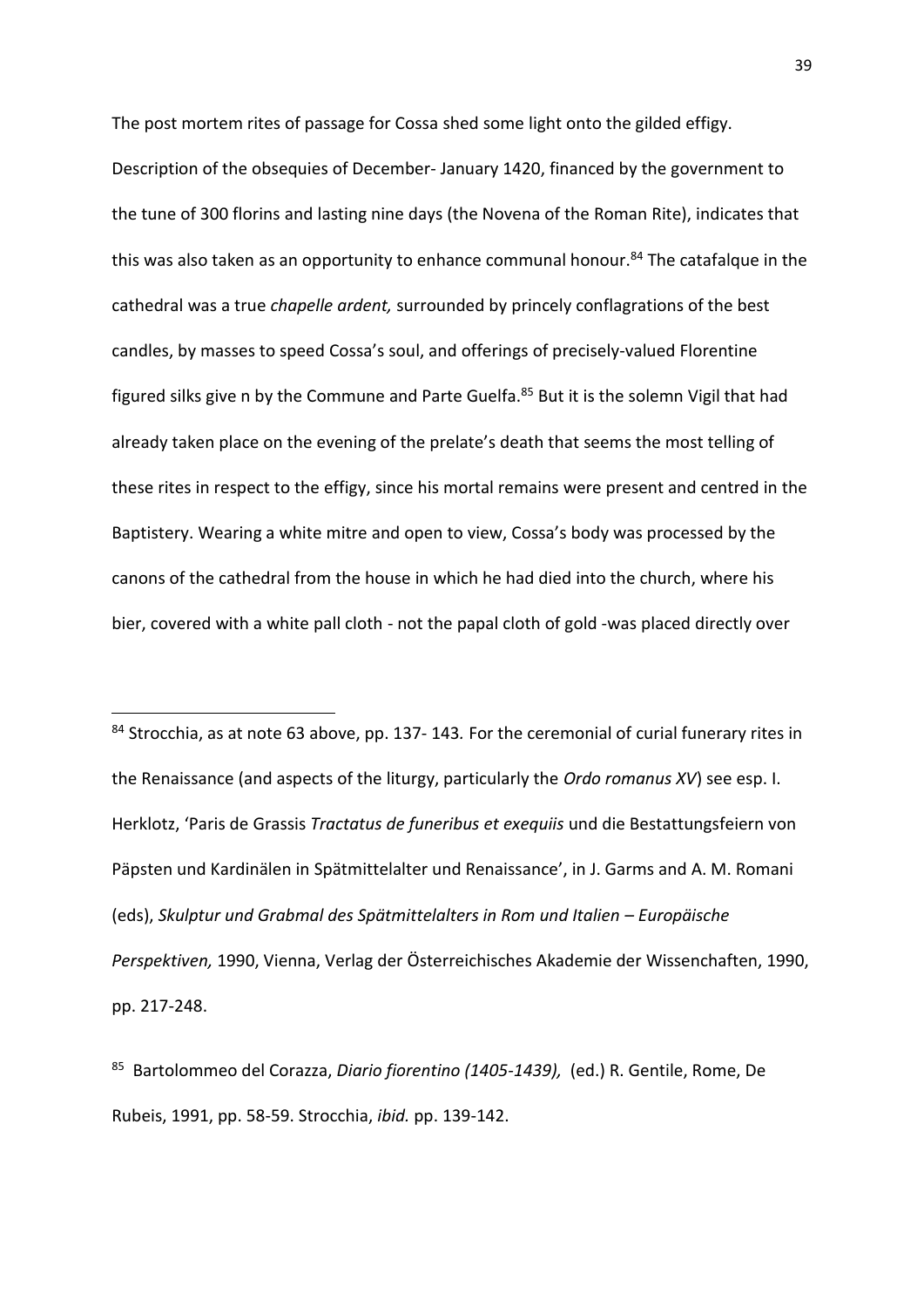the central font.<sup>86</sup> His body was thus elevated during the Office of the Dead, comprising Vespers, the Mass and, presumably, the prayer of Absolution with the asperging and censing of the defunct.<sup>87</sup> The liturgy asks for the intercessory prayers of the Virgin and saints, pardon for sin, and makes repeated supplication for mercy and deliverance at the end of time: '[…] When the heavens and the earth shall be moved. That day of wrath […] when thou comest to judge the world by fire'. This Responsory (from the *Libera me, Domine*)*,* is followed by the Versicle: 'Eternal rest grant unto them O Lord' 'And let thy light perpetual shine upon them' 'May they rest in peace'.<sup>88</sup>

1

86 Corazza (*ibid.*, p. 56) describes it then being placed beneath a canopy (*pergamo*), where it was surrounded by candles: 'La sera di ditto sabbato si trasse il suo corpo di casa d'Antonio di Santi, dove era morto; e fu portato in San Giovanni in su la bara scoperto, parato d'un paramento bianco di drapo. Con la mitra Bianca in capo, e col capello da cardinal alli suoi piedi in su unco guanciale. Portarono i calonici [canons] di Santa Liperata con tre croci: l'una di San Giovanni, l'altra di Santa Liperata, l'altra di Santa Maria Maggior. Posonno la bara sopra le fonti di San Giovanni e disso l'officio; poi misseno sotto 'l pergamo, e ivi stette con molti doppieri accesi, insino al dì che si fé l'ossequio suo…' The body was placed back on the font for the third requiem of the Novena (Strocchia, *ibid.* pp. 142-3 and Goldenbaum, as at note 9 above, pp. 151-2). Strocchia, as at note 84 above, p. 81 for the introduction of this ritual at the Baptistery in 1394 for the funeral of the Sir John Hawkwood.

87 Binski, as at note 83 above, pp. 50-55 for the Office of the Dead in this period and for masses for the dead, pp. 92-111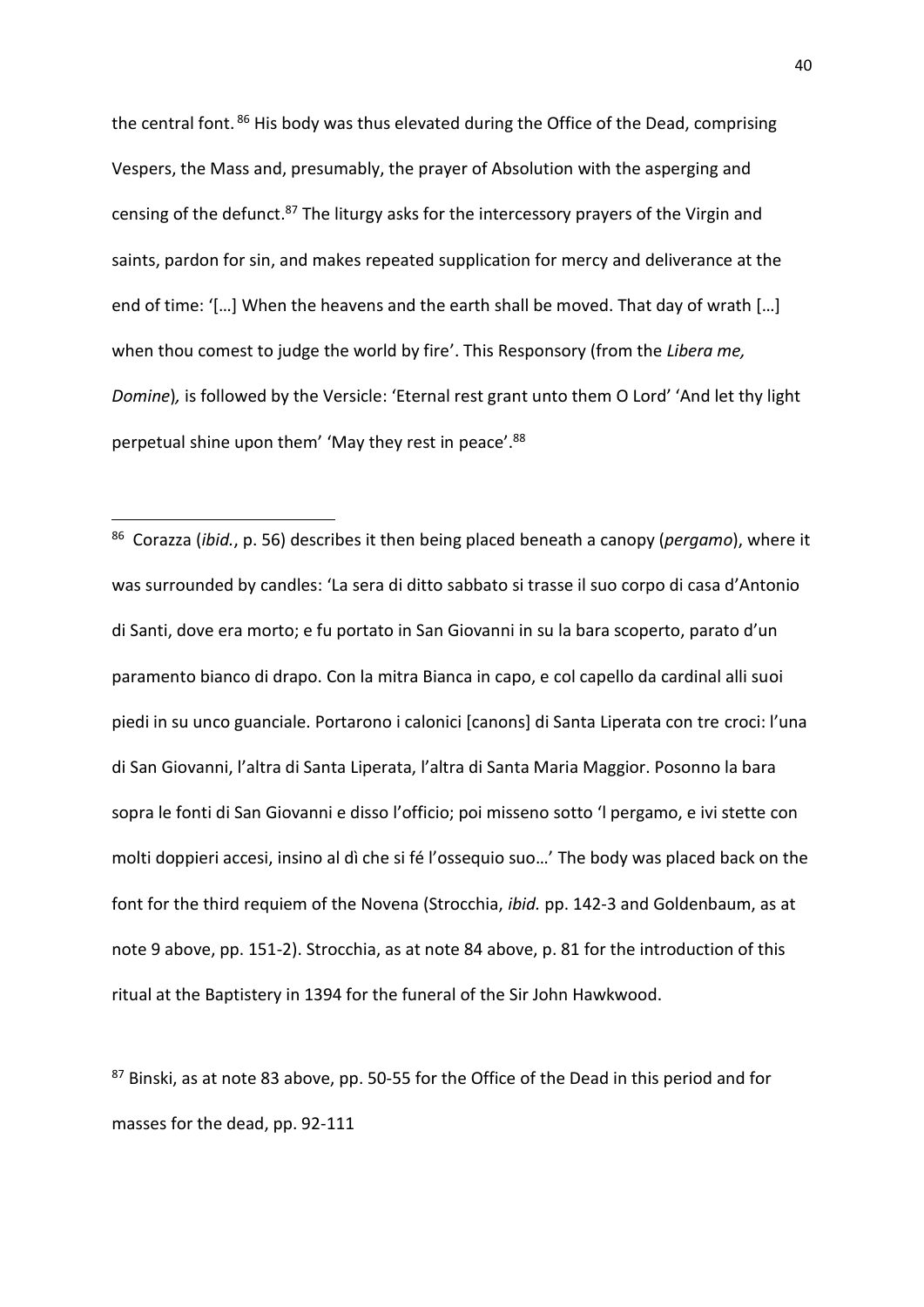With this powerful staging above the font and the effulgence in the darkness - especially the concentrated radiance of candles around the body on the bier - the Vigil anticipated the permanent gilded effigy, likewise resting on a (lion-headed) bier. Could the radiance of the effigy, then, be construed as a reflection onto the cardinal's body of the 'perpetual light' of God of the liturgy? The mighty figure of Christ as Judge in the golden vault directly above, and the elevated position of the sculpture, so different from that of earlier gilded tombs, might encourage such an interpretation. Sarah Blake McHam has expounded the vital theological relationship among the sacrament of baptism, resurrection in Christ and Last Judgement that made Cossa's entombment in a baptistery a potent burial *ad Christum*. 89 The proximity of the tomb to the font, from which the new Christian emerges 'dead to sin', and to the eschatological representation in the vault of the enthroned Christ in Glory, offers, I would suggest, a more active and radical possibility than the reflection of eternal light:

88 For the history of the Office in the ancient Roman Rite see F. Cabrol, 'Office of the Dead', in C. Herbermann (ed.), *Catholic Encyclopedia,* 11, New York, Robert Appleton, 1913, pp. 220-221, and for historical and local variation, K. Ottosen, *The Responsories and Versicles of the Latin Office of the Dead,* Copenhagen, Knud Ottosen, 2007, Chaps 1 and 2.

 $\overline{\phantom{a}}$ 

<sup>89</sup> McHam, as at note 64 above*,* pp. 162-3. See also D. Hoogland Verkerk, '*The font is a kind of grave*: Remembrance in the Via Latina Catacombs', in E. Valdez Del Alamo and C. Stamatis Pendergast (eds)*, Memory and the Medieval Tomb,* London, Routledge, 2000, pp. 157-182. The baptistery of San Marco in Venice was the chosen burial place of another John, Doge Giovanni Soranzo (d. 1328), and the Carystian marble revetment of his tomb has waved veining that directly evokes the waters of Baptism.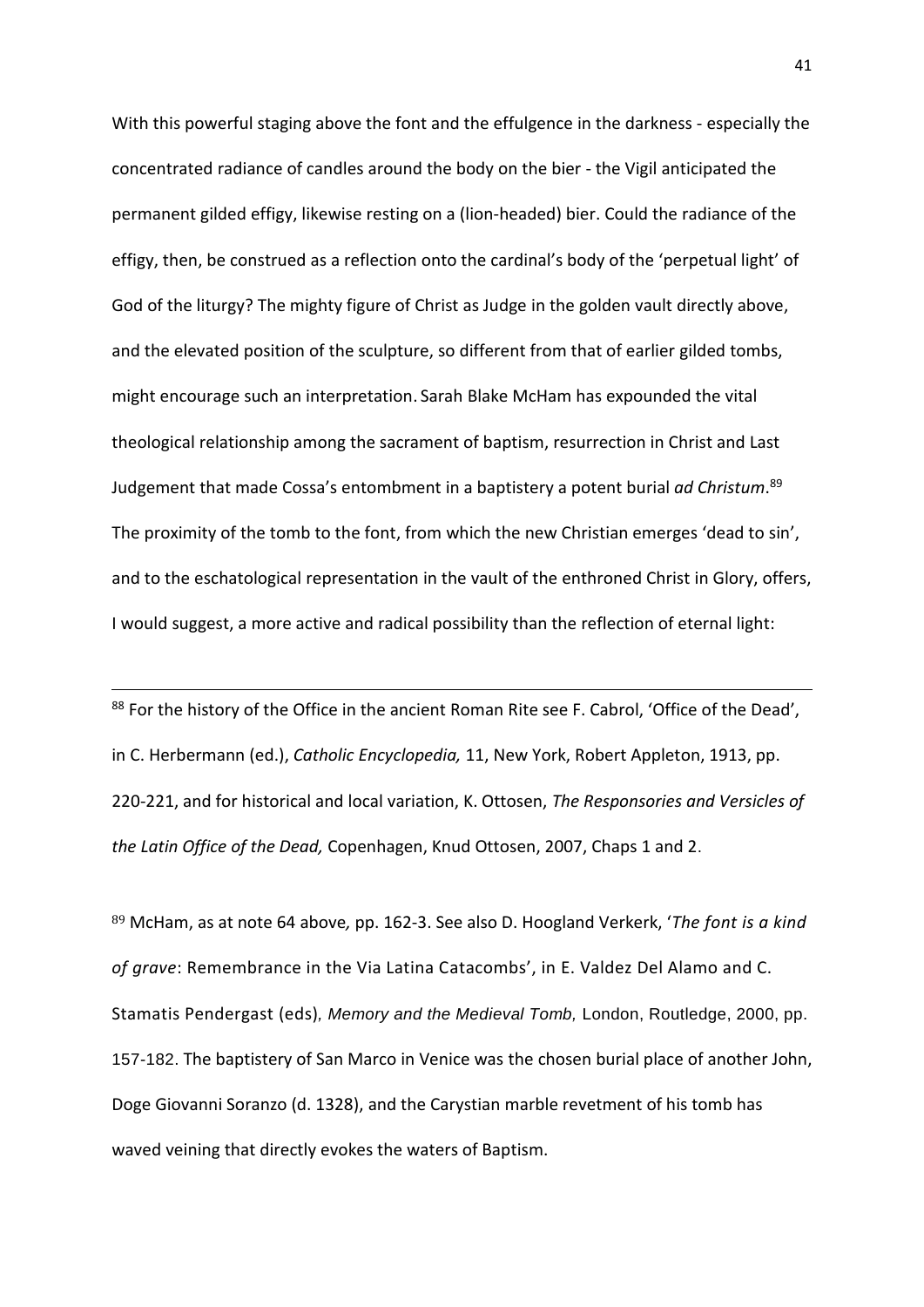namely that of a transformation of Cossa's body by supernatural power, suddenly and as though from within. The resurrection vision of the Prophet Daniel declared that amongst those awaking from the dust of the earth to eternal life, the 'wise leaders shall shine like the bright vault of heaven'.<sup>90</sup> Most pertinent of all to the temporality of the gilded effigy was the more familiar Pauline conception of what happens to the wasted flesh of the dead at the end of time (1 Corinthians 15): **'**Behold, I shew you a mystery; We shall not all sleep, but we shall all be changed, In a moment, in the twinkling of an eye, at the last trump: for the trumpet shall sound, and the dead shall be raised incorruptible, and we shall be changed. For this corruptible [body] must put on incorruption and this mortal must put on immortality [...] then shall be brought to pass the saying that is written, Death is swallowed up in victory'.<sup>91</sup> Such 'putting on' of incorruption marks a substantial change. While, in the mosaic, the naked dead clamber out of their tombs towards divergent fates, Cossa's complete gilding fulfils the prophetic promise of victory over death.

1

 $91$  1 Corinthians, 15, vv. 51-54. For scholastic theology, 'man' is a composite of form and matter but, contra-Aristotle, he has a soul infused by God that both antedates and survives the body. The duality is not absolute, though, since the body also participates in the unique being of the soul, hence the ultimate need for bodily resurrection. See A. Boureau, 'The Sacrality of One's Own Body in the Middle Ages', in F. Jaouën and B. Semple (eds), *Corps Mystique, Corps* Sacré*: Textual Transfigurations of the Body from the Middle Ages to the Seventeenth Century*, New Haven and London, Yale University Press, 1994, pp. 5-17.

<sup>90</sup> Daniel 12, vv. 2-3.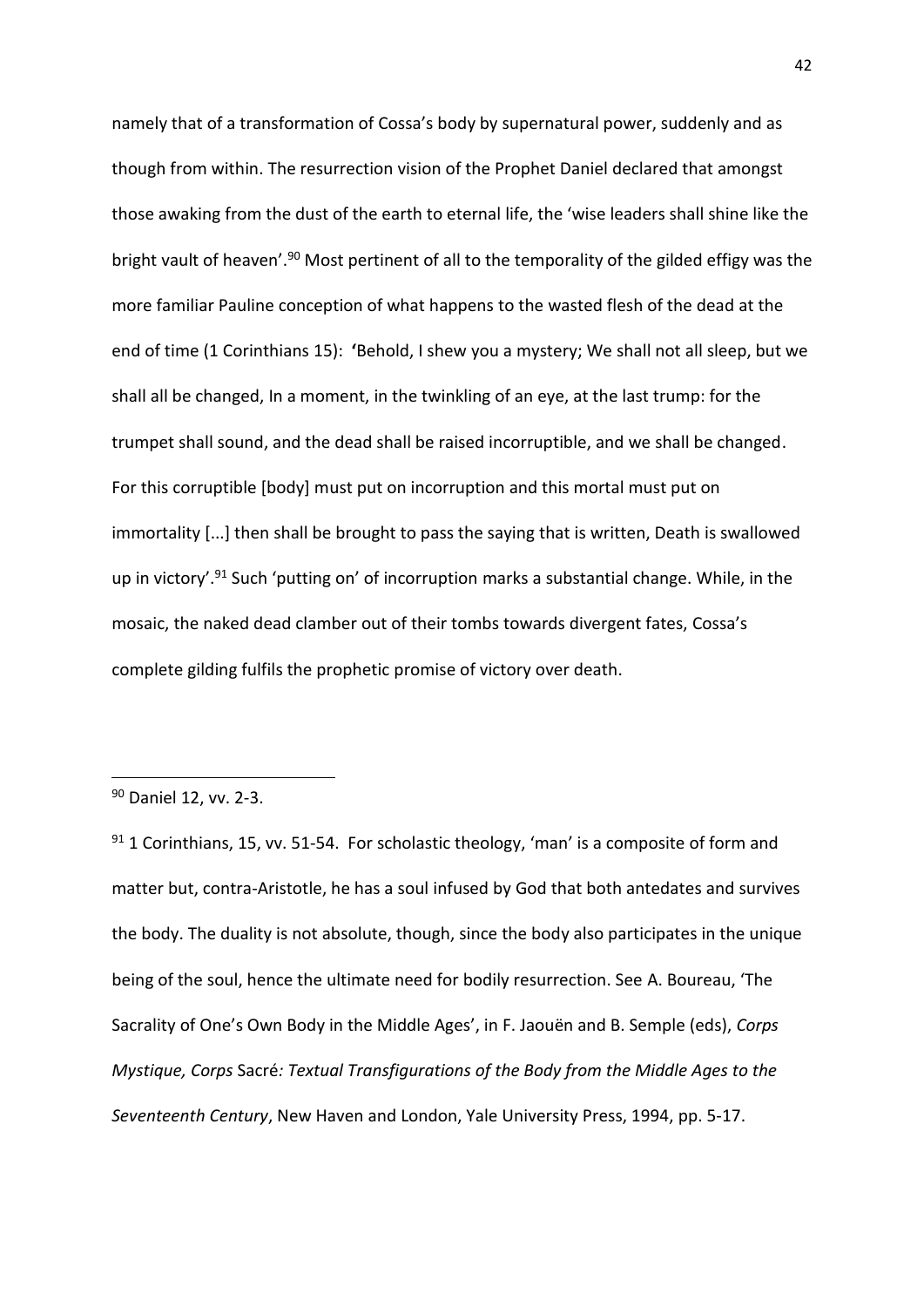The longstanding metallurgical conception of the 'living' quality of bronze alloy as a material that transforms (and substitutes) in the casting process has been widely explored, preeminently for the Renaissance by Michael Cole, who also noted how Cellini termed the casting core the 'anima' of the statue.<sup>92</sup> In the Cossa effigy, animation is presented not as intrinsic to the bronze itself, but made visible, on the surface. As a figure for corrupt flesh turned to incorruption with a trumpet blast, the dead body, formed in a brazen alloy and transfigured by pure and luminous gold, whose *virtù* derived from the sun, could scarcely be more eloquent. Even the overspill of gilding beyond Cossa's chasuble and stole on to the untransformed pall cloth - which could be construed as lavishness with the amalgam enhances the effect of a dense brilliance radiating from the body, as opposed to light falling onto it. Purgatory's dominant figure, deriving from 1 Corinthians, 3 , vv. 13-15, is one of testing by fire, of burning away of sin before the soul is fit for heaven, and it accorded with the powerful and familiar Old Testament image of God refining his people, like gold or silver,

1

<sup>92</sup> M. W. Cole, *Cellini and the Principles of Sculpture,* Cambridge, Cambridge University Press, 2002, Chap 3. For the Middle Ages see, recently, I. Weinryb, *The Bronze Object in the Middle Ages,* New York, Cambridge University Press, 2016, esp. pp. 51-54*.* See further for Renaissance beliefs and practices concerning the formation and properties of metals, alchemy, casting and alloys, F. Scholten, 'Bronze, the Mythology of a Metal', in M. Droth, F. Scholten and M. W. Cole (eds), *Bronze: The Power of Life and Death*, exh. cat., The Henry Moore Institute, Leeds, 2006, pp. 20-35 and Motture, as at note 7 above, pp. 13-25, 125 and 229.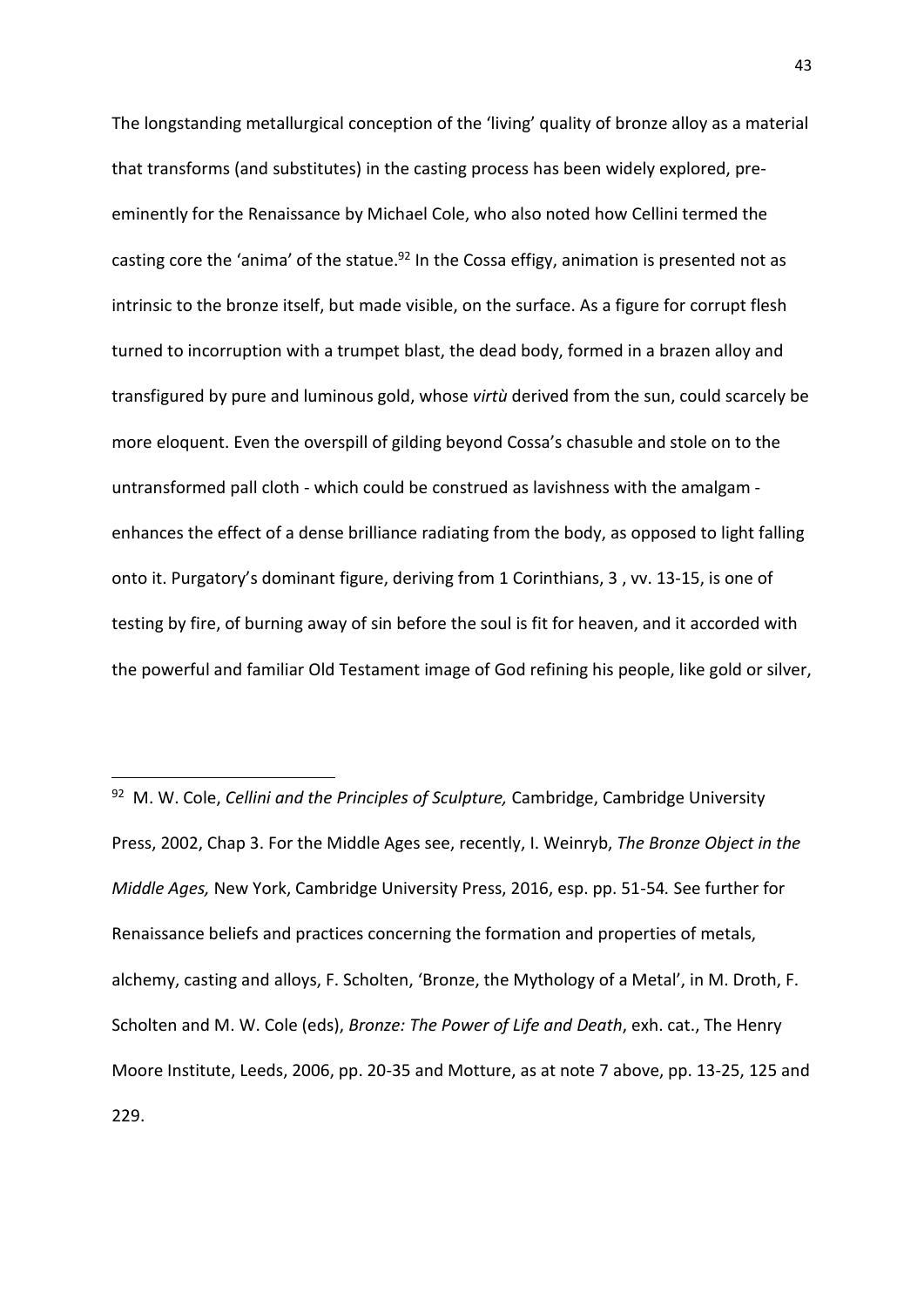in the fire.<sup>93</sup> This was a prophetic, emotive, but also vividly concrete image. Pliny the Elder speaks of gold's most valued quality as its capacity to withstand the test of fire without loss; fire rather 'proves' or refines its goodness.<sup>94</sup> More specifically, the gold on Cossa's body could invoke, as material and symbol, the now tried and purged *anima,* bonded again with the body and readied to be 'raised incorruptible' at the General Resurrection. That Donatello himself could think in terms of such a material narrative of transformation is suggested in many works, not least in the enveloping gilded hair of his penitent *Magdalen*, or the selective gold ornament across the sandstone relief of the *Annunciation* tabernacle in

**.** 

 $94$  Pliny, as at note 25 above, Book 33, Chap. 19: 'gold is the only thing that loses no substance by the action of fire, but even in conflagrations and on funeral pyres receives no damage. Indeed, as a matter of fact it improves in quality the more often it is fired, and fire serves as a test of its goodness [*bonitatem*], making it assume a similar red hue and itself become the colour of fire; this process is called assaying', (Pliny the Elder, *Natural History*, (transl.) H. Rackham, London, Heinemann and Cambridge MA, Harvard University Press, 1952, pp. 47-49).

<sup>93</sup> J. Le Goff, *The Birth of Purgatory,* Chap 4, 'The Fire of Purgatory'. Biblical sources include Malachi 3, vv. 2-3 (as prophecy of God's coming in judgement); Psalm 66, v. 10; Jeremiah 9, v. 7; Daniel 11, v. 35.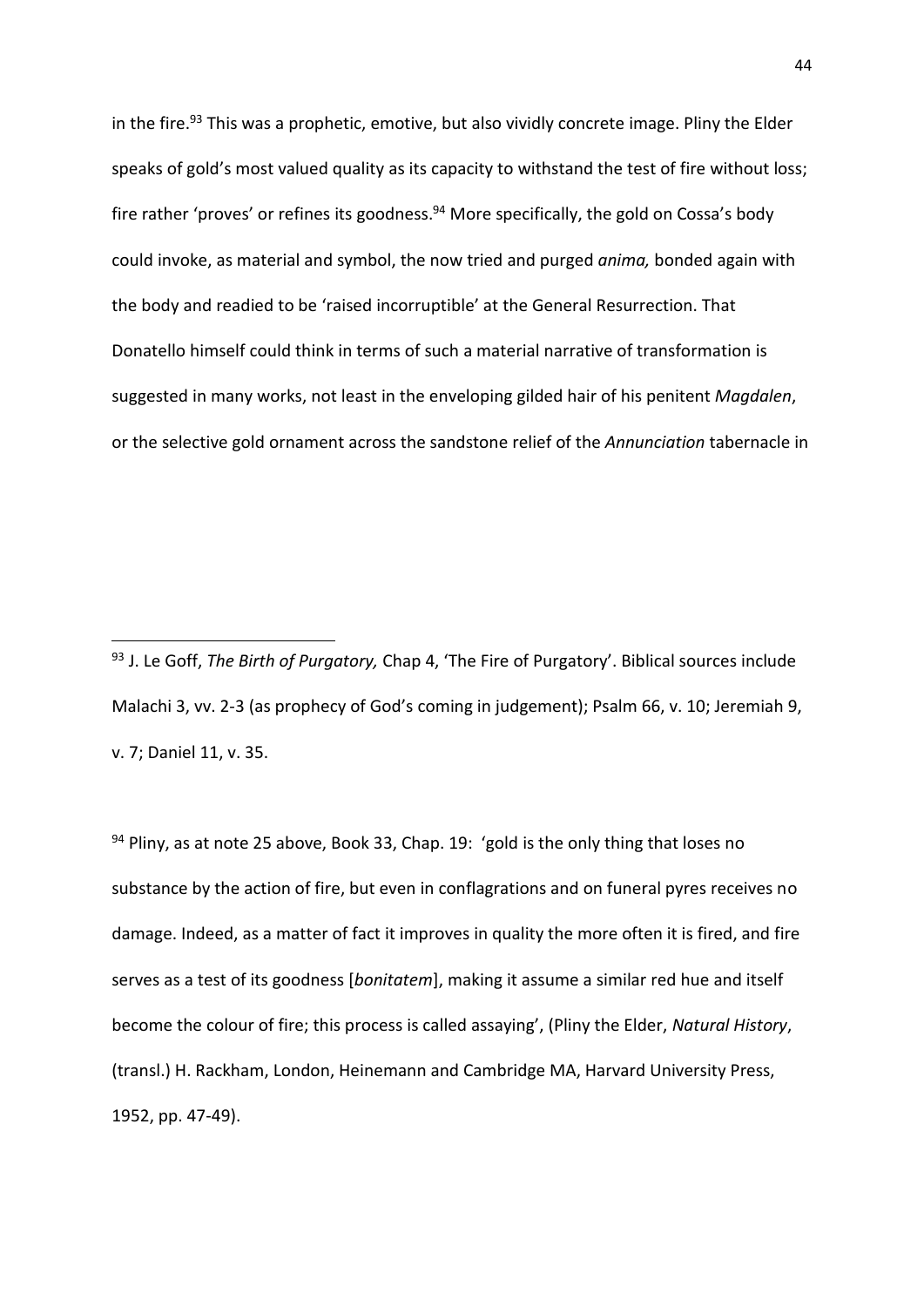S. Croce, representing the humble Virgin transfigured by the Holy Spirit, the 'Ark that the spirit has gilded'. 95

The sculpted effigy in the Baptistery and its transfigured surface hold together the past of the displayed body at the Vigil, the present (and presence) of the interred corpse and its future transformation, which accompanies victory over death. The visual and material means by which the effigy produces this temporal collapse is closely tailored to the Florentine Baptistery and the deceased's special relationship to it. This is not the 'gilded victor' *all'antica,* of the kind secured with Bartolommeo Colleoni's later equestrian effigy for his tomb in Bergamo. <sup>96</sup> While undoubtedly honorific, its meaning *in situ* is less strongly determined by the need to return to Cossa some lost princely authority, fame or earthly glory, than by its capacity to invoke spiritual 'glory' that has withstood trial. <sup>97</sup> Biblical *gloria* (*doxa* in the New Testament) covers a wide semantic field, referring at some moments to the brilliant, radiant splendour associated with God's presence, at others to majesty and

<sup>95</sup> Quoting from the Akathistos Hymn. See A. Wright, *Frame Work: Honour and Ornament in Italian Renaissance Art,* New Haven and London, Yale University Press, 2019, pp. 209-211 and 213-214.

**.** 

<sup>96</sup> See J. Kohl, *Fama und Virtus. Bartolomeo Colleonis Grabkapelle,* Berlin, Akademie-Verlag, 2004, pp. 50-52 for the tortured progress of this sculpture, eventually remade in wood by 1500 but gilded only in 1516.

 $97$  Goldenbaum, as at note 9 above, p. 139 and pp. 146-8, emphasises the former meaning, citing Poggio Bracciolini's funeral oration for Cardinal Francesco Zabarella.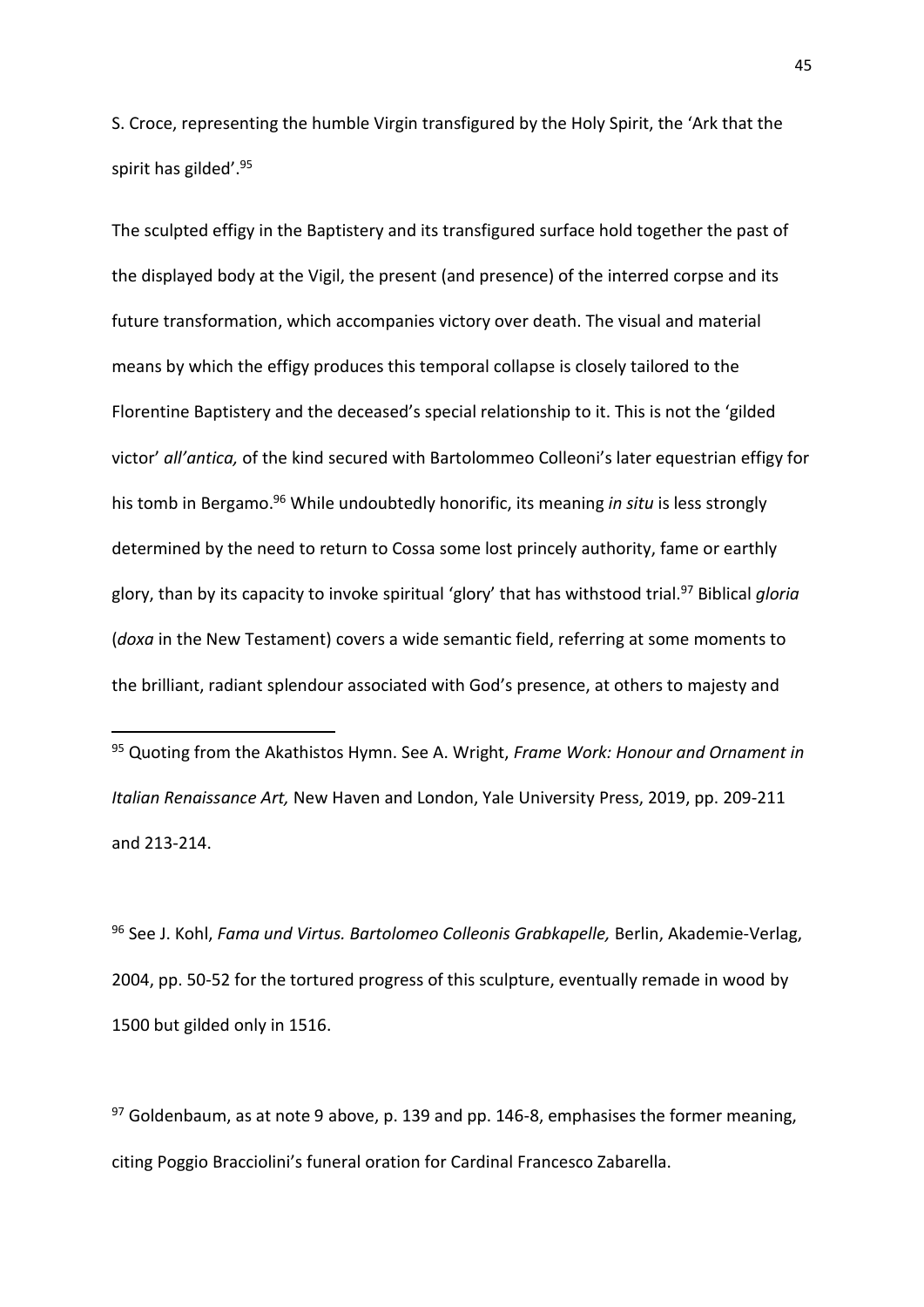honour, or, to might and power.<sup>98</sup> Christ's apocalyptic 'coming again with glory to judge the living and the dead', is imagined to involve all three senses of *gloria*. <sup>99</sup> Christ's coming is anticipated, moreover, in the orientation of Cossa's body on the tomb - facing not towards the main altar of the Baptistery, to the west, but to the east, from which the Last Judgement was awaited.

There is, conveniently, no way to distinguish between the conferring of gold on the body as generalized splendor, reward for achievement, fulfilment of obligation by a donor (from the city, from the Medici) or as gift of grace.<sup>100</sup> Moreover the meaning of the fully-gilded effigy, especially for such an ambivalent subject as Cossa, was not only unstable over time, but would have varied according to the mores and knowledge of contemporaries. For someone like the learned Pala Strozzi, for example, who had wanted to contain the scale of the tomb,

<sup>98</sup> E. Fry, 'Translating 'glory' in the New Testament', *The Bible Translator,* New York, The American Bible Society, 1976, pp. 422-426.

**.** 

<sup>99</sup> 'Et iterum venturus est cum gloria, iudicare vivos et mortuos [cuius regni non erit finis]' From the Nicene Creed, used in the Mass of the Ordo Romanus.

 $100$  Kent, as at note 67, above, p. 166, for the problem here, and more generally, of pinpointing intentional 'self-promotion' by Cosimo in a civic context.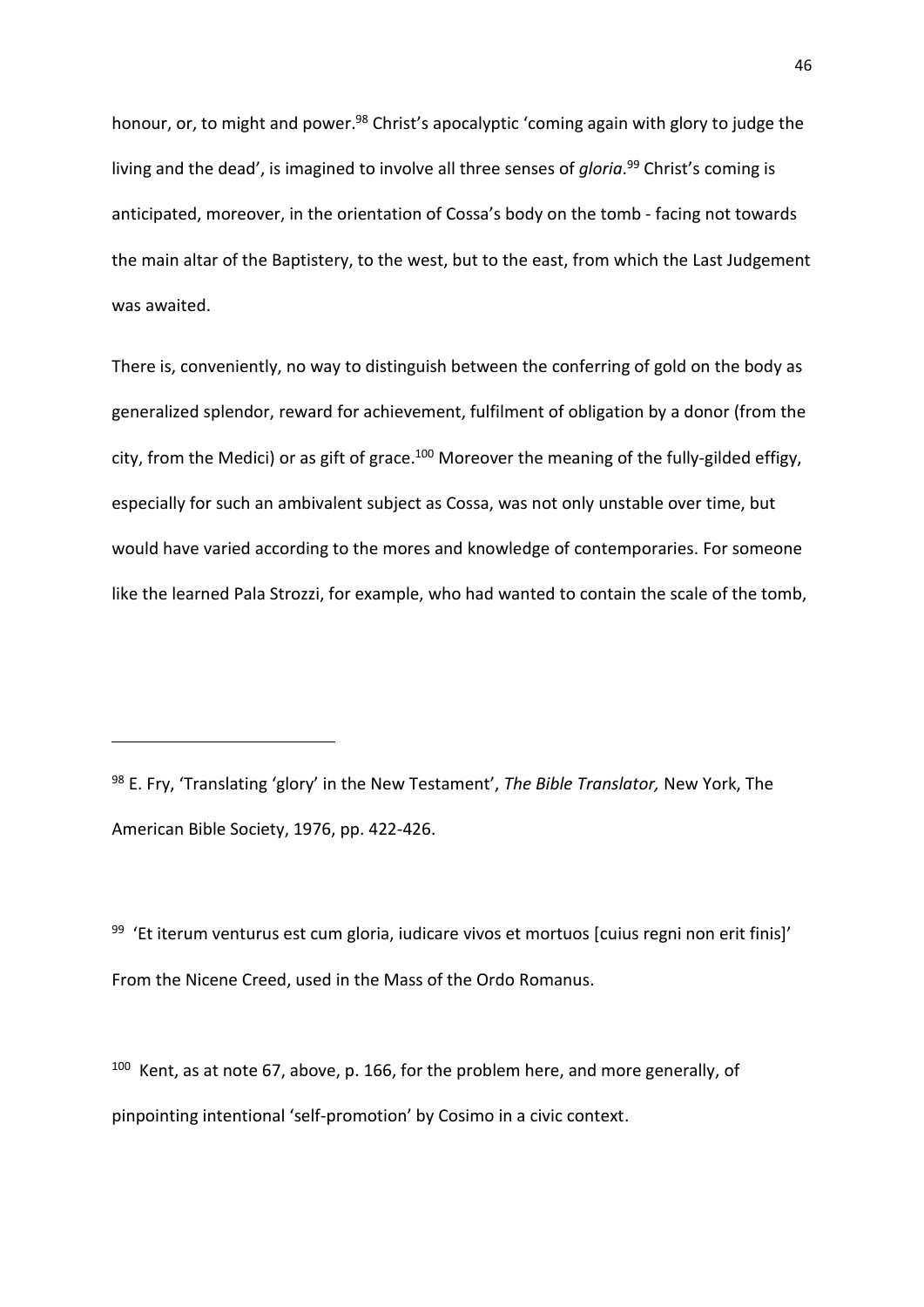gilding might well have looked hubristic, and antique. <sup>101</sup> Yet the liturgical function of the Florentine Baptistery, its dominant imagery and the intensified illumination the gilded effigy gained from the east, could all serve the proleptic claim of a future glory. A recent decision to dramatise the interior of the church with lighting designed by Vittorio Storaro, Oscarwinning cinematographer of 'Apocalypse Now', contributes a note of irony to the disruption of the daily cycle of light experienced by the effigy in San Giovanni.<sup>102</sup>

### **Golden Boy**

**.** 

A paradoxical quality of the fully-gilded body is that it can be at once highly visible and marginal. The effigy of Baldassare Cossa is a liminal figure *par excellence* in being positioned between states: recumbent in death, the body is permanently suspended in a moment of transformation. Such a quality attends, in a different way, the last completely gilded figure to which this discussion turns – the gold-bodied *spiritello* or winged boy - of which the largest early fifteenth-century bronze to survive, at 61.6 cm, is the 'blowing sprite' now in the Metropolitan Museum of Art, New York (fig. 12).<sup>103</sup> Though Donatello's many putto-

<sup>101</sup> Kent, *ibid*. p. 166; Sénéchal (as at note 9 above, p. 105) refers to this potential for Cossa's complete gilding to be condemned as a sign of hubris.

<sup>102</sup>[https://firenze.repubblica.it/cronaca/2018/05/03/news/firenze\\_nuova\\_luce\\_per\\_il\\_batti](https://firenze.repubblica.it/cronaca/2018/05/03/news/firenze_nuova_luce_per_il_battistero_col_progetto_di_storaro-195437302/) stero col progetto di storaro-195437302/ Accessed 27.11.2019.

<sup>103</sup> See J. D. Draper, in *Italian Renaissance Sculpture in the Time of Donatello, exh. cat.* Kimbell Art Museum, Detroit, 1985, pp. 126-7; I. Wardopper, *European Sculpture, 1400- 1900 in the Metropolitan Museum of Art,* New Haven and London, Yale University Press,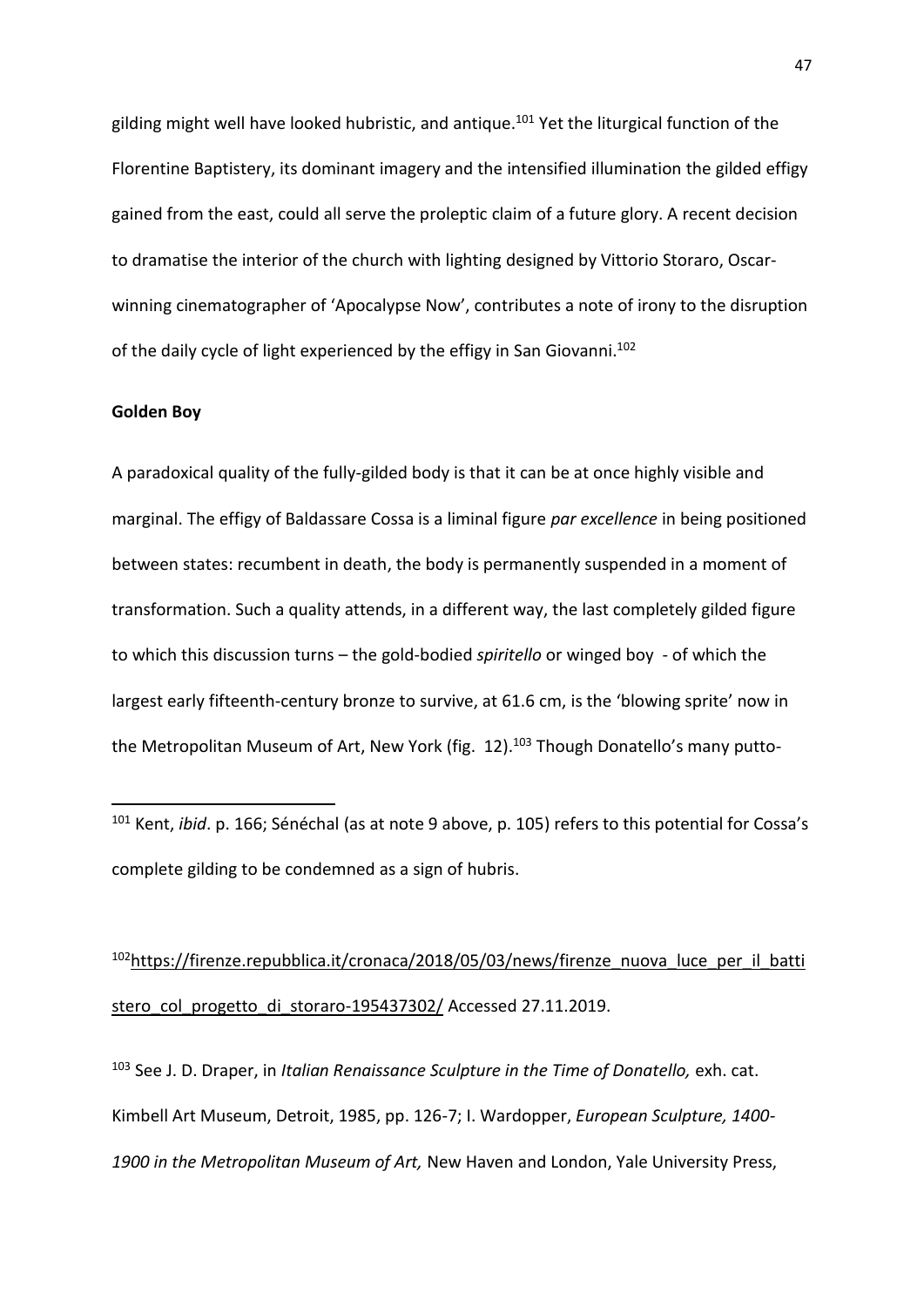spirits are some of his greatest inventions, and encompass the pair of once fully-gilded bronze angels for an organ loft of the Duomo, the Metropolitan figure is addressed here for its secular and domestic character, its large scale (61.6 cm high) and its setting at an early date, a setting that aligns it with a longer history of *all'antica* bronzes as privately-owned works.<sup>104</sup> As a sizable gilded statue for a palace it remains, nonetheless, isolated in fifteenthcentury Florence, for what were likely to be political as much as aesthetic reasons.

The shifting surface quality of gilded bronze is one that complements the figure's hybridity. The naked boy has the wings of a bird, sprouting thickly across the back and shoulders, as well as feathered ankles and a furry tail. The mixing of male human and animal in this body is both learned and humorous: part playful child, young Mercury (with his winged feet), blowing wind-god (Draper proposes the gentle Zephyr/ Favonius), he also possesses a teasing tail - as of a faun - to be discovered from the rear. Even the stance, poised as though between earth and sky, is related both to ancient works and to Donatello's small,

2011, pp. 11-12 (NB 'Palazzo Vecchio' is an error for its putative location) and Draper in Paolozzi Strozzi and Bormand (eds), as at note 5 above, p. 354, cat. n. IV. 8, with recent bibliography. The impressively intact original fire-gilding was revealed from under a black patina when the work was examined at the V&A in the 1970s (see A. P. Darr and G. Bonsanti (eds), *Donatello e i suoi: Scultura fiorentina del primo Rinascimento*, exh. cat. Florence and Detroit Institute of Art, 1986, p. 140).

**.** 

<sup>104</sup> For the once candle-bearing *spiritelli* for Luca della Robbia's organ loft, see Paolozzi Strozzi and Bormand (eds), as at note 5 above, pp. 352-3.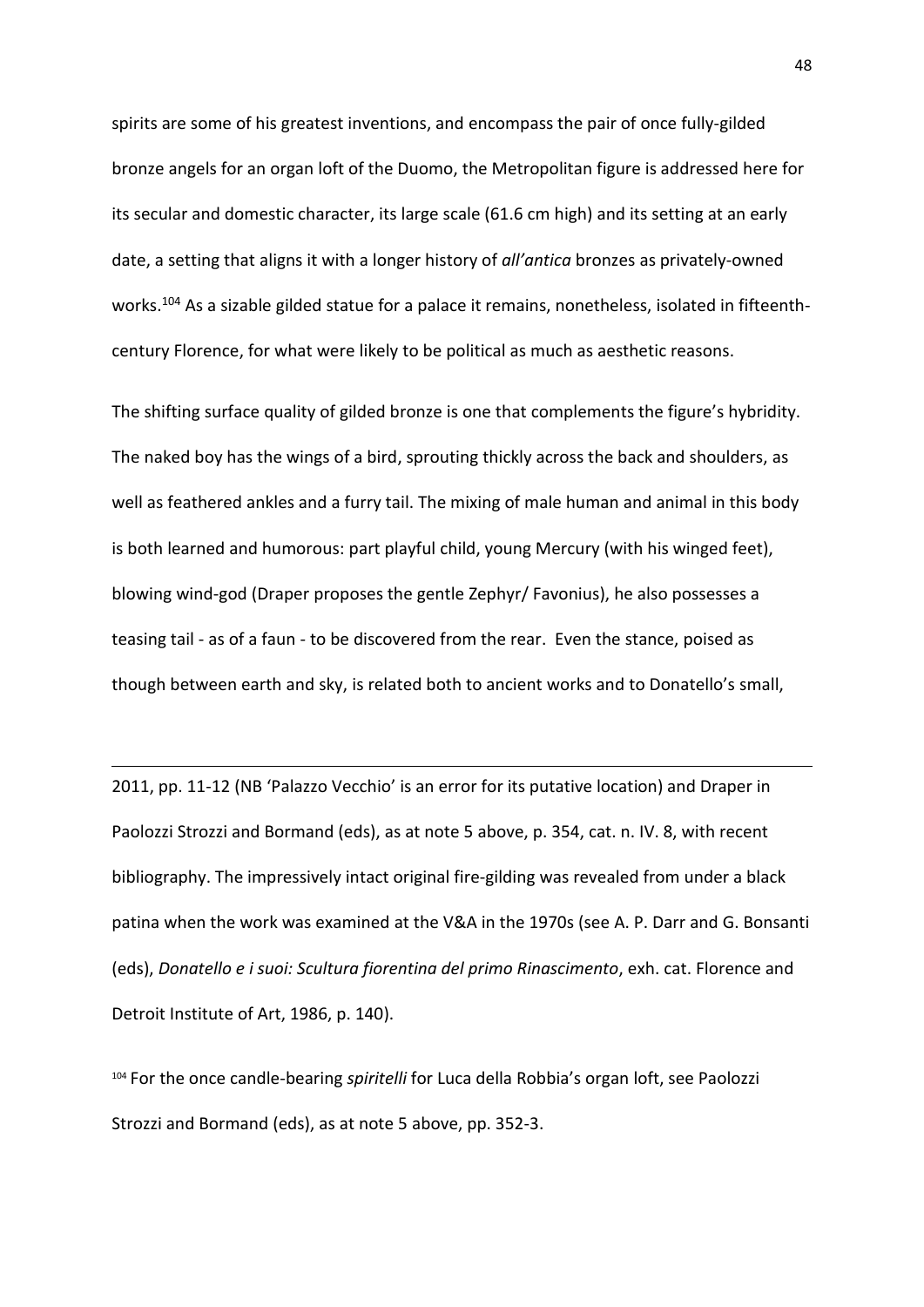gilded *spiritelli,* dancing and playing instruments (1429), joyful bodies who have alighted on the ciborium of the Siena Baptistery font. 105

Though the movement is more tentative and modelling less subtle than Donatello's, the figure's invention is characteristic for him, and a connection with the early Medici, who were the sculptor's wealthiest and most ambitious patrons, can been established. The sculpture, which had piping running through the supporting leg and could spout water through its mouth, has been identified, convincingly to the present author, with the gilded 'idolo' attached to a bronze ball, which was once installed above the basin of a wallmounted fountain belonging to the Casa Vecchia of Giovanni di Bicci (d. 1429) in Florence' via Larga.<sup>106</sup> The record of a painter supplying gold leaf for the 'spiritello sopra il pozzo' in March 1432, has suggested the figure was already situated in the small urban garden of the first Medici palace shortly before Cosimo de' Medici's temporary exile by the Albizzi faction in 1433, and at a time when Cosimo's political influence was already exciting opposition.<sup>107</sup>

 $105$  Draper, in both citations in note 102 above. For antique bronze children in 'running' poses see A. Butterfield, *The Sculptures of Andrea del Verrocchio,* New Haven and London, Yale University Press, 1997, pp, 130-131. For the angels on the Siena font; F. Caglioti, 'Donatello e il Fonte Battesimale di Siena. Per una rivalutazione dello 'Spiritello danzante' nel Museo Nazionale di Firenze', *Prospettiva*, 110/111, 2003, pp. 18-29.

**.** 

<sup>106</sup> The *idolo*'s materials are recorded in a 1503 list and its placement in an inventory of 1516, see D. Carl, 'La Casa Vecchia dei Medici e il suo giardino', in G. Cherubini and G. Fanelli (eds), *Il Palazzo Medici Riccardi di Firenze,* Florence, Giunti, 1990, pp. 38-43 at pp. 41-42.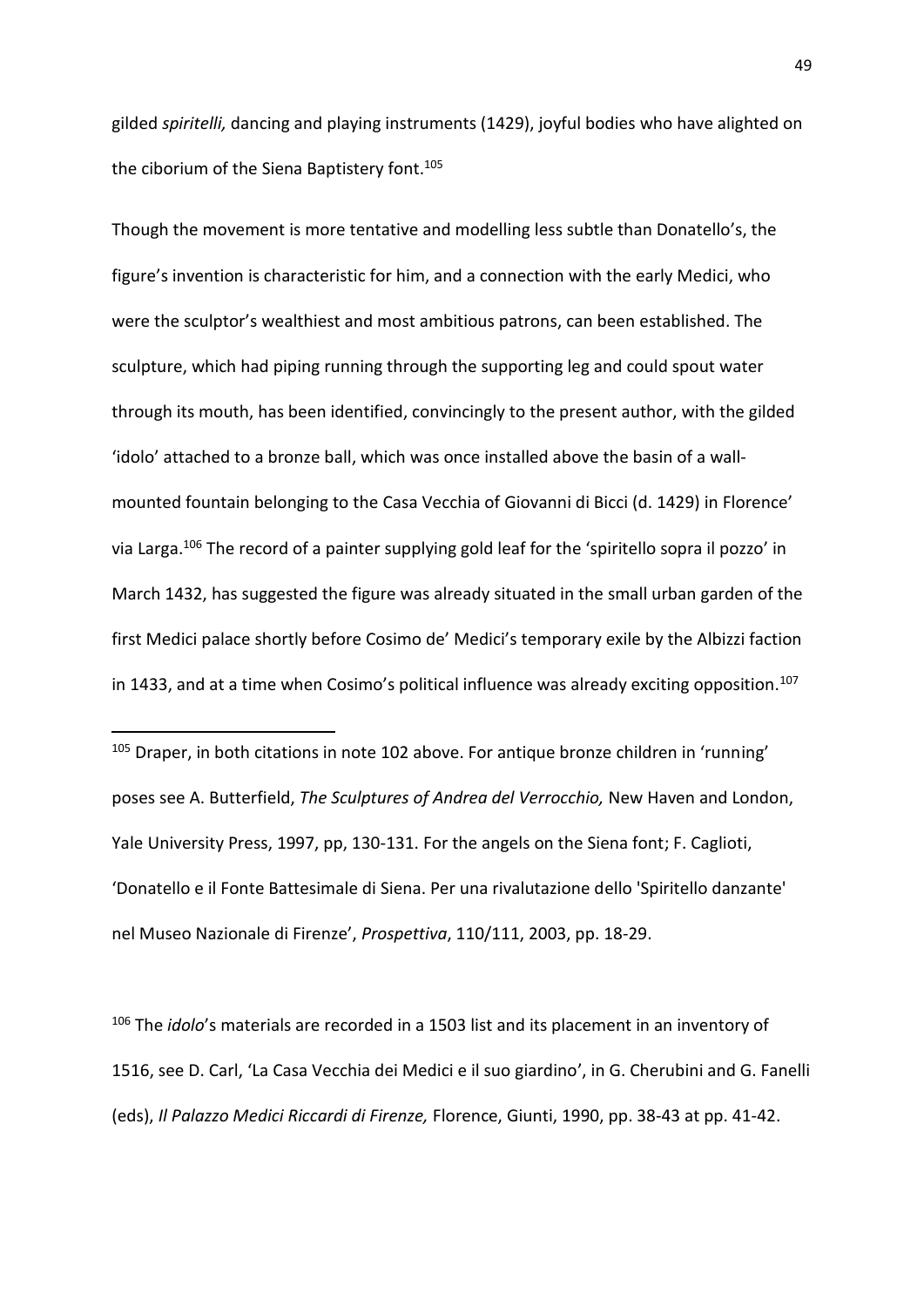The commission and personal ownership of such an original bronze would, still more than the fountain itself, imply exceptional distinction: by its materials, its claims to antique erudition, to prosperity and its appeal to the poetics of pleasure, rather than edification. The early sixteenth-century descriptions establish that, whatever its specific identification might have been, the figure was taken by that date to be a pagan god and that it was quite literally, a sensational object.

The golden boy was highly performative. The stream of water issuing from the mouth, like breath, was designed to rotate a spinner held in the raised hand. Thus the movement invoked by the pose and golden surface was enacted by the continuous – and bountiful stream of water, an ingenious and beneficent flow that would have splashed back over the shining skin, in a play of sound and light. Crucially, the inflated cheeks and spinner manifest how water, bountifully springing from the source, behaves like wind: what Cole, in his analysis of Giambologna's bronze *Mercury,* described in aptly Aristotelian terms as a dynamic 'exhalation of vapour'.<sup>108</sup> The Metropolitan bronze is a younger idol, both animal and avian, with other-worldly, 'splendid' skin, which visually reduces the weight of the body

<sup>107</sup> This seems unlikely, however, to have been the gold used in the fire-gilding, which would have to have been applied after casting but before installation.

 $\overline{\phantom{a}}$ 

<sup>108</sup> M. W. Cole, 'The Medici 'Mercury' and the Breath of Bronze', in P. Motture (ed.), *Large Bronzes in the Renaissance,* Studies in the History of Art, 64 , New Haven and London, Yale University Press, 2003, pp. 129-153. Starting with Giambologna's Mercury, Cole elaborates on the god's presiding over water in the heavens (Ovid, *Fasti,* 5, 673-692), and on the relation of bronze founding to the control of exhalation from fiery matter.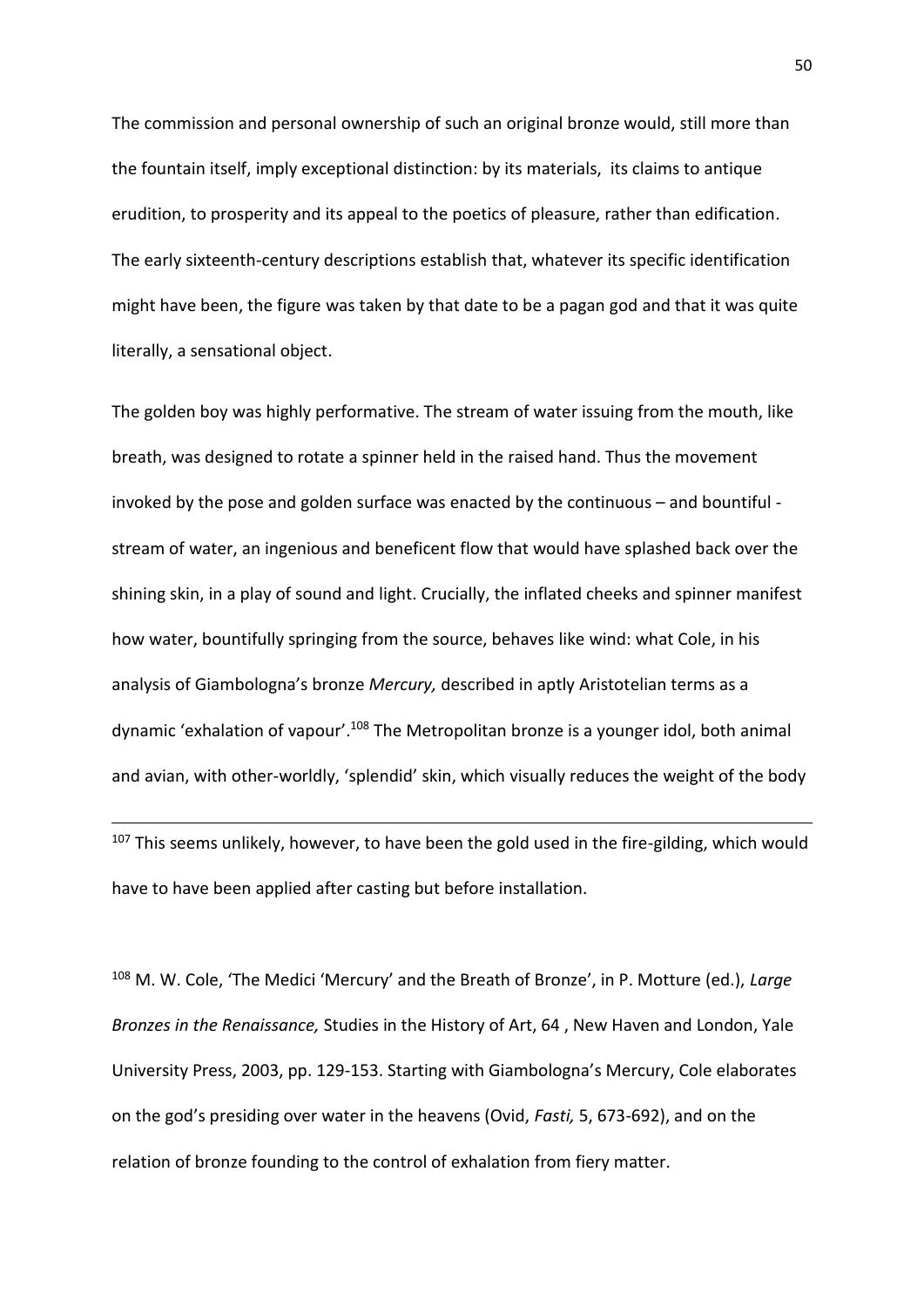(the sculpture now weighs some 136kg). As such, it seems close, too, to the *spiritelli* analysed by Charles Dempsey, which, as mischievous spirits or pneumas, elusively animate the body, as much as the psyche.<sup>109</sup> Here again, the gilded surface serves to enhance a sense of implied movement and change: winged and fugitive, the idol looks poised to evaporate or 'quicken', like the very mercury by which his bronze body was turned to gold. If this sculpture was once thought of as a boy Mercury, and not only a mercurial figure, then the association between the Medici and flourishing commerce would have been direct. Francesco Caglioti, dating the sculpture to a later moment *c.* 1460, argues tentatively that the bronze might have graced a marble fountain in the garden of the new Medici palace (a work he identified in the Pitti palace). The inscription on the Pitti fountain refers, somewhat cryptically, to the 'Deus aureus' who will, with water, change men into birds and diamonds.<sup>110</sup> Whether or not this is the same 'golden god' as the New York figure, it was the brilliance of its very materials, dramatised by water, which would have allowed the fountain figure to embody the transforming powers of Medici prosperity and patronage.

<sup>109</sup> See C. Dempsey, *Inventing the Renaissance Putto,* Chapel Hill NC, University of North Carolina Press, 2001, pp. 40-61, drawing on fifteenth-century Aristotelian and Galenic thought.

**.** 

<sup>110</sup> 'Ne sis preda tuis, Atheon, Deus aureus unda / In volucres vertit vel adamant viros' ('So that you, like a new Actaeon, are not prey to your own, the gilded god changes men into birds and diamonds with water') ie. into adherents of the Medici, referring to their 'diamond' and 'bird' emblems. See F. Caglioti, *Donatello e i Medici: Storia del David e della Giuditta,* Florence, Leo S. Olschki, 2001, p. 365 and pp. 371-377.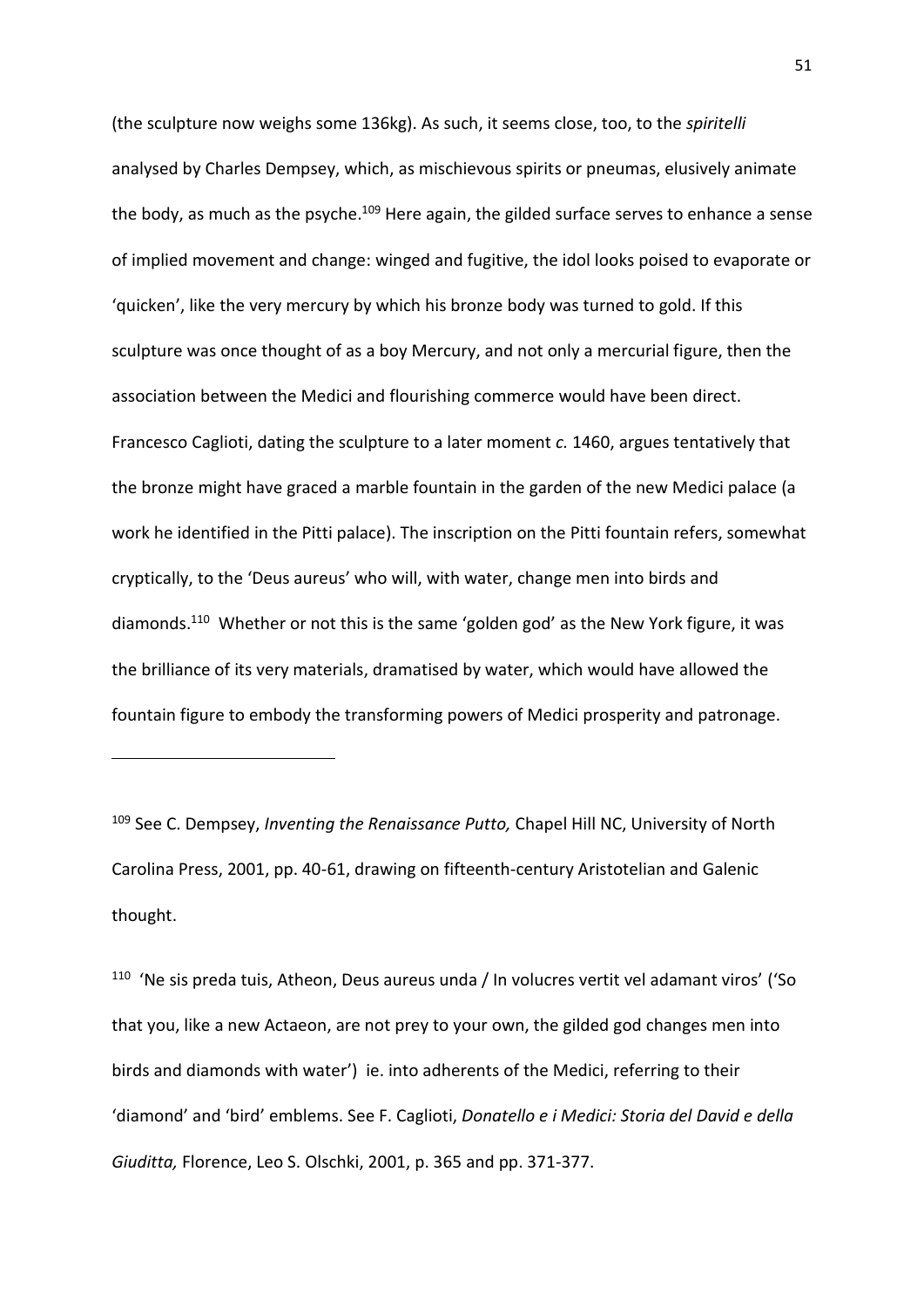The notably 'civic' material of bronze would be used elsewhere by the Medici in the 1430s, but it is only works for an ostensibly domestic setting that came with such splendour - like the pagan-looking *David* of Donatello, with his long golden hair and gilded ornaments.

As an object, the New York sculpture bears signs of wear and repair.<sup>111</sup> As an idea, it belongs to a class of winged spirits and mythological hybrids that, in the course of the fifteenth century constantly multiplied in the role of liminal or crowning figures, active ornaments and inventions. Some were golden messengers, often bearing light, wind or water. Others were martial and emblematic, like Bertoldo di Giovanni's fully-gilded, pendant shieldbearers. <sup>112</sup> The particular performative character of the gilded fountain figure, and its political significance in context, seems still clearer when seen in relation to temporary stagings where golden boys materialised in the flesh. At the notoriously lavish, *all'antica* entertainment staged by Cardinal Pietro Riario for the Neapolitan princess Eleonora of Aragon and Ercole d'Este, at his Rome palace in 1473, the animation of the ancient idol pagan, elevated, brazen - was completed by employing an actual child, his naked body

<sup>111</sup> See Draper, as at note 103 above, p. 127.

 $\overline{\phantom{a}}$ 

<sup>112</sup> See recently A. Noelle in A. Ng, A. J. Noelle and X.F. Salomon (eds. ), *Bertoldo di Giovanni: The Renaissance of Sculpture in Medici Florence,* exh. cat., The Frick Collection, New York , 2019, cat. nos. 4 and 5, and related essay at pp. 155-187. The antiquarian fantasy of the *Hypnerotomachia Poliphili* (Venice 1499) is full of such figural ornaments.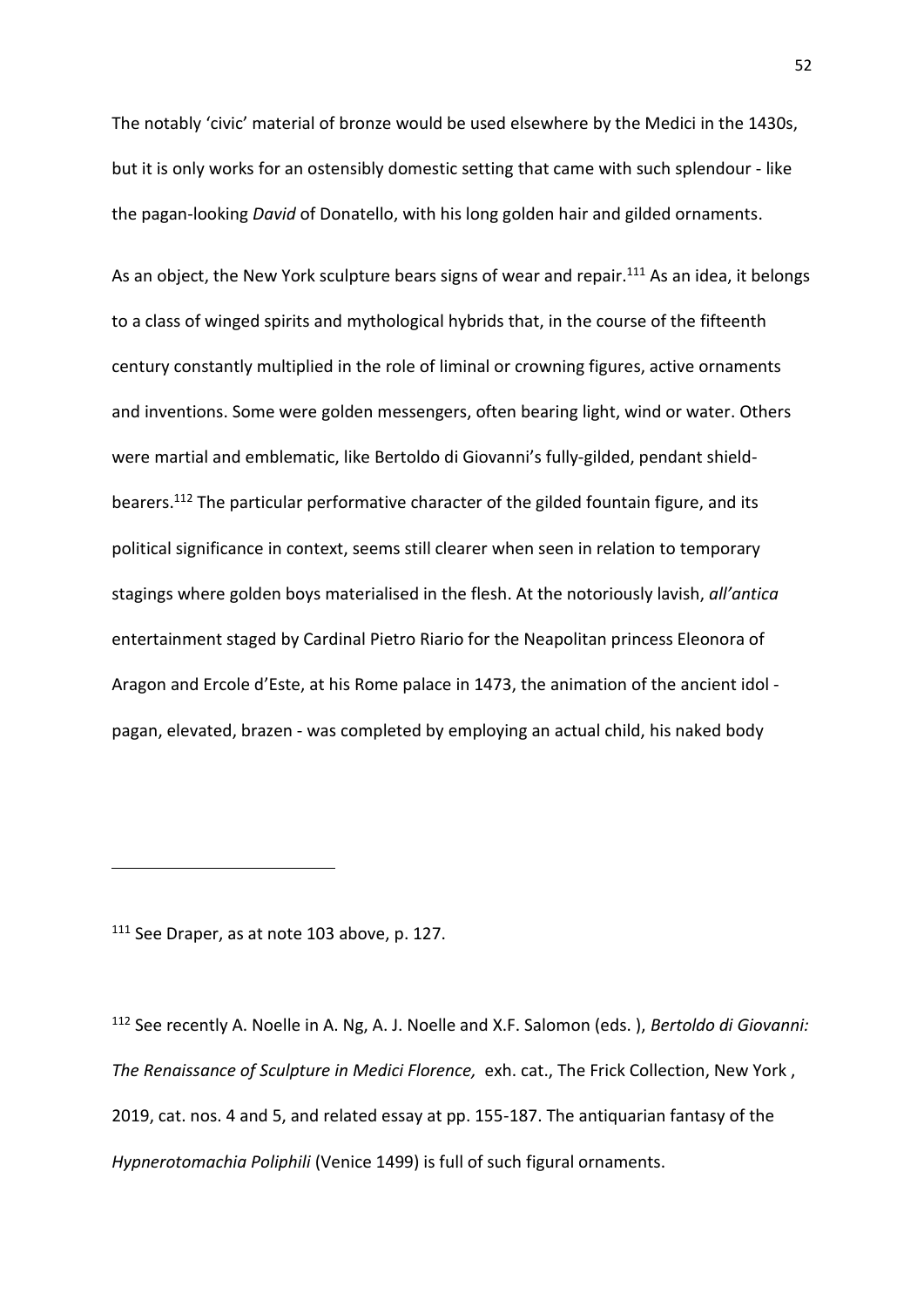gilded, to enchant the guests. Standing above a column, he showered water, now one way, now another, from a fountain.<sup>113</sup>

The liminal status of the child, which sanctions this questionable transformation of youthful skin, also places the body in danger, though not for the mythical reason perpetuated by Ian Fleming's *Goldfinger,* in which the naked 'Bond girl' is suffocated by gilding. Instead, Vasari's story from the celebration for pope Leo X de' Medici in Florence in 1515 exposes, almost accidentally, the stakes for such a marginal body. $114$  The festive triumphal chariot representing the 'Age of Gold' bore a great globe of the earth upon which, 'there lay prostrate on his face, as if dead, a man clad in armour all eaten with rust, who had the back open and cleft, and from the fissure there issued a child all naked and gilded, who represented the new birth of the age of gold and the end of the age of iron, from which he

<sup>113</sup> B. Corio, *L'Historia di Milano*, Padua, Paolo Frambotto, 1646, pp. 821-2. 'Et allato era posto sopra una colonna un fanciullo vero nudo indorato in forma d'Angelo, che gettava acqua da un Fontana, hor quà, hor là, variando'. My thanks to Kate Lowe for pointing me to Burckhardt (*The Civilisation of the Italian Renaissance in Italy,* London, Phaidon, 1951*,* p. 252) who referred to the figure in Riario's entertainment. For the temporary setting as representing Elysium, M. Licht, 'Elysium: A Prelude to Renaissance Theater', *Renaissance Quarterly*, 49, no. 1, 1996, pp. 1-29 and esp. pp. 5 and 20. Licht's translation makes the boy a *putto mictans,* but this is not explicit in the description.

114 Vasari, as at note 57 above, vol. 6, pp. 254-255.

**.**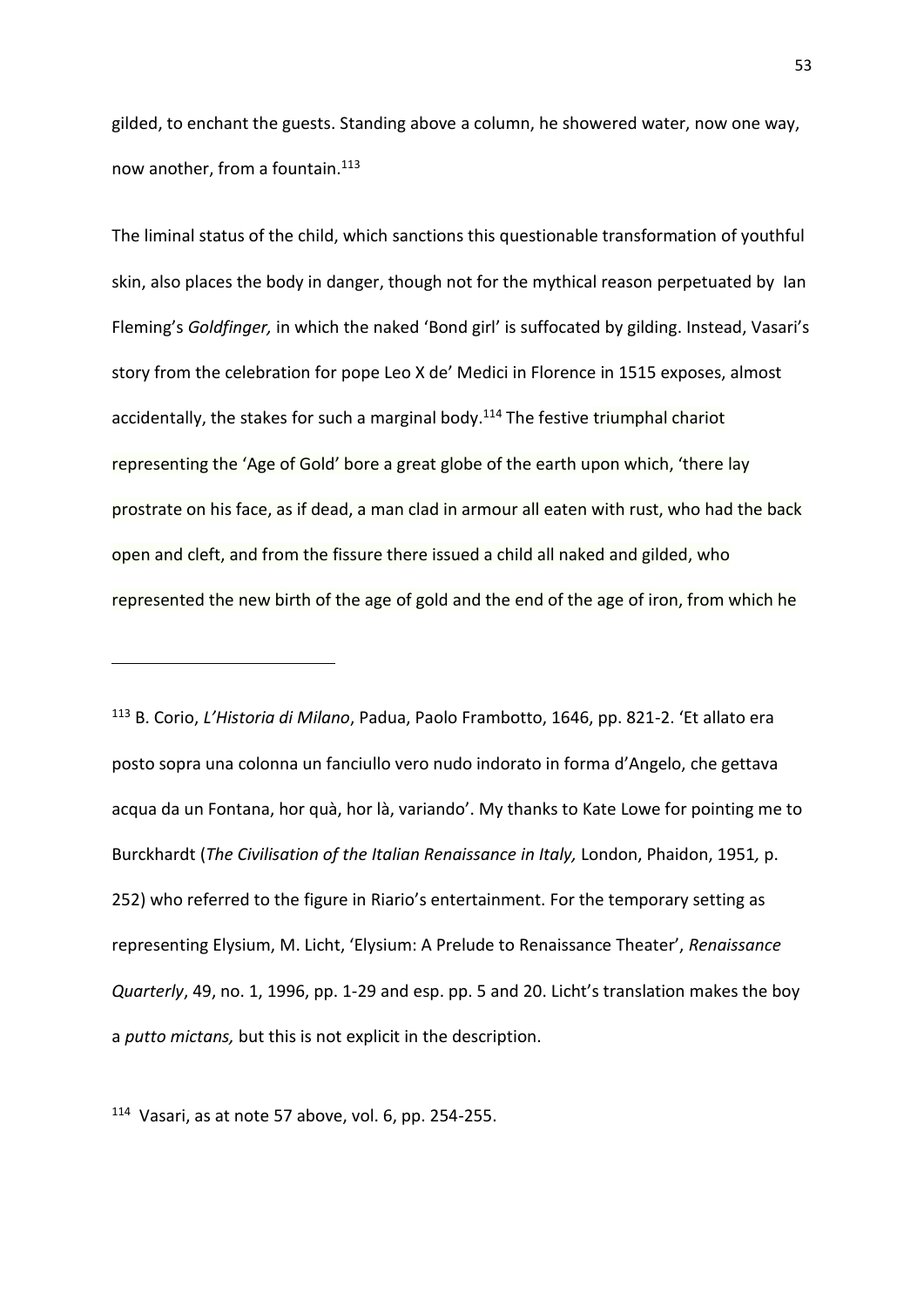was coming forth into that new birth by reason of the election of that Pontiff'. Such a metallic re-birth from death to new life, corruption to incorruption, recalls that proposed here for the Cossa tomb. But behind the scenes all is far from golden - 'I should mention', Vasari continues, 'that the gilded boy, who was the son of a baker, died shortly afterwards through the sufferings that he endured in order to gain ten *scudi*.' Though spun by Vasari as a consequence of boyish greed, such a casualty of Medici symbolism is symptomatic of the vast economic and social disparities that characterised Renaissance Florence. And for the story to enter Florentine urban myth indicates, too, its potential as a sign of ill omen for the city and the questionable benefits of Medicean rule. For the same occasion, Baccio Bandinelli produced a gilded-stucco giant of Hercules for the Loggia of the Signoria, a Florentine symbol certainly, but one transfigured in the imperial terms of the gilded bronze *Hercules Boarius*, a colossus unearthed under pope Sixtus IV. <sup>115</sup> For those Florentines who had welcomed the family's expulsion in 1494, it would have been the 'returned' Medici Age that represented civic corruption, not the Republic that had preceded it (1494-1512).

By 1495, when the Medici palace bronzes of *Judith* and *David* were transferred to the town hall as signs of reclaimed republicanism, total gilding had long dropped out of the realm of Florentine public sculpture. In the 1450s Donatello had won the commission for a statue of the new overlord of Modena, Borso d'Este, proposing it be made in fire-gilded bronze to ensure its longevity; but, in the Florentine Baptistery, Michelozzo's *St. John the Baptist*, at

**.** 

<sup>115</sup> Vasari, as at note 57 above, 6, pp. 141-2;V. L. Bush, 'Bandinelli's 'Hercules and Cacus and Florentine Traditions', *Memoirs of the American Academy in Rome*, 35, Studies in Italian Art History 1, 1980, pp. 163-206, at pp. 171-173.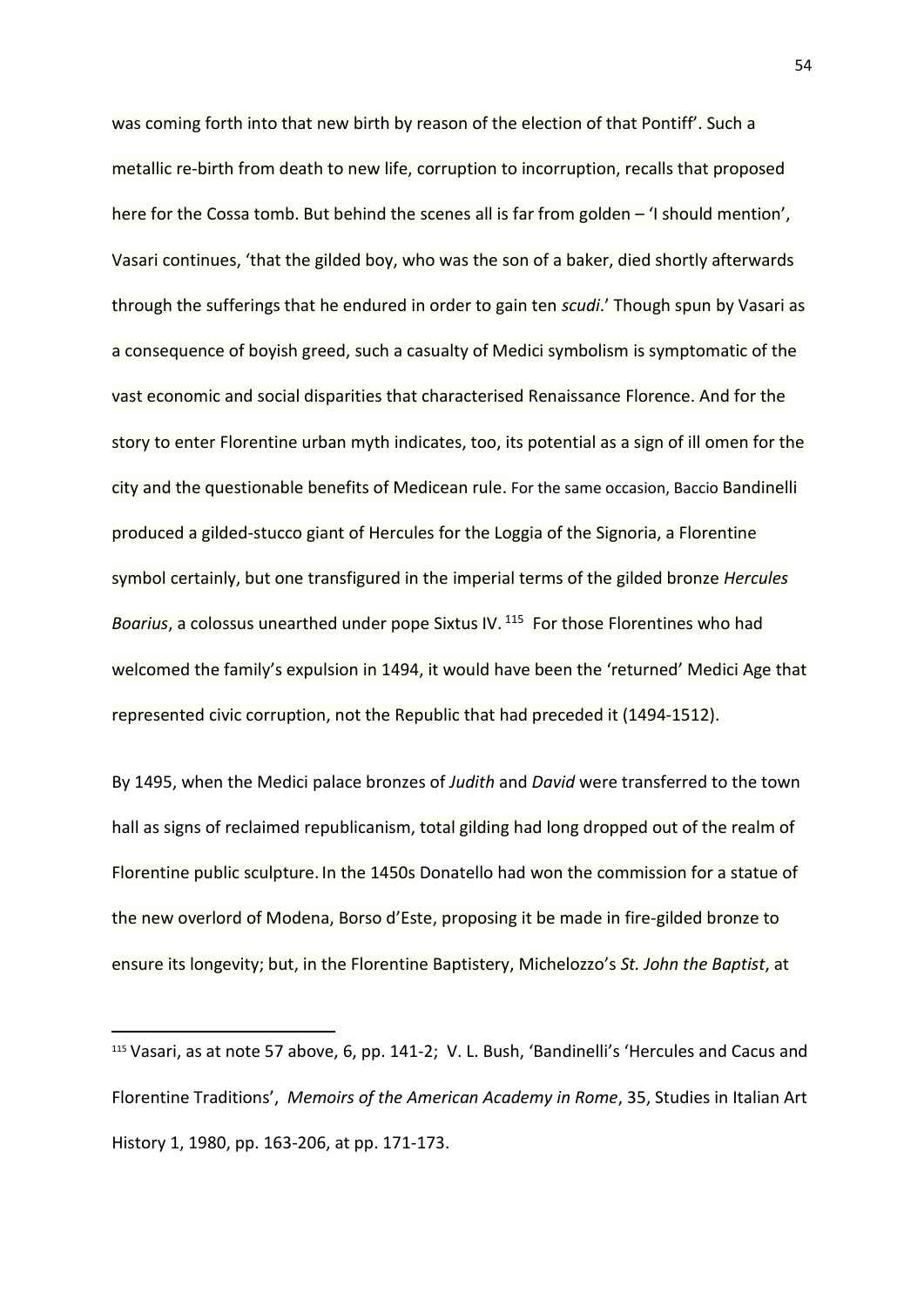the centre of the silver altar was gilded selectively, leaving his skin as polished silver. 116 More significantly, complete gilding was eschewed in prominent commissions for bronze statuary in the second half of the Quattrocento, whether at Orsanmichele (Verrocchio, fig. 9) or for the popes in Rome.<sup>117</sup> The supposedly 'humble' floor tomb of Sixtus IV by Antonio del Pollaiuolo for St. Peters, while highly polished and in high relief, has no gilding. That of his successor, Innocent VIII, has gold applied to all its liturgical and other ornaments. But the pope's flesh (and that of the surrounding *Virtues*) is left bare, both on his recumbent effigy and on his enthroned figure, which 'reanimates' the pope by another means. <sup>118</sup> Even Rustici's muscular *Mercury* for the Medici palace fountain shuns the gold surface of the earlier boy.

<sup>117</sup> Butterfield, as at note 105 above, chap. 3; For the *Mercury* see V. Avery, *Renaissance and Baroque Bronzes from the Fitzwilliam Museum, Cambridge,* London, Gli Ori, 2002, cat. no. 2, and P. Sénéchal, *Giovan Francesco Rustici (1475-1554),* Paris, Arthéna, 2007, pp. 98-104.

<sup>118</sup> Wright, as at note 81 above, chaps. 12 and 13.

1

<sup>&</sup>lt;sup>116</sup> C. M. Rosenberg, 'Some New Documents concerning Donatello's Unexecuted Monument to Borso d'Este in Modena', *Mitteilungen des Kunsthistorischen Institutes in Florenz,* 17, 1973, pp. 149-152. The agreed price of 300 gold florins for labour and materials would seem far too modest for what has sometimes been assumed to be an equestrian statue, (for example, A. Fémelat, **'**Donatello, Creator of the Modern Public Equestrian Monument', in Paolozzi Strozzi and M. Bormand (eds. ) as at note 5 above, p. 51 and note 3).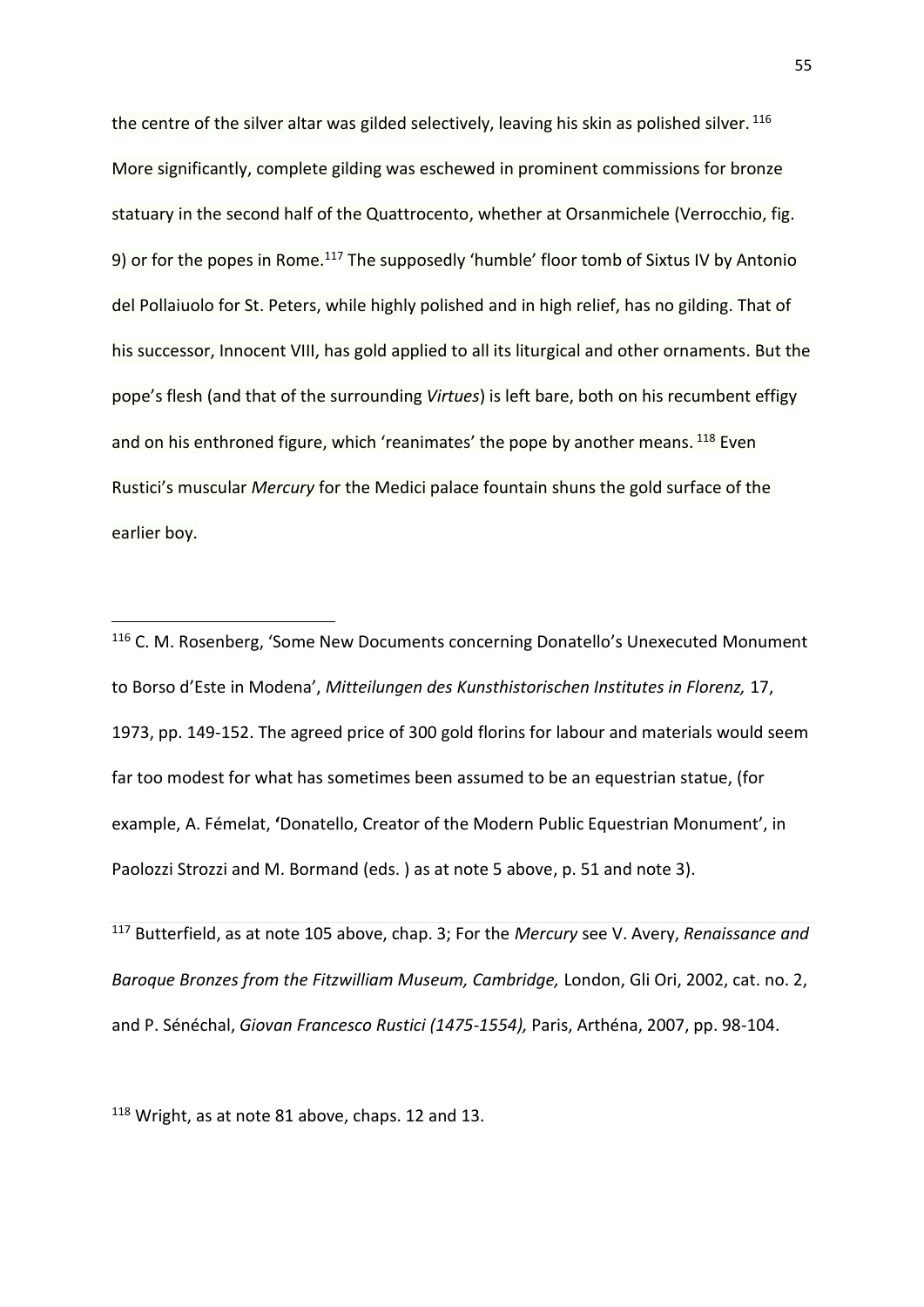The moment of completely gilded statuary in Florence was emphatically the 1420s, marked by a particular convergence of political, economic and social interests. These interests were, like those liminal bodies we have addressed, either fugitive or in formation. Over the next decades the influence and the coffers of the Parte Guelfa would dwindle as a result of the governmental reforms of the early Medici (post 1434).<sup>119</sup> Though the Parte presented the removal of their *St. Louis of Toulouse* to Franciscan S. Croce as an honourable withdrawal from the 'low' company of the marginalised guilds, it was also a withdrawal from political and cultic life.<sup>120</sup> The florin lost its pre-eminence internationally, while Cosimo and his sons, who did not qualify for effigies, employed other sculptural materials for marking funerary

1

120 Zervas, *ibid* , p. 113. The cult life of St. Louis of Toulouse at S. Croce had been lively, see D. Norman, *Siena and the Angevins, 1300-1350: Art, Diplomacy and Dynastic Ambition,*  Turnhout, Brepols, 2018, pp. 175-182.

<sup>119</sup> In 1458 a Medici *balìa* (special council) placed the Parte Guelfa under the authority of government Councils and Louis of Toulouse's feast day was dropped from the communal calendar, see Zervas, as at note 23 above, pp. 113 and 116.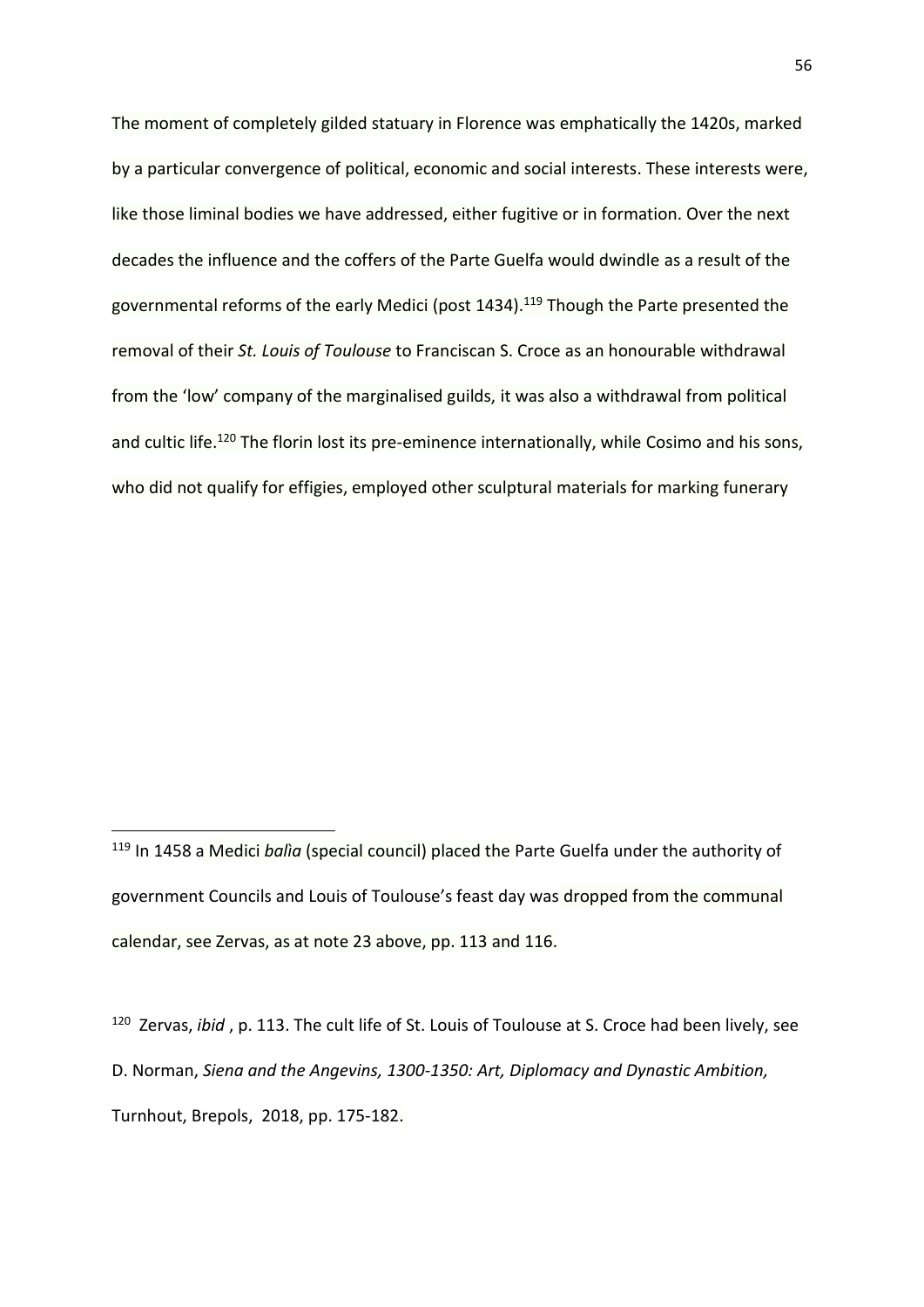distinction, notably coloured hard stones and ungilded bronze.<sup>121</sup> The demand for gilded statuary from Florentine and other craftsmen shifted abroad, with Florence' ally Duke Galeazzo Maria Sforza looking, in the 1470s, among the goldsmiths of Milan for the expertise to make a gilded equestrian monument to his father. In this he was no doubt inspired as much by the antique 'Regisole' in Pavia and the mordant-gilded statue of Niccolo III d'Este as by Florentine example.<sup>122</sup> The unsettling power of the gilded body in later fifteenth-century Florence might well have been tempered by the cumulative patina of dirt settling on those works, which have been discuss here in their pristine taste. Certainly, when in the mid 1490s and after Medici expulsion, ancient civic sculpture was imagined in painting, gold is contained within the margins: Botticelli's heroic *Story of Lucretia* panel and moral allegory *The Calumny of Apelles,* represent gilding only in the architectural sculpture and historiated reliefs, like those of the Baptistery doors.  $123$  The exemplary statuary is

 $121$  For the decline of the florin see Goldthwaite, as at note 37 above, pp, 55-57; Spufford, as at note 20 above, p. 356 for the collapse of several Florentine banks in the 1460s during the nadir of the precious metal supply. W. Stedman Sheard, 'Verrocchio's Medici Tombs and the Language of Materials; with a Postscript on his Legacy in Venice', in S. C. Bule, A. P. Darr, and F. Superbi Gioffredi, *Verrocchio and Late Quattrocento Italian Sculpture,* Florence, Le Lettere, 1992, pp. 63-90; Butterfield, as at note 105 above, chap 2.

**.** 

<sup>122</sup> C. M. Rosenberg, *The Este Monuments and Urban Development in Renaissance Ferrara,*  Cambridge, Cambridge University Press, 1997, p. 76 for the painter Michele Ongaro being paid for the gilding.